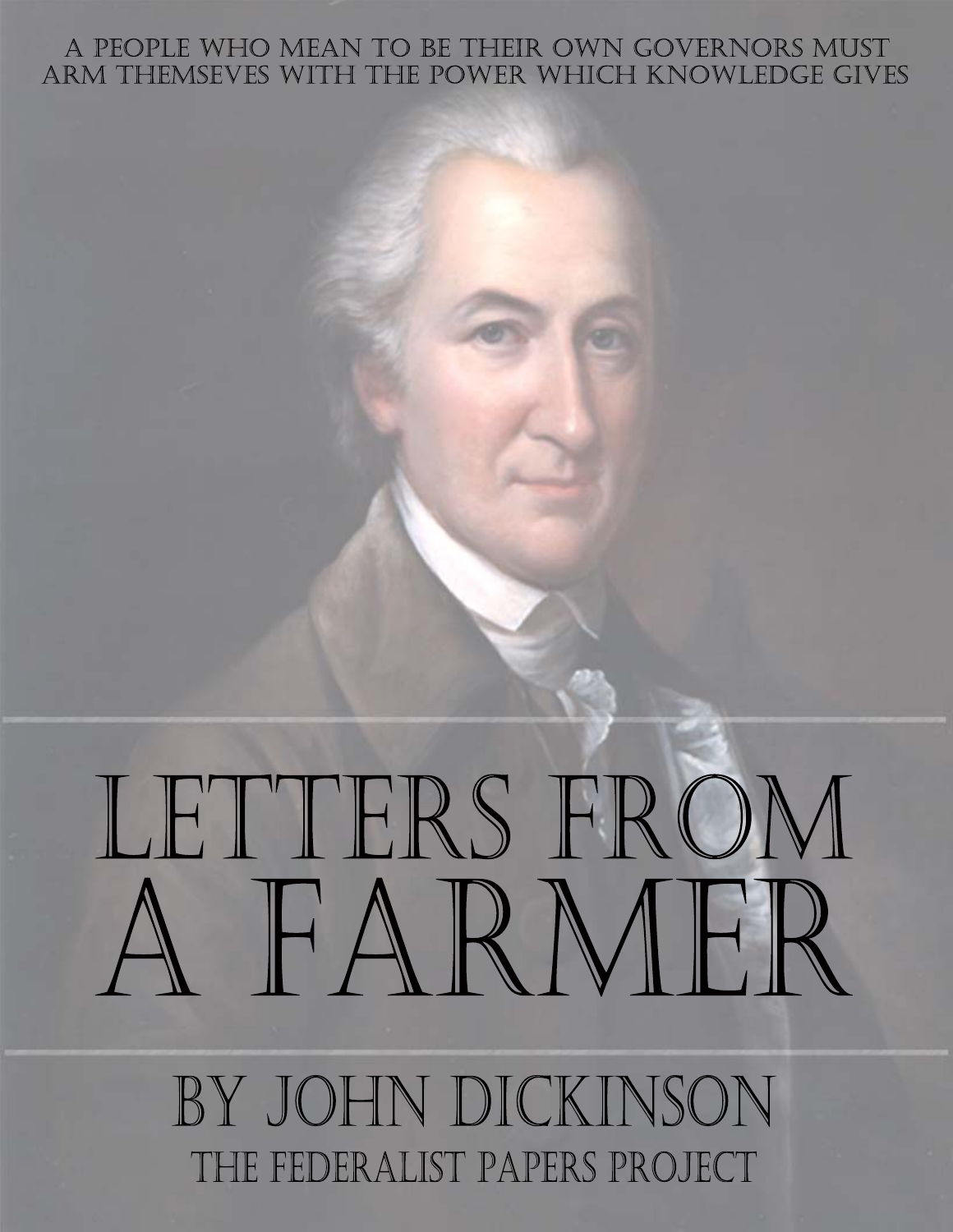# **LETTERS FROM A FARMER IN PENNSYLVANIA TO THE INHABITANTS OF THE BRITISH COLONIES**



**By John Dickinson The Federalist Papers Project [www.thefederalistpapers.org](http://www.thefederalistpapers.org/)**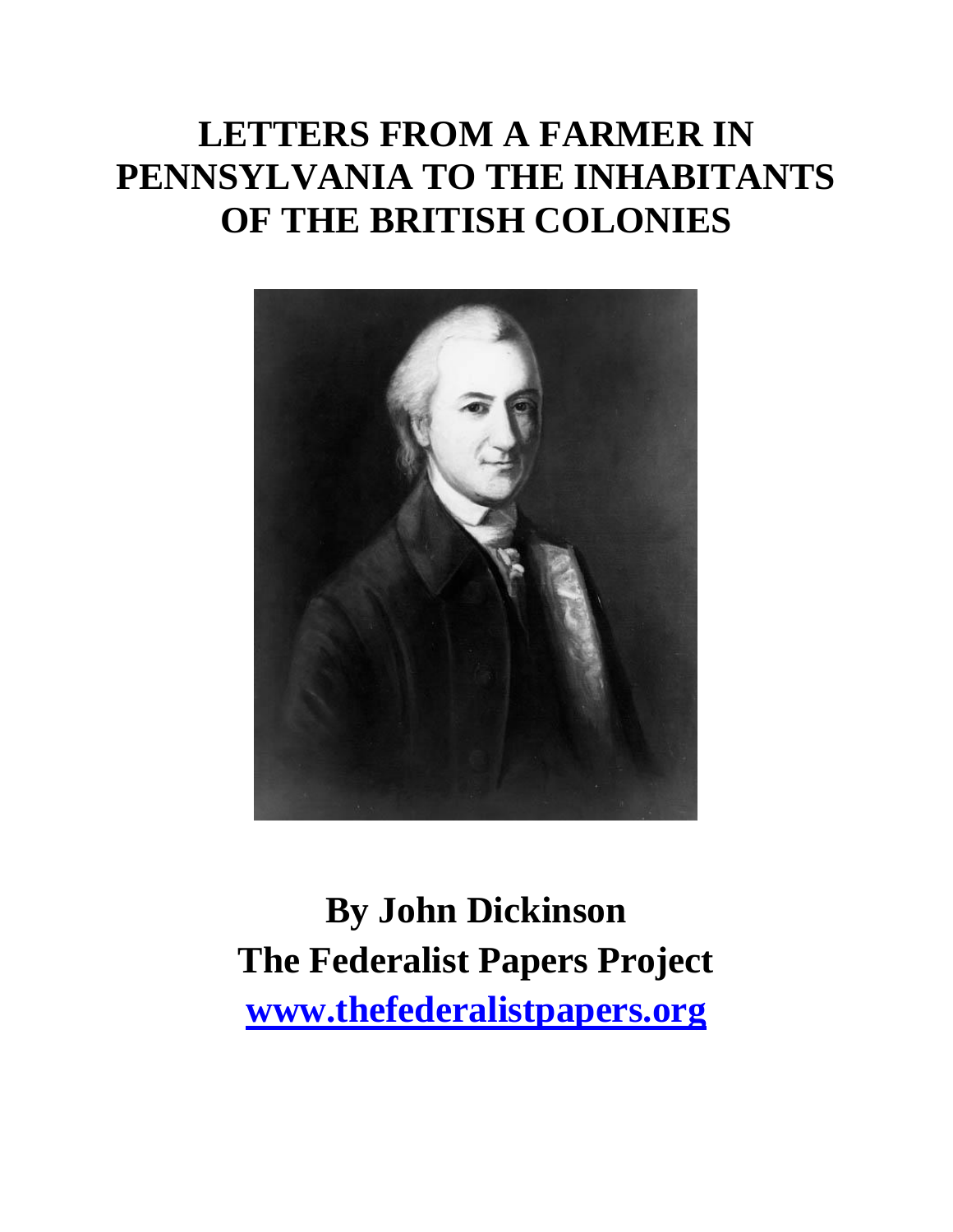# **Table of Contents**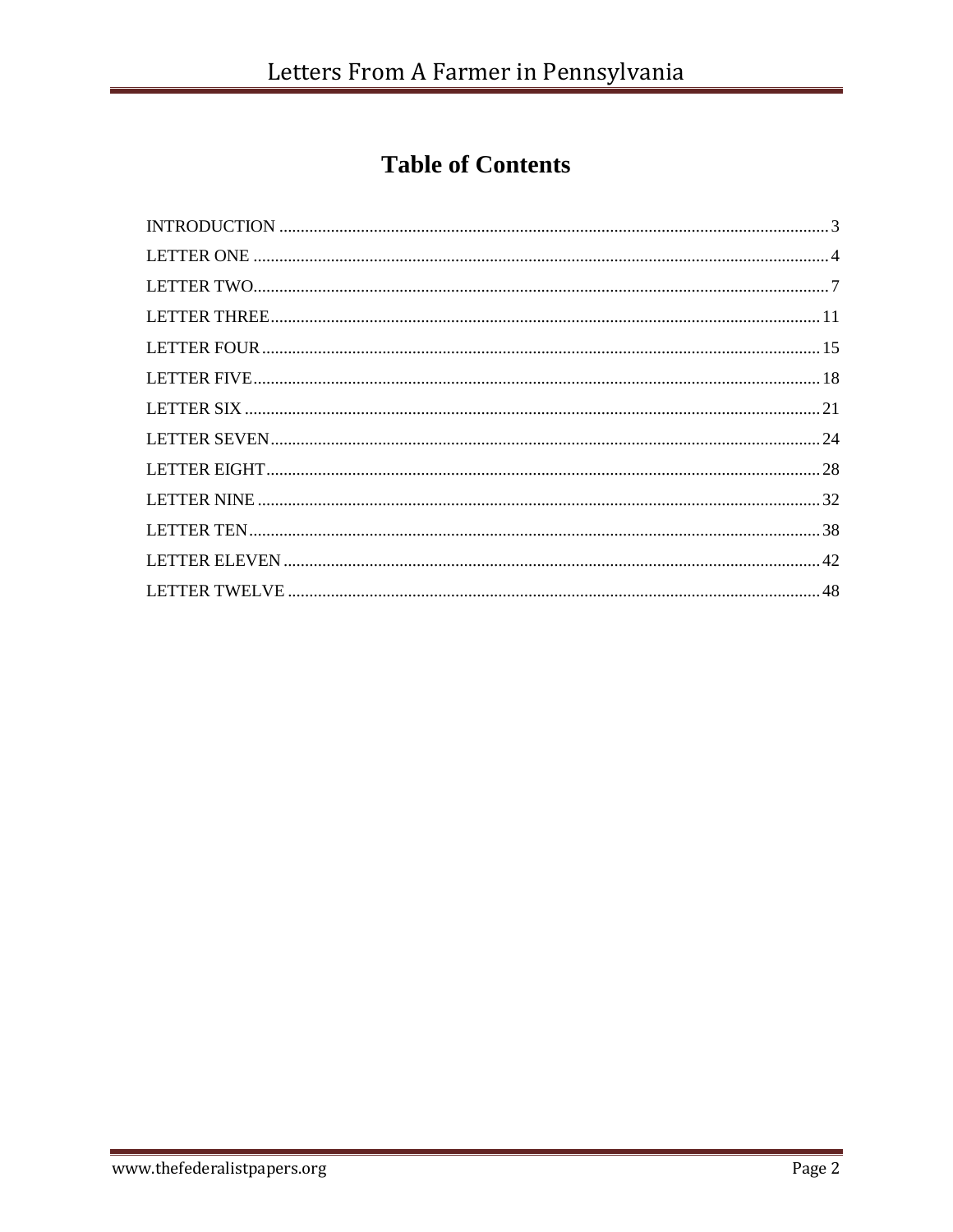## <span id="page-3-0"></span>**INTRODUCTION**

Voices of dissent over Parliament's growing authority upon the colonies in America were heard long before the colonists' actual act of independence.

One of those voices was that of John Dickinson. A preeminent Philadelphia lawyer, Dickinson was elected to the Pennsylvania legislature in 1762 where he was active in protesting British policies. Attending the Stamp Act Congress in 1765, he advocated commercial retaliation. Dickinson's writings entitled Letters from a Pennsylvania Farmer were published in newspapers in 1767 and 1768.



Though conciliatory in tone, his Letters made clear that Britain's policies were wrong and deprived the colonies of their lawful rights. Ultimately, Letters from a Farmer urge united action on the part of the colonists.

Dickinson went on to become a member of the Continental Congress, agreeing to the necessity of armed resistance. Later he helped draft the Articles of Confederation, and was an active participant in the Constitutional Convention of 1787.

Dickinson wrote 13 letters in all, published as a pamphlet that went through at least ten editions. His Letters had a significant impact on political thought not only in America but also in England.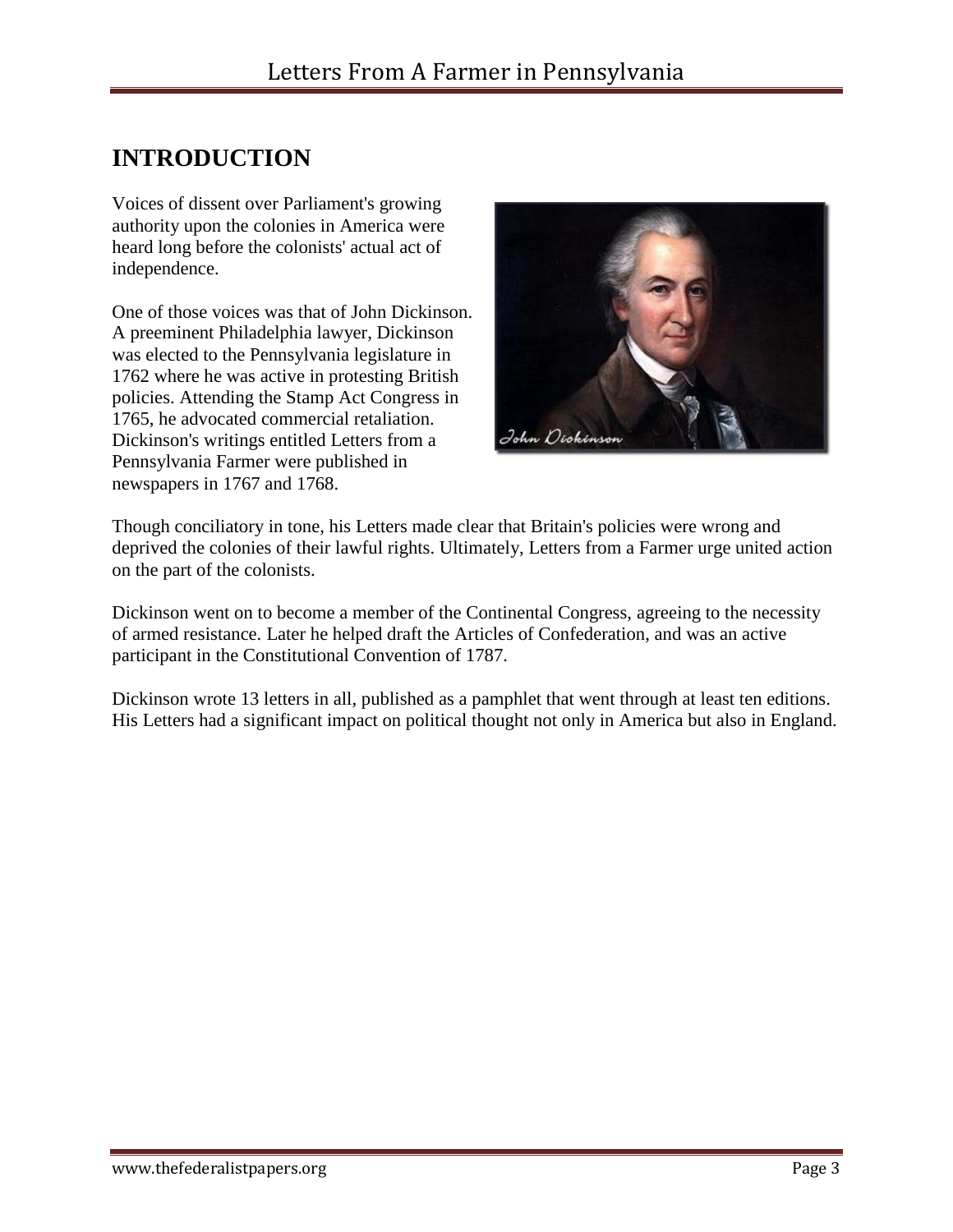# <span id="page-4-0"></span>**LETTER ONE**

### My Dear Countrymen,

I am a Farmer, settled, after a variety of fortunes, near the banks of the river Delaware, in the province of Pennsylvania. I received a liberal education, and have been engaged in the busy scenes of life; but am now convinced, that a man may be as happy without bustle, as with it. My farm is small; my servants are few, and good; I have a little money at interest; I wish for no more; my employment in my own affairs is easy; and with a contented grateful mind, undisturbed by worldly hopes or fears, relating to myself, I am completing the number of days allotted to me by divine goodness.

Being generally master of my time, I spend a good deal of it in a library, which I think the most valuable part of my small estate; and being acquainted with two or three gentlemen of abilities and learning, who honor me with their friendship, I have acquired, I believe, a greater knowledge in history, and the laws and constitution of my country, than is generally attained by men of my class, many of them not being so fortunate as I have been in the opportunities of getting information.

From my infancy I was taught to love humanity and liberty. Enquiry and experience have since confirmed my reverence for the lessons then given me, by convincing me more fully of their truth and excellence. Benevolence toward mankind, excites wishes for their welfare, and such wishes endear the means of fulfilling them. These can be found in liberty only, and therefore her sacred cause ought to be espoused by every man on every occasion, to the utmost of his power. As a charitable, but poor person does not withhold his mite, because he cannot relieve all the distresses of the miserable, so should not any honest man suppress his sentiments concerning freedom, however small their influence is likely to be. Perhaps he "may touch some wheel," that will have an effect greater than he could reasonably expect.

These being my sentiments, I am encouraged to offer to you, my countrymen, my thoughts on some late transactions that appear to me to be of the utmost importance to you. Conscious of my own defects, I have waited some time, in expectation of seeing the subject treated by persons much better qualified for the task; but being therein disappointed, and apprehensive that longer delays will be injurious, I venture at length to request the attention of the public, praying, that these lines may be read with the same zeal for the happiness of British America, with which they were wrote.

With a good deal of surprise I have observed, that little notice has been taken of an act of parliament, as injurious in its principle to the liberties of these colonies, as the Stamp Act was: I mean the act for suspending the legislation of New York.

The assembly of that government complied with a former act of parliament, requiring certain provisions to be made for the troops in America, in every particular, I think, except the articles of salt, pepper and vinegar. In my opinion they acted imprudently, considering all circumstances, in not complying so far as would have given satisfaction, as several colonies did: But my dislike of their conduct in that instance, has not blinded me so much, that I cannot plainly perceive, that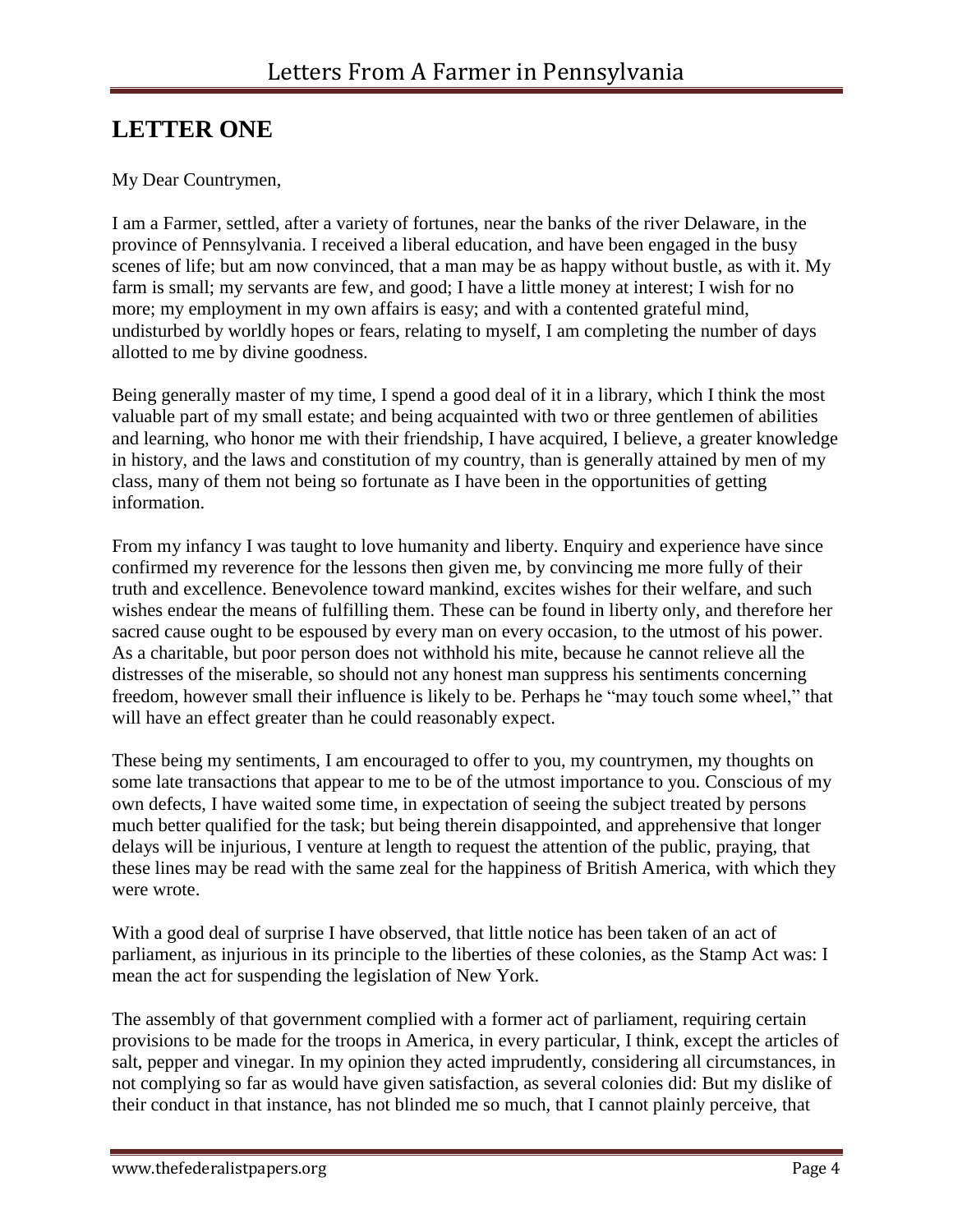they have been punished in a manner pernicious to American freedom, and justly alarming to all the colonies.

If the British parliament has legal authority to issue an order, that we shall furnish a single article for the troops here, and to compel obedience to that order, they have the same right to issue an order for us to supply those troops with arms, clothes, and every necessary; and to compel obedience to that order also; in short, to lay any burthens they please upon us. What is this but taxing us at a certain sum, and leaving to us only the manner of raising it? How is this mode more tolerable than the Stamp Act? Would that act have appeared more pleasing to Americans, if being ordered thereby to raise the sum total of the taxes, the mighty privilege had been left to them, of saying how much should be paid for an instrument of writing on paper, and how much for another on parchment?

An act of parliament, commanding us to do a certain thing, if it has any validity, is a tax upon us for the expense that accrues in complying with it; and for this reason, I believe, every colony on the continent, that chose to give a mark of their respect for Great Britain, in complying with the act relating to the troops, cautiously avoided the mention of that act, lest their conduct should be attributed to its supposed obligation.

The matter being thus stated, the assembly of New York either had, or had not, a right to refuse submission to that act. If they had, and I imagine no American will say they had not, then the parliament had no right to compel them to execute it. If they had not this right, they had no right to punish them for not executing it; and therefore no right to suspend their legislation, which is a punishment. In fact, if the people of New York cannot be legally taxed but by their own representatives, they cannot be legally deprived of the privilege of legislation, only for insisting on that exclusive privilege of taxation. If they may be legally deprived in such a case, of the privilege of legislation, why may they not, with equal reason, be deprived of every other privilege? Or why may not every colony be treated in the same manner, when any of them shall dare to deny their assent to any impositions that shall be directed? Or what signifies the repeal of the Stamp Act, if these colonies are to lose their other privileges, by not tamely surrendering that of taxation?

There is one consideration arising from this suspension, which is not generally attended to, but shows its importance very clearly. It was not necessary that this suspension should be caused by an act of parliament. The crown might have restrained the governor of New York, even from calling the assembly together, by its prerogative in the royal governments. This step, I suppose, would have been taken, if the conduct of the assembly of New York had been regarded as an act of disobedience to the crown alone; but it is regarded as an act of "disobedience to the authority of the British Legislature." This gives the suspension a consequence vastly more affecting. It is a parliamentary assertion of the supreme authority of the British legislature over these colonies, in the point of taxation, and is intended to compel New York into a submission to that authority. It seems therefore to me as much a violation of the liberties of the people of that province, and consequently of all these colonies, as if the parliament had sent a number of regiments to be quartered upon them till they should comply. For it is evident, that the suspension is meant as a compulsion; and the method of compelling is totally indifferent. It is indeed probable, that the sight of redcoats, and the hearing of drums, would have been most alarming; because people are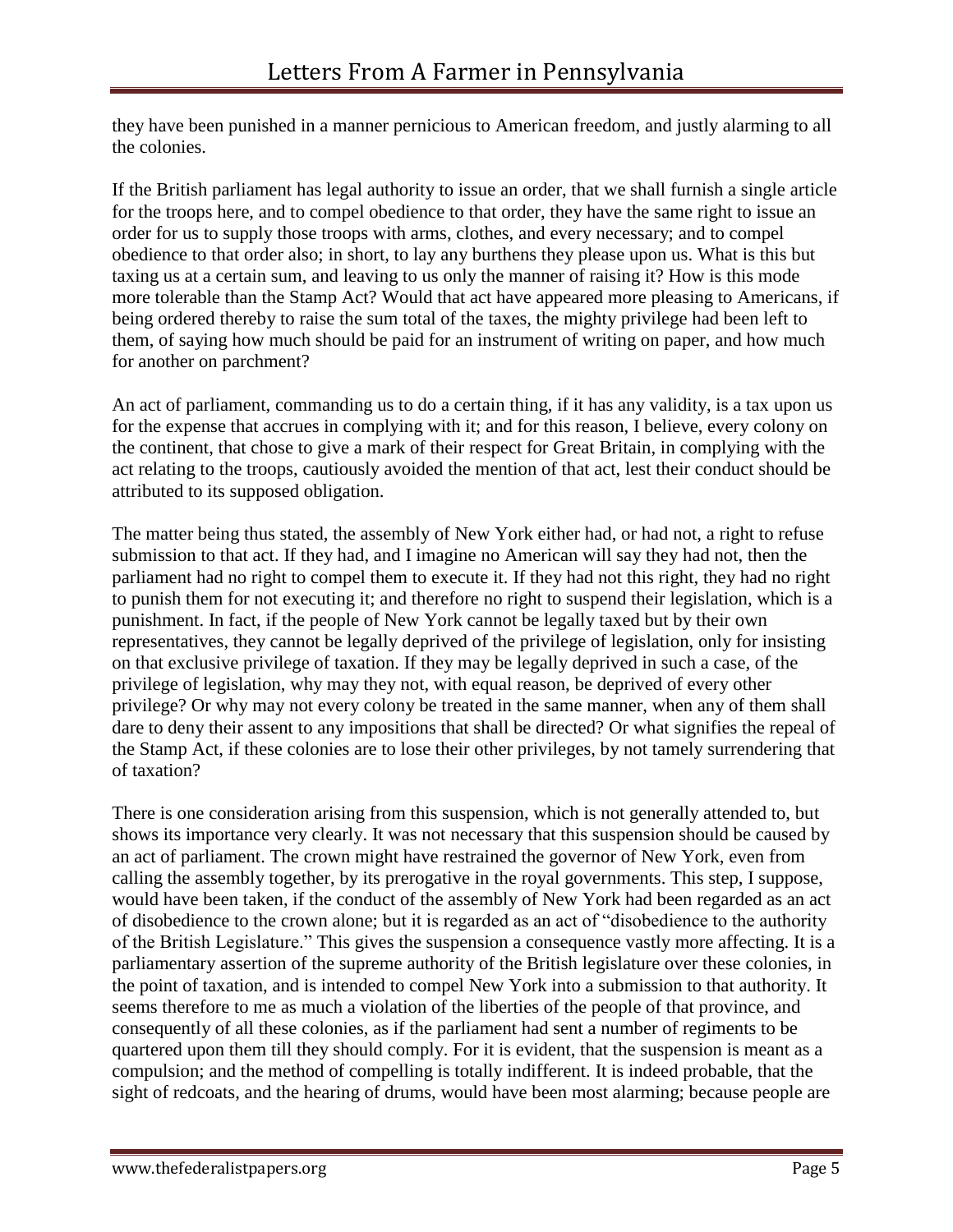generally more influenced by their eyes and ears, than by their reason. But whoever seriously considers the matter, must perceive that a dreadful stroke is aimed at the liberty of these colonies. I say, of these colonies; for the cause of one is the cause of all. If the parliament may lawfully deprive New York of any of her rights, it may deprive any, or all the other colonies of their rights; and nothing can possibly so much encourage such attempts, as a mutual inattention to the interests of each other. To divide, and thus to destroy, is the first political maxim in attacking those, who are powerful by their union. He certainly is not a wise man, who folds his arms, and reposes himself at home, viewing, with unconcern, the flames that have invaded his neighbor's house, without using any endeavors to extinguish them. When Mr. Hampden's ship money case, for Three Shillings and Four-pence, was tried, all the people of England, with anxious expectation, interested themselves in the important decision; and when the slightest point, touching the freedom of one colony, is agitated, I earnestly wish that all the rest may, with equal ardor, support their sister. Very much may be said on this subject; but I hope, more at present is unnecessary.

With concern I have observed, that two assemblies of this province have sat and adjourned, without taking any notice of this act. It may perhaps be asked, what would have been proper for them to do? I am by no means fond of inflammatory measures; I detest them. I should be sorry that anything should be done which might justly displease our sovereign, or our mother country: But a firm, modest exertion of a free spirit, should never be wanting on public occasions. It appears to me, that it would have been sufficient for the assembly to have ordered our agents to represent to the King's ministers their sense of the suspending act, and to pray for its repeal. Thus we should have borne our testimony against it; and might therefore reasonably expect that, on a like occasion, we might receive the same assistance from the other colonies.

A Farmer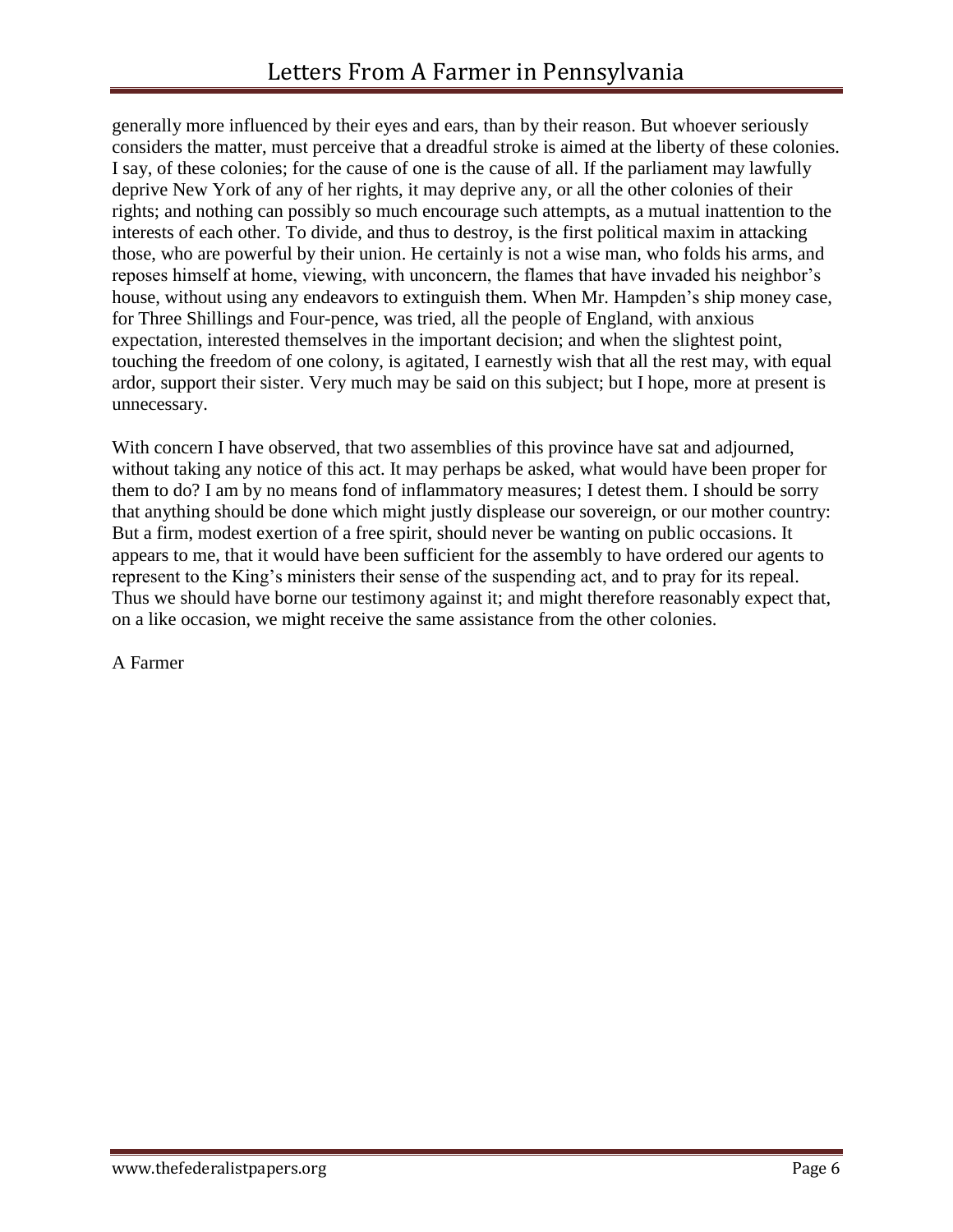# <span id="page-7-0"></span>**LETTER TWO**

### My Dear Countrymen,

There is another late act of parliament, which appears to me to be unconstitutional, and as destructive to the liberty of these colonies, as that mentioned in my last letter; that is, the act for granting the duties on paper, glass, etc.

The parliament unquestionably possesses a legal authority to regulate the trade of Great Britain, and all her colonies. Such an authority is essential to the relation between a mother country and her colonies; and necessary for the common good of all. He, who considers these provinces as states distinct from the British Empire, has very slender notions of justice, or of their interests. We are but parts of a whole; and therefore there must exist a power somewhere, to preside, and preserve the connection in due order. This power is lodged in the parliament; and we are as much dependent on Great Britain, as a perfectly free people can be on another.

I have looked over every statute relating to these colonies, from their first settlement to this time; and I find every one of them founded on this principle, till the Stamp Act administration. All before, are calculated to regulate trade, and preserve or promote a mutually beneficial intercourse between the several constituent parts of the empire; and though many of them imposed duties on trade, yet those duties were always imposed with design to restrain the commerce of one part, that was injurious to another, and thus to promote the general welfare. The raising of a revenue thereby was never intended. Thus the King, by his judges in his courts of justice, imposes fines, which all together amount to a very considerable sum, and contribute to the support of government: But this is merely a consequence arising from restrictions that only meant to keep peace and prevent confusion; and surely a man would argue very loosely, who should conclude from hence, that the King has a right to levy money in general upon his subjects. Never did the British parliament, till the period above mentioned, think of imposing duties in America for the purpose of raising a revenue. Mr. Greenville first introduced this language, in the preamble to the 4th of geo. III Chap. 15, which has these words—"And whereas it is just and necessary that a revenue be raised in your Majesty's said dominions in America, for defraying the expenses of defending, protecting, and securing the same: We your Majesty's most dutiful and loyal subjects, the commons of Great Britain, in parliament assembled, being desirous to make some provision in this present session of parliament, toward raising the said revenue in America, have resolved to give and grant unto your Majesty the several rates and duties herein after mentioned." etc.

A few months after came the Stamp Act, which reciting this, proceeds in the same strange mode of expression, thus—"And whereas it is just and necessary, that provision be made for raising a further revenue within your Majesty's dominions in America, towards defraying the said expenses, we your Majesty's most dutiful and loyal subjects, the commons of Great Britain, etc. give and grant," etc. as before.

The last act, granting duties upon paper, etc. carefully pursues these modern precedents. The preamble is, "Whereas it is expedient that a revenue should be raised in your Majesty's dominions in America, for making a more certain and adequate provision for defraying the charge of the administration of justice, and the support of civil government in such provinces,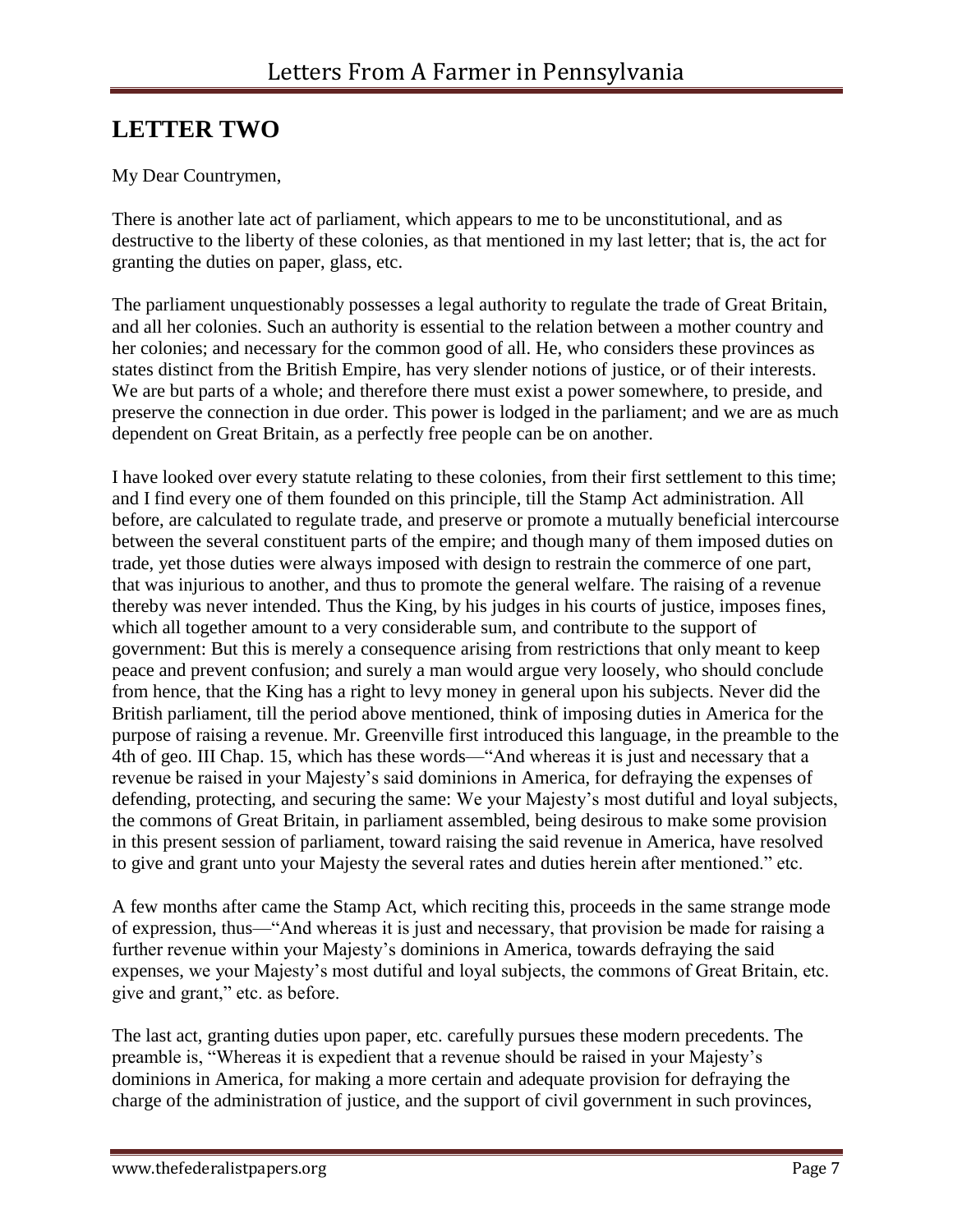where it shall be found necessary; and towards further defraying the expenses of defending, protecting and securing the said dominions, we your Majesty's most dutiful and loyal subjects, the commons of Great Britain, etc. give and grant," etc. as before.

Here we may observe an authority expressly claimed and exerted to impose duties on these colonies; not for the regulation of trade; not for the preservation or promotion of a mutually beneficial intercourse between the several constituent parts of the empire, heretofore the sole objects of parliamentary institutions; but for the single purpose of levying money upon us.

This I call an innovation; and a most dangerous innovation. It may perhaps be objected, that Great Britain has a right to lay what duties she pleases upon her exports, and it makes no difference to us, whether they are paid here or there.

To this I answer. These colonies require many things for their use, which the laws of Great Britain prohibit them from getting anywhere but from her. Such are paper and glass.

That we may legally be bound to pay any general duties on these commodities, relative to the regulation of trade, is granted; but we being obliged by her laws to take them from Great Britain, any special duties imposed on their exportation to us only, with intention to raise a revenue from us only, are as much taxes upon us, as those imposed by the Stamp Act.

What is the difference in substance and right, whether the same sum is raised upon us by the rates mentioned in the Stamp Act, on the use of paper, or by these duties, on the importation of it. It is only the edition of a former book, shifting a sentence from the end to the beginning.

Suppose the duties were made payable in Great Britain?

It signifies nothing to us, whether they are to be paid here or there. Had the Stamp Act directed, that all the paper should be landed at Florida, and the duties paid there, before it was brought to the British colonies, would the act have raised less money upon us, or have been less destructive of our rights? By no means: For as we were under a necessity of using the paper, we should have been under the necessity of paying the duties. Thus, in the present case, a like necessity will subject us, if this act continues in force, to the payment of the duties now imposed.

Why was the Stamp Act then so pernicious to freedom? It did not enact, that every man in the colonies should buy a certain quantity of paper—No: It only directed, that no instrument of writing should be valid in law, if not made on stamped paper, etc.

The makers of that act knew full well, that the confusions that would arise from the disuse of writings, would compel the colonies to use the stamped paper, and therefore to pay the taxes imposed. For this reason the Stamp Act was said to be a law that would execute itself. For the very same reason, the last act of parliament, if it is granted to have any force here, will execute itself, and will be attended with the very same consequences to American liberty.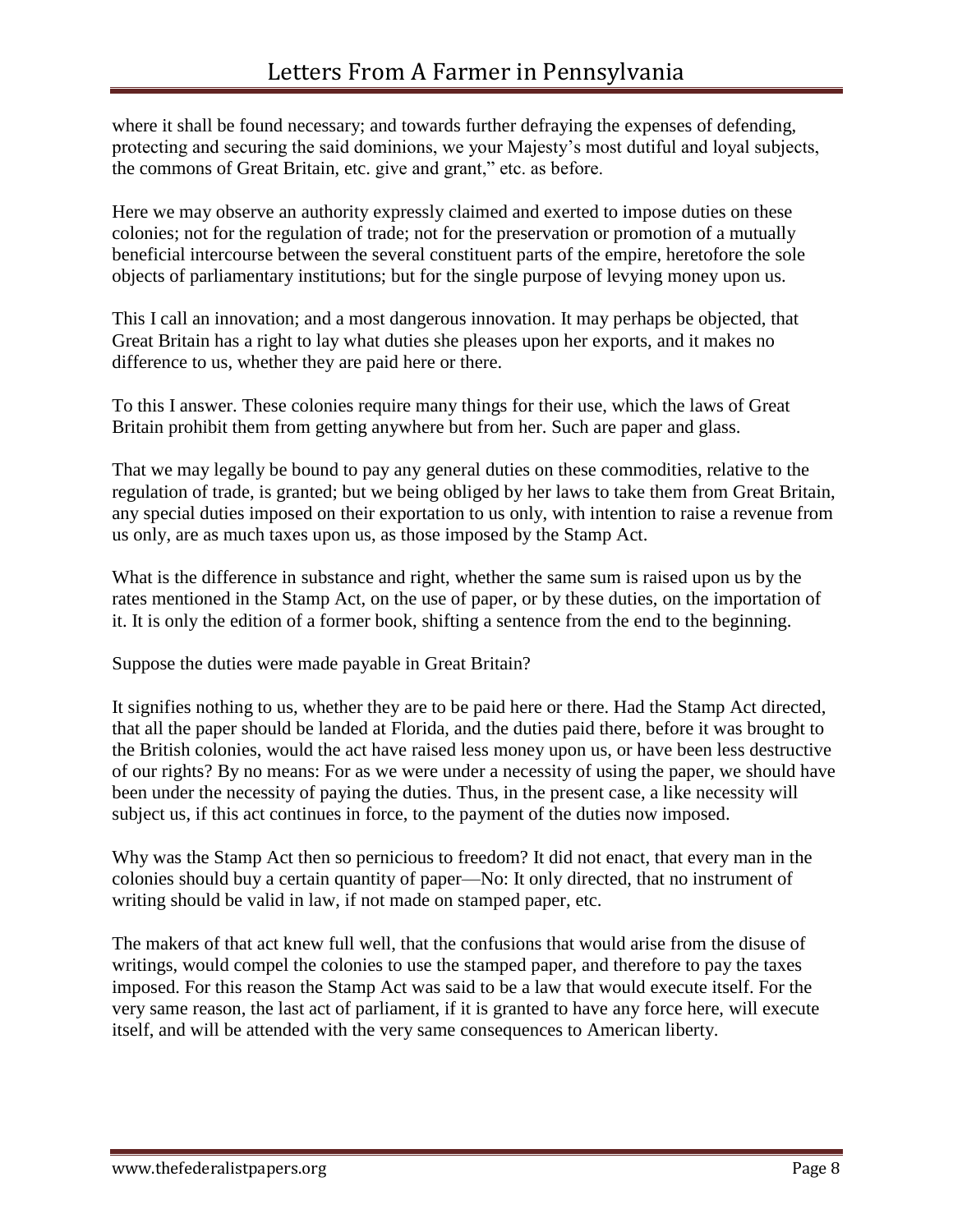Some persons perhaps may say that this act lays us under no necessity to pay the duties imposed because we may ourselves manufacture the articles on which they are laid; whereas by the Stamp Act no instrument of writing could be good unless made on British paper, and that too stamped.

Such an objection amounts to no more than this, that the injury resulting to these colonies, from the total disuse of British paper and glass, will not be so afflicting as that which would have resulted from the total disuse of writing among them; for by that means even the Stamp Act might have been eluded. Why then was it universally detested by them as slavery itself? Because it presented to these devoted provinces nothing but a choice of calamities, embittered by indignities, each of which it was unworthy of free men to bear. But is no injury a violation of right but the greatest injury? If the eluding the payment of the taxes imposed by the Stamp Act, would have subjected us to a more dreadful inconvenience than the eluding of the payment of those imposed by the late act; does it therefore follow, that the last is no violation of our rights, tho' it is calculated for the same purpose the other was, that is, to raise money upon us without our consent?

This would be making right to consist, not in an exemption from injury, but from a certain degree of injury.

But the objectors may further say, that we shall suffer no injury at all by the disuse of British paper and glass. We might not, if we could make as much as we want. But can any man, acquainted with America, believe this possible? I am told there are but two or three Glass-Houses on this continent, and but very few Paper-Mills; and suppose more should be erected, a long course of years must elapse, before they can be brought to perfection. This continent is a country of planters, farmers, and fishermen; not of manufactures. The difficulty of establishing particular manufactures in such a country, is almost insufferable. For one manufacture is connected with others in such a manner, that it may be said to be impossible to establish one or two without establishing several others. The experience of many nations may convince us of this truth.

Inexpressible therefore must be our distresses in evading the late acts, by the disuse of British paper and glass. Nor will this be the extent of our misfortune, if we admit the legality of that act.

Great Britain has prohibited the manufacturing iron and steel in these colonies, without any objection being made to her right of doing it. The like right she must have to prohibit any other manufacture among us. Thus she is possessed of an undisputed precedent on that point. This authority, she will say, is founded on the original intention of settling these colonies; that is, that she should manufacture for them, and that they should supply her with materials. The equity of this policy, she will also say, has been universally acknowledged by the colonies, who never have made the least objection to statutes for that purpose; and will further appear by the mutual benefits flowing from this usage, ever since the settlement of these colonies.

Our great advocate, Mr. Pitt, in his speeches on the debate concerning the repeal of the Stamp Act, acknowledged, that Great Britain could restrain our manufactures. His words are these— "This kingdom, as the supreme governing and legislative power, has always bound the colonies by her regulations and restrictions in trade, in navigation, in manufactures—in everything, except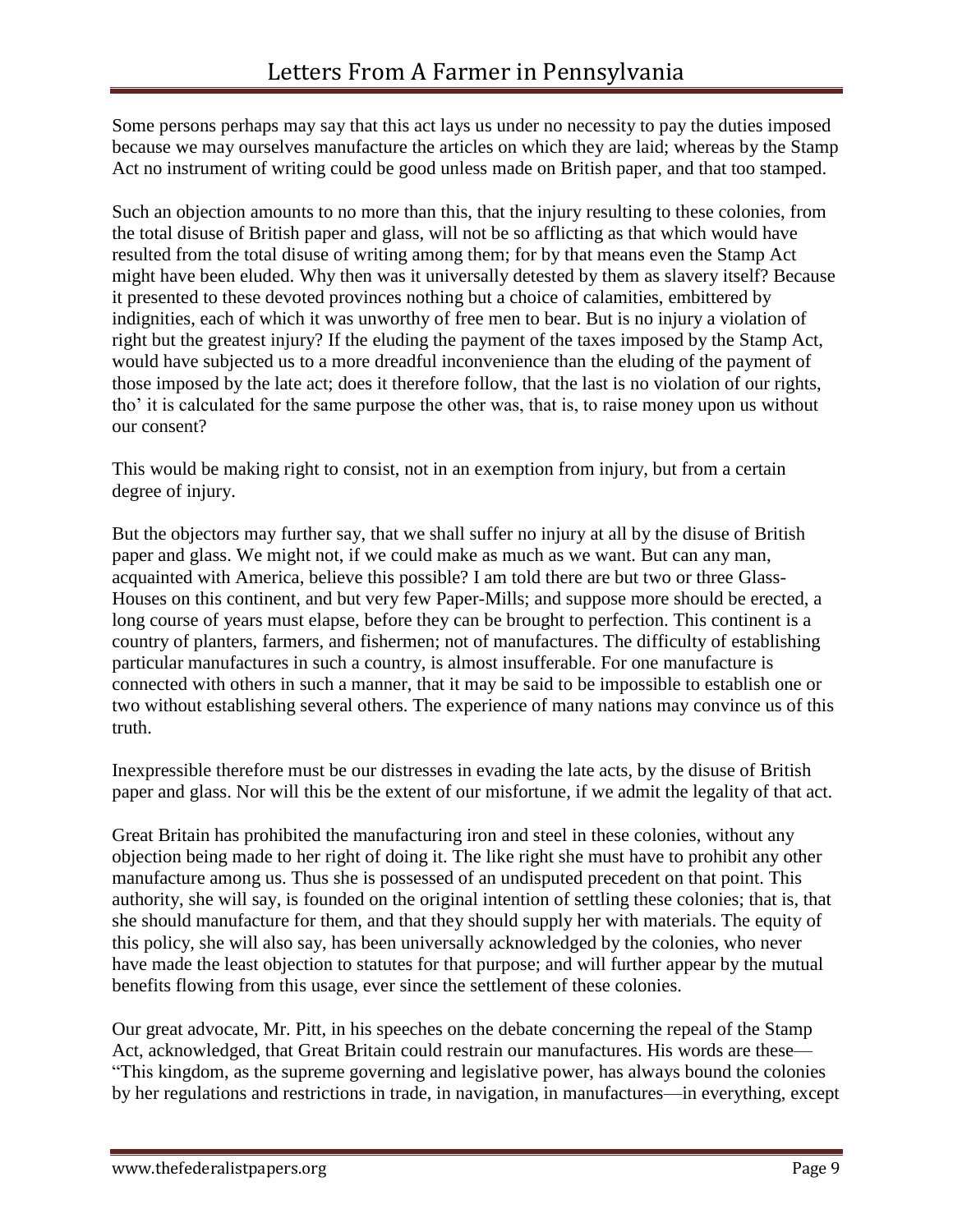that of taking their money out of their pockets without their consent." Again he says, "We may bind their trade, confine their manufactures, and exercise every power whatever, except that of taking their money out of their pockets without their consent."

Here then, My Dear Countrymen, rouse yourselves, and behold the ruin hanging over your heads. If you ONCE admit, that Great Britain may lay duties upon her exportations to us, for the purpose of levying money on us only, she then will have nothing to do, but to lay those duties on the articles which she prohibits us to manufacture—and the tragedy of American liberty is finished. We have been prohibited from procuring manufactures, in all cases, anywhere but from Great Britain (excepting linens, which we are permitted to import directly from Ireland). We have been prohibited, in some cases, from manufacturing for ourselves; and may be prohibited in others. We are therefore exactly in the situation of a city besieged, which is surrounded by the works of the besiegers in every part but one. If that is closed up, no step can be taken, but to surrender at discretion. If Great Britain can order us to come to her for necessaries we want, and can order us to pay what taxes she pleases before we take them away, or when we land them here, we are as abject slaves as France and Poland can show in wooden shoes and with uncombed hair.

Perhaps the nature of the necessities of dependent states, caused by the policy of a governing one for her own benefit, may be elucidated by a fact mentioned in history. When the Carthaginians were possessed of the island of Sardinia, they made a decree, that the Sardinians should not raise corn, nor get it any other way than from the Carthaginians. Then, by imposing any duties they would upon it, they drained from the miserable Sardinians any sums they pleased; and whenever that oppressed people made the least movement to assert their liberty, their tyrant starved them to death or submission. This may be called the most perfect kind of political necessity.

From what has been said, I think this incontrovertible conclusion may be deduced, that when a ruling state obliges a dependent state to take certain commodities from her alone, it is implied in the nature of that obligation; is essentially requisite to give it the least degree of justice; and is inseparably united with it, in order to preserve any share of freedom to the dependent state; that those commodities should never be loaded with duties for the sole purpose of levying money on the dependent state.

Upon the whole, the single question is, whether the parliament can legally impose duties to be paid by the people of these colonies only, for the sole purpose of raising a revenue, on commodities which she obliges us to take from her alone, or, in other words, whether the parliament can legally take money out of our pockets, without our consent. If they can, our boasted liberty is but

- Vox et praeterea nihil.
- A sound and nothing else.

A Farmer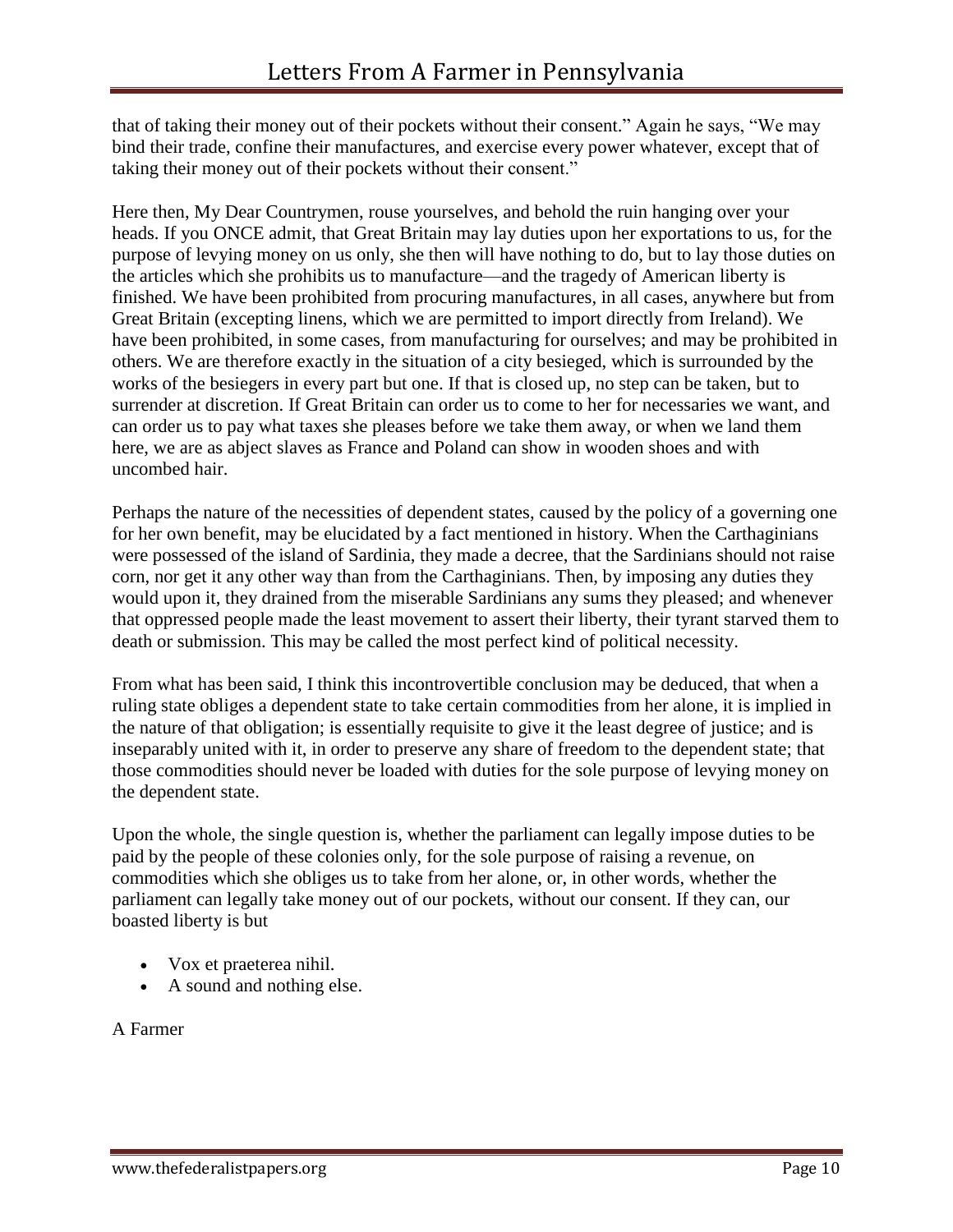# <span id="page-11-0"></span>**LETTER THREE**

### My Dear Countrymen,

I rejoice to find that my two former letters to you have been generally received with so much favor by such of you, whose sentiments I have had an opportunity of knowing. Could you look into my heart you would instantly perceive a zealous attachment to your interests, and a lively resentment of every insult and injury offered to you, to be the motives that have engaged me to address you.

I am no further concerned in anything affecting America, than any one of you; and when liberty leaves it, I can quit it much more conveniently than most of you: But while Divine Providence, that gave me existence in a land of freedom, permits my head to think, my lips to speak, and my hand to move, I shall so highly and gratefully value the blessing received as to take care that my silence and inactivity shall not give my implied assent to any act, degrading my brethren and myself from the birthright, wherewith heaven itself "hath made us free."

Sorry I am to learn that there are some few persons who shake their heads with solemn motion, and pretend to wonder, what can be the meaning of these letters. "Great Britain," they say, "is too powerful to contend with; she is determined to oppress us; it is in vain to speak of right on one side, when there is power on the other; when we are strong enough to resist we shall attempt it; but now we are not strong enough, and therefore we had better be quiet; it signifies nothing to convince us that our rights are invaded when we cannot defend them; and if we should get into riots and tumults about the late act, it will only draw down heavier displeasure upon us."

What can such men design? What do their grave observations amount to, but this—"that these colonies, totally regardless of their liberties, should commit them, with humble resignation, to chance, time, and the tender mercies of ministers."

Are these men ignorant that usurpations, which might have been successfully opposed at first, acquire strength by continuance, and thus become irresistible? Do they condemn the conduct of these colonies, concerning the Stamp Act? Or have they forgot its successful issue? Should the colonies at that time, instead of acting as they did, have trusted for relief to the fortuitous events of futurity? If it is needless "to speak of rights" now, it was as needless then. If the behavior of the colonies was prudent and glorious then, and successful too; it will be equally prudent and glorious to act in the same manner now, if our rights are equally invaded, and may be as successful. Therefore it becomes necessary to inquire whether "our rights are invaded." To talk of "defending" them, as if they could be no otherwise "defended" than by arms, is as much out of the way, as if a man having a choice of several roads to reach his journey's end, should prefer the worst, for no other reason, but because it is the worst.

As to "riots and tumults," the gentlemen who are so apprehensive of them, are much mistaken, if they think that grievances cannot be redressed without such assistance.

I will now tell the gentlemen, what "the meaning of these letters." is The meaning of them is, to convince the people of these colonies that they are at this moment exposed to the most imminent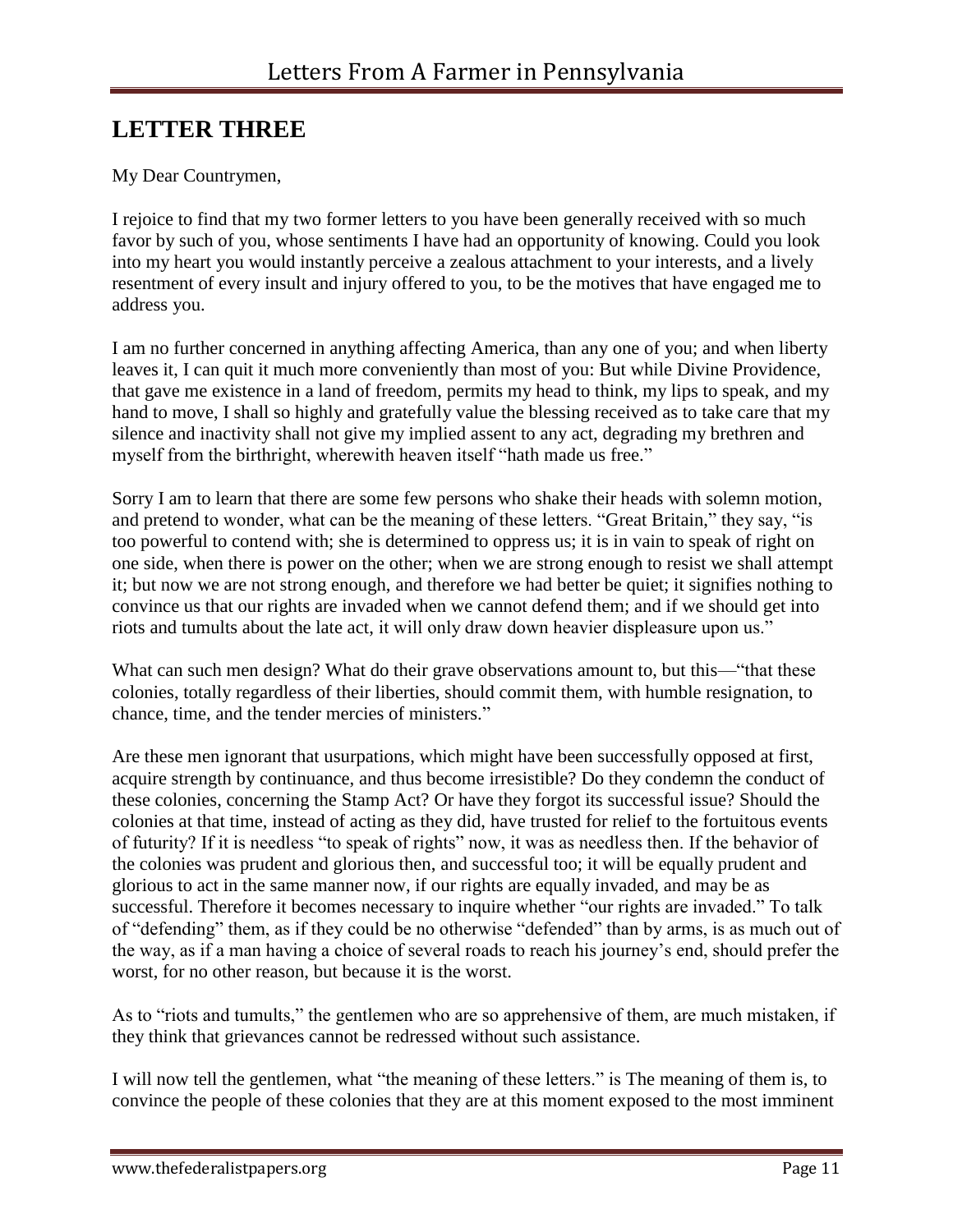dangers; and to persuade them immediately, vigorously, and unanimously, to exert themselves in the most firm, but most peaceable manner, for obtaining relief.

The cause of liberty is a cause of too much dignity to be sullied by turbulence and tumult. It ought to be maintained in a manner suitable to her nature. Those who engage in it, should breathe a sedate, yet fervent spirit, animating them to actions of prudence, justice, modesty, bravery, humanity and magnanimity.

To such a wonderful degree were the ancient Spartans, as brave and free a people as ever existed, inspired by this happy temperature of soul, that rejecting even in their battles the use of trumpets and other instruments for exciting heat and rage, they marched up to scenes of havoc, and horror, with the sound of flutes, to the tunes of which their steps kept pace—"exhibiting," as Plutarch says, "at once a terrible and delightful fight, and proceeding with a deliberate valor, full of hope and good assurance, as if some divinity had sensibly assisted them."

I hope, My Dear Countrymen, that you will, in every colony, be upon your guard against those who may at any time endeavor to stir you up, under pretenses of patriotism, to any measures disrespectful to our Sovereign, and our mother country. Hot, rash, disorderly proceedings, injure the reputation of the people as to wisdom, valor, and virtue, without procuring them the least benefit. I pray GOD that he may be pleased to inspire you and your posterity, to the latest ages, with a spirit of which I have an idea, that I find a difficulty to express. To express it in the best manner I can, I mean a spirit that shall so guide you that it will be impossible to determine whether an American's character is most distinguishable for his loyalty to his Sovereign, his duty to his mother country, his love of freedom, or his affection for his native soil.

Every government at some time or other falls into wrong measures. These may proceed from mistake or passion. But every such measure does not dissolve the obligation between the governors and the governed. The mistake may be corrected; the passion may subside. It is the duty of the governed to endeavor to rectify the mistake, and to appease the passion. They have not at first any other right, than to represent their grievances, and to pray for redress, unless an emergency is so pressing as not to allow time for receiving an answer to their applications, which rarely happens. If their applications are disregarded, then that kind of opposition becomes justifiable which can be made without breaking the laws or disturbing the public peace. This conflicts in the prevention of the oppressors reaping advantage from their oppressions, and not in their punishment. For experience may teach them what reason did not; and harsh methods cannot be proper until milder ones have failed.

If at length it becomes undoubted that an inveterate resolution is formed to annihilate the liberties of the governed, the English history affords frequent examples of resistance by force. What particular circumstances will in any future case justify such resistance can never be ascertained till they happen. Perhaps it may be allowable to say generally, that it never can be justifiable until the people are fully convinced that any further submission will be destructive to their happiness.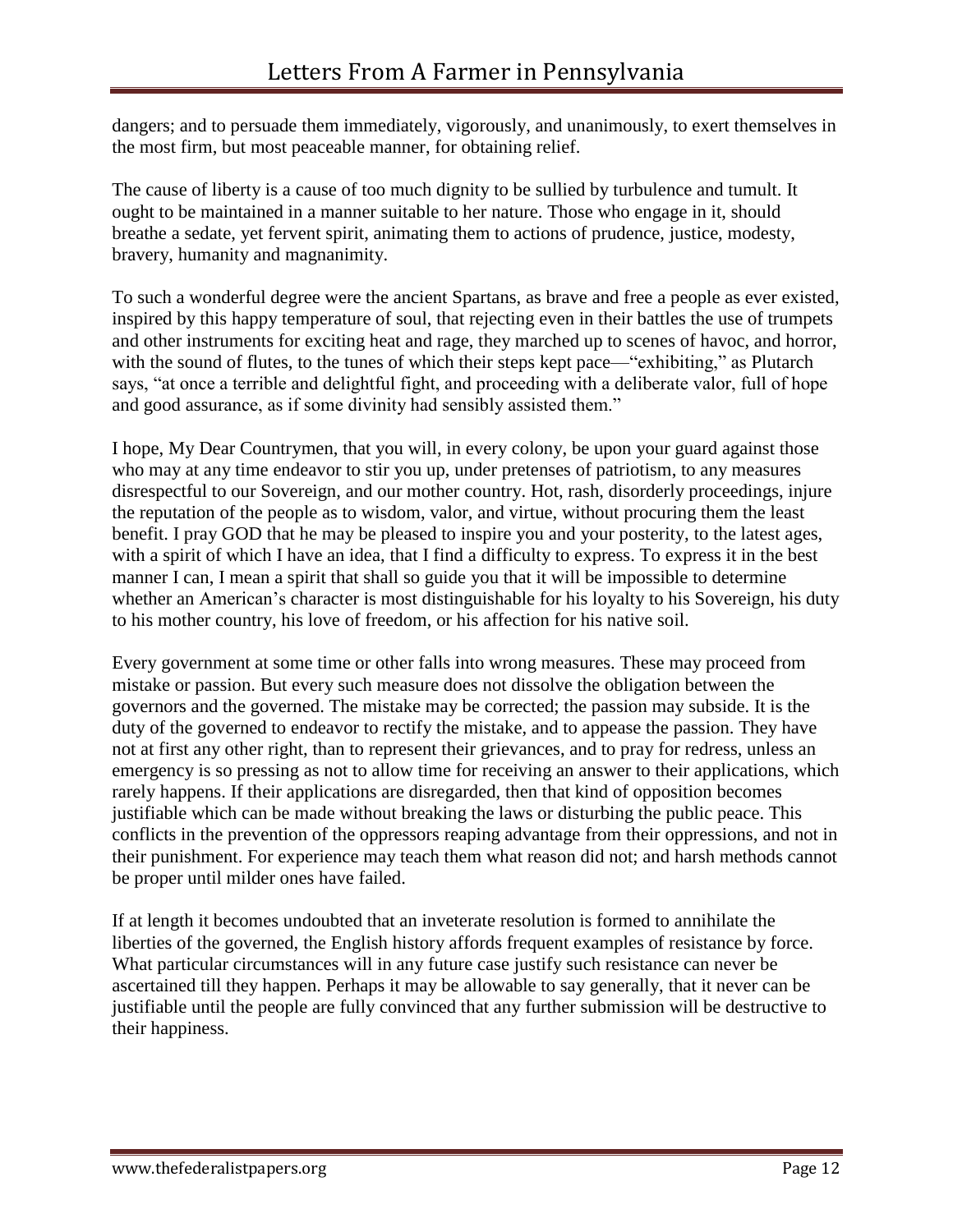When the appeal is made to the sword, highly probable is it, that the punishment will exceed the offense; and the calamities attending on war outweigh those preceding it. These considerations of justice and prudence, will always have great influence with good and wise men.

To these reflections on this subject, it remains to be added, and ought for ever to be remembered, that resistance, in the case of colonies against their mother country, is extremely different from the resistance of a people against their prince. A nation may change their king, or race of kings, and, retaining their ancient form of government, be gainers by changing. Thus Great Britain, under the illustrious house of Brunswick, a house that seems to flourish for the happiness of mankind, has found a felicity unknown in the reigns of the Stuarts. But if once we are separated from our mother country, what new form of government shall we adopt, or where shall we find another Britain to supply our loss? Torn from the body, to which we are united by religion, liberty, laws, affections, relation, language and commerce, we must bleed at every vein.

In truth—the prosperity of these provinces is founded in their dependence on Great Britain; and when she returns to her "old good humor, and her old good nature," as Lord Clarendon expresses it, I hope they will always think it their duty and interest, as it most certainly will be, to promote her welfare by all the means in their power.

We cannot act with too much caution in our disputes. Anger produces anger; and differences, that might be accommodated by kind and respectful behavior, may, by imprudence, be enlarged to an incurable rage. In quarrels between countries, as well as in those between individuals, when they have risen to a certain height, the first cause of dissension is no longer remembered, the minds of the parties being wholly engaged in recollecting and resenting the mutual expressions of their dislike. When feuds have reached that fatal point, all considerations of reason and equity vanish; and a blind fury governs, or rather confounds all things. A people no longer regards their interest, but the gratification of their wrath. The sway of the Cleons and Clodiuses, the designing and detectable flatterers of the prevailing passion, becomes confirmed. Wise and good men in vain oppose the storm, and may think themselves fortunate, if, in attempting to preserve their ungrateful fellow citizens, they do not ruin themselves. Their prudence will be called baseness; their moderation will be called guilt; and if their virtue does not lead them to destruction, as that of many other great and excellent persons has done, they may survive to receive from their expiring country the mournful glory of her acknowledgment, that their counsels, if regarded, would have saved her.

The constitutional modes of obtaining relief are those which I wish to see pursued on the present occasion; that is, by petitions of our assemblies, or where they are not permitted to meet, of the people, to the powers that can afford us relief.

We have an excellent prince, in whose good dispositions toward us we may confide. We have a generous, sensible and humane nation, to whom we may apply. They may be deceived. They may, by artful men, be provoked to anger against us. I cannot believe they will be cruel and unjust; or that their anger will be implacable. Let us behave like dutiful children who have received unmerited blows from a beloved parent. Let us complain to our parent; but let our complaints speak at the same time the language of affliction and veneration.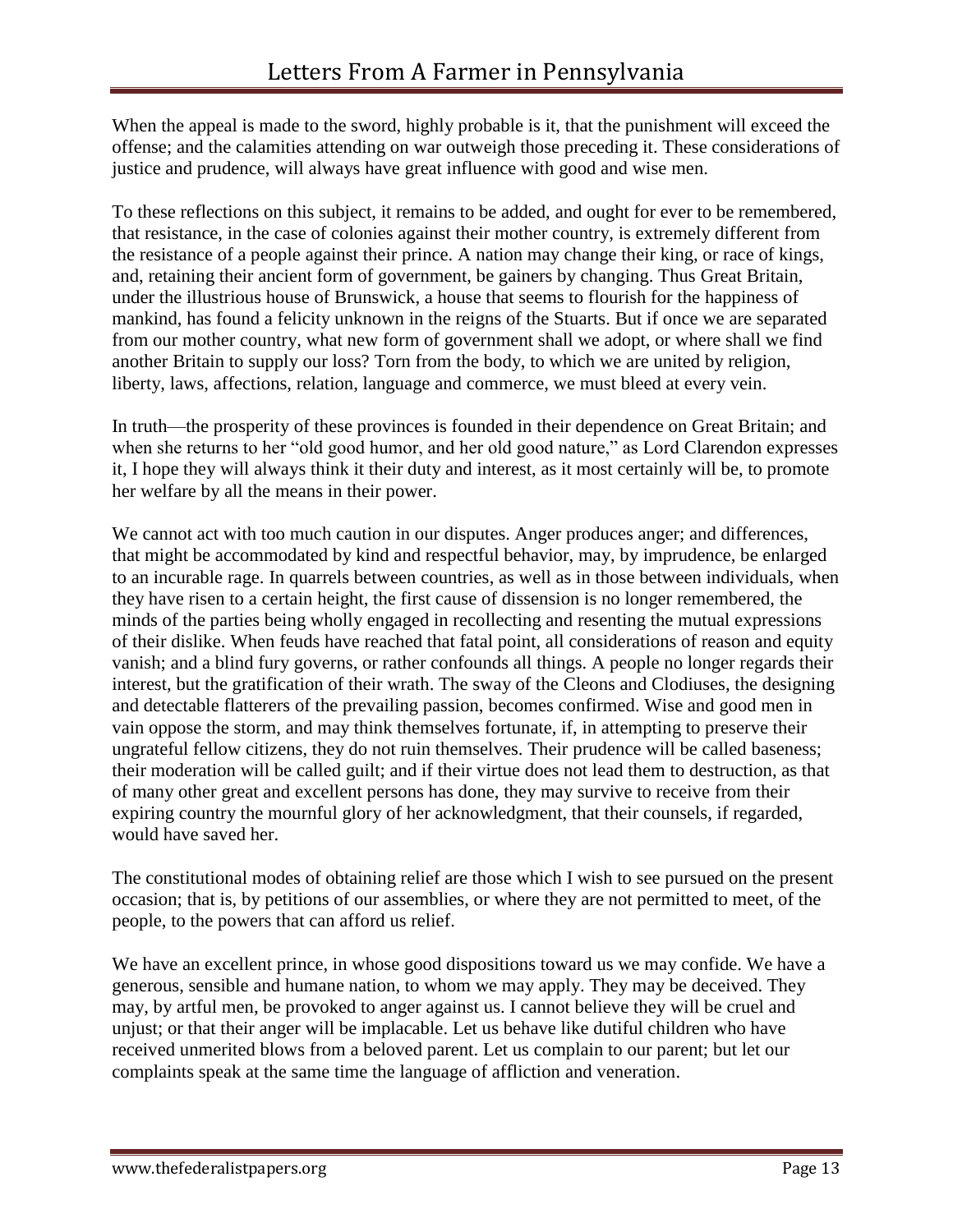If, however, it shall happen, by an unfortunate course of affairs, that our applications to his Majesty and the parliament for redress, prove ineffectual, let us then take another step, by withholding from Great Britain all the advantages she has been used to receive from us. Then let us try, if our ingenuity, industry, and frugality, will not give weight to our remonstrances. Let us all be united with one spirit, in one cause. Let us invent—let us work—let us save—let us, continually, keep up our claim, and incessantly repeat our complaints—But, above all, let us implore the protection of that infinitely good and gracious being, "by whom kings reign, and princes decree justice.

A Farmer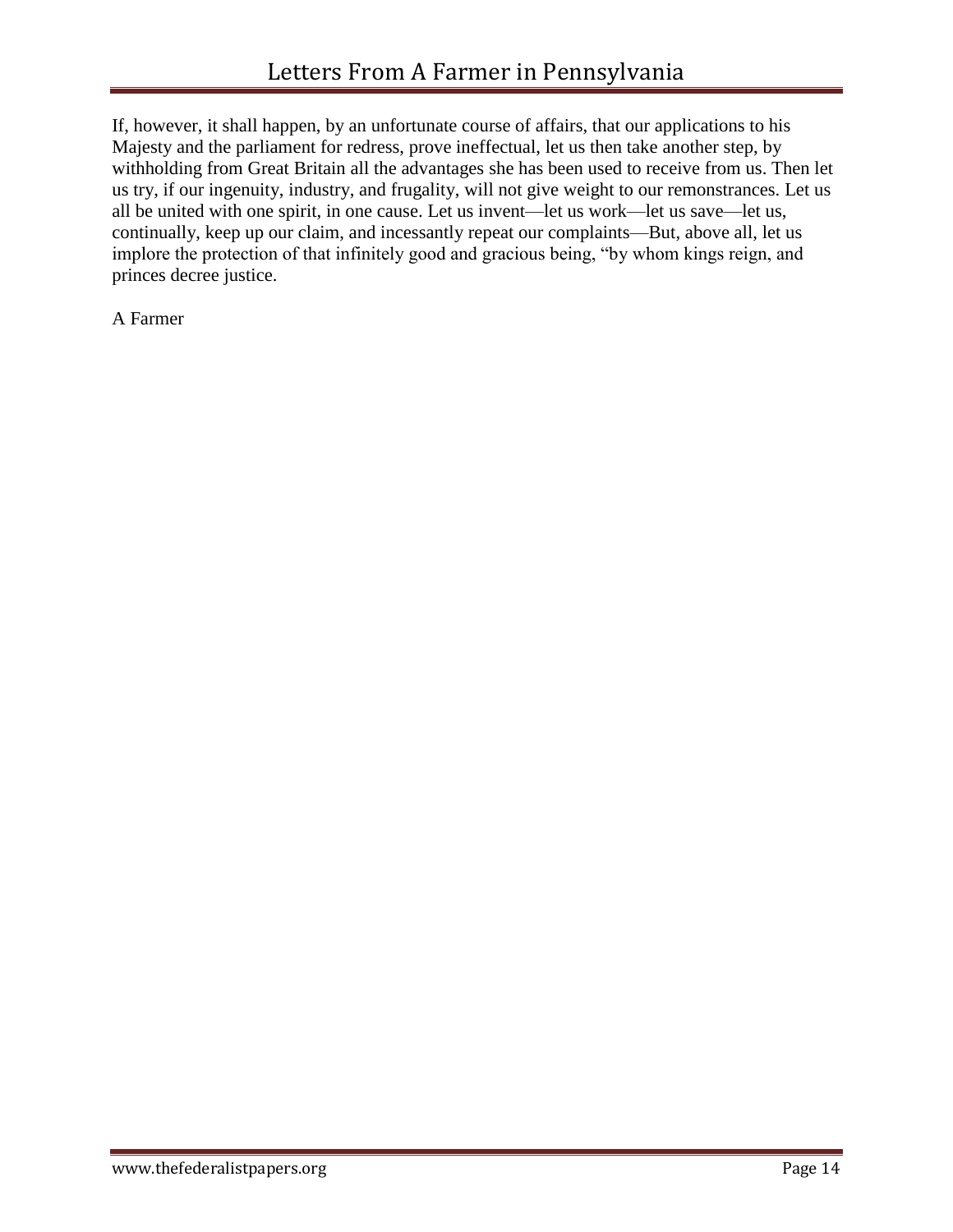# <span id="page-15-0"></span>**LETTER FOUR**

My Dear Countrymen,

An objection, I hear, has been made against my second letter, which I would willingly clear up before I proceed. "There is," say these objectors, "a material difference between the Stamp Act and the late act for laying a duty on paper, etc. that justifies the conduct of those who opposed the former, and yet are willing to submit to the latter. The duties imposed by the Stamp Act were internal taxes; but the present are external, and therefore the parliament may have a right to impose them."

To this I answer, with a total denial of the power of parliament to lay upon these colonies any "tax" whatever.

This point, being so important to this, and to succeeding generations, I wish to be clearly understood.

To the word "tax," I annex that meaning which the constitution and history of England require to be annexed to it; that is—that it is an imposition on the subject, for the sole purpose of levying money.

In the early ages of our monarchy, certain services were rendered to the crown for the general good. These were personal: But in process of time, such institutions being found inconvenient, gifts and grants of their own property were made by the people, under the several names of aids, tallages, talks, taxes and subsidies, etc. These were made, as may be collected even from the names, for public service upon "need and necessity." All these sums were levied upon the people by virtue of their voluntary gift. Their intention was to support the national honor and interest. Some of those grants comprehended duties arising from trade; being imports on merchandizes. These Lord Chief Justice Coke classes under "subsidies," and "parliamentary aids." They are also called "customs." But whatever the name was, they were always considered as gifts of the people to the crown, to be employed for public uses.

Commerce was at a low ebb, and surprising instances might be produced how little it was attended to for a succession of ages. The terms that have been mentioned, and, among the rest, that of "tax," had obtained a national, parliamentary meaning, drawn from the principles of the constitution, long before any Englishman thought of imposition of duties, for the regulation of trade.

Whenever we speak of "taxes" among Englishmen, let us therefore speak of them with reference to the principles on which, and the intentions with which they have been established. This will give certainty to our expression, and safety to our conduct: But if, when we have in view the liberty of these colonies, we proceed in any other course, we pursue a juno indeed, but shall only catch a cloud.

In the national, parliamentary sense insisted on, the word "tax" was certainly understood by the congress at New York, whose resolves may be said to form the American "bill of rights."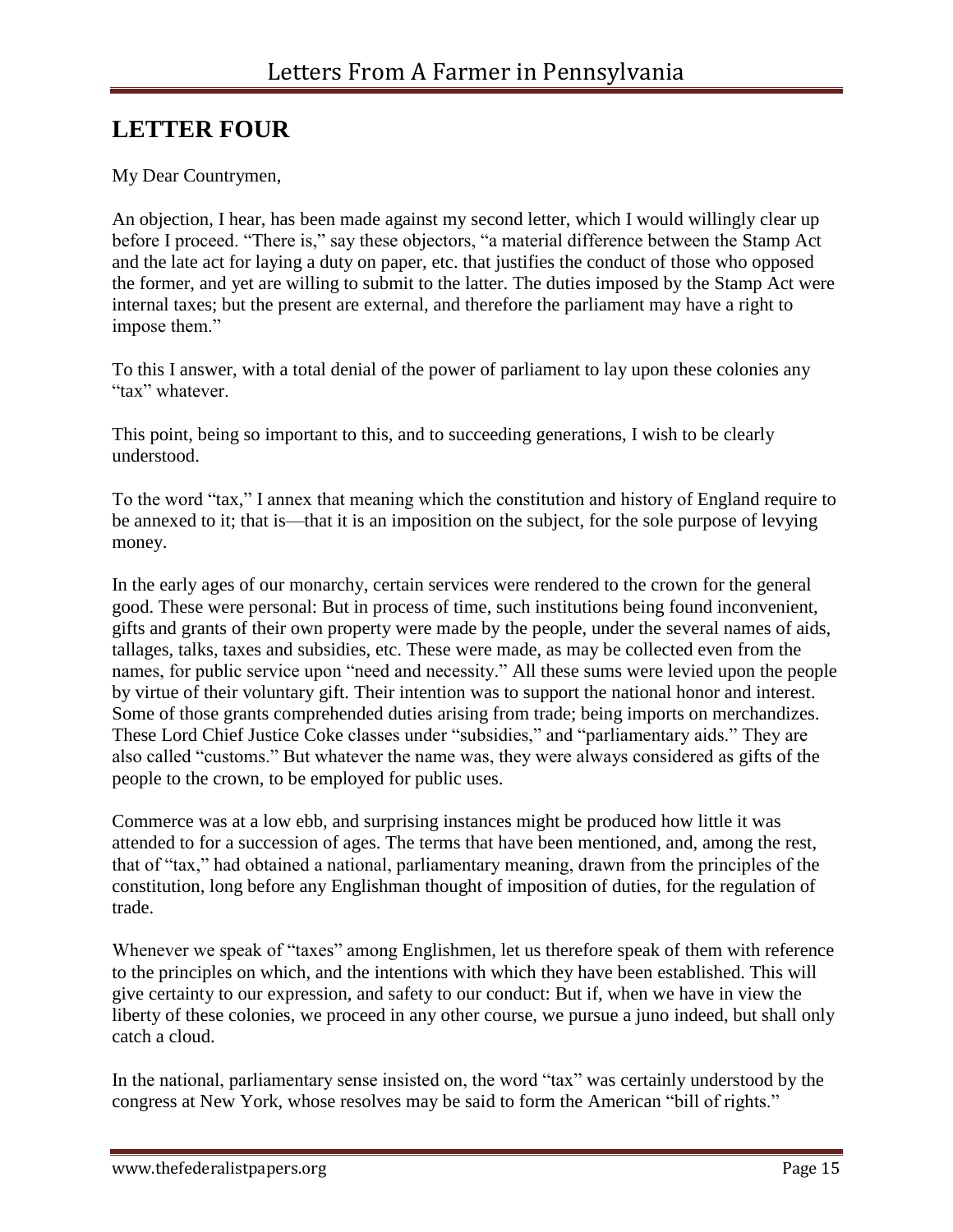The third, fourth, fifth, and sixth resolves, are thus expressed.

III. "That it is inseparably essential to the freedom of a people, and the undoubted right of Englishmen, that NO TAX be imposed on them, except with their own consent, given personally, or by their representatives."

IV. "That the people of the colonies are not, and from their local circumstances, cannot be represented in the house of commons in Great Britain."

V. "That the only representatives of the people of the colonies, are the persons chosen therein by themselves; and that NO TAXES ever have been, or can be constitutionally imposed on them, but by their respective legislatures."

VI. "That all supplies to the crown, being free gifts of the people, it is unreasonable, and inconsistent with the principles and spirit of the British constitution, for the people of Great Britain to grant to his Majesty the property of the colonies."

Here is no distinction made between internal and external taxes. It is evident from the short reasoning thrown into these resolves, that every imposition "to grant to his Majesty the property of the colonies," was thought a "tax"; and that every such imposition, if laid any other way, than "with their consent, given personally, or by their representatives," was not only "unreasonable, and inconsistent with the principles and spirit of the British constitution," but destructive "to the freedom of a people."

This language is clear and important. A "tax" means an imposition to raise money. Such persons therefore as speak of internal and external "taxes," I pray may pardon me, if I object to that expression, as applied to the privileges and interests of these colonies. There may be internal and external impositions, founded on different principles, and having different tendencies; every "tax" being an imposition, though every imposition is not a "tax." But all taxes are founded on the same principle; and have the same tendency.

External impositions, for the regulation of our trade, do not "grant to his Majesty the property of the colonies." They only prevent the colonies acquiring property, in things not necessary, in a manner judged to be injurious to the welfare of the whole empire. But the last statute respecting us, "grants to his Majesty the property of the colonies," by laying duties on the manufactures of Great Britain which they must take, and which she settled them, on purpose that they should take.

What tax can be more internal than this? Here is money drawn, without their consent, from a society, who have constantly enjoyed a constitutional mode of raising all money among themselves. The payment of this tax they have no possible method of avoiding; as they cannot do without the commodities on which it is laid, and they cannot manufacture these commodities themselves. Besides, if this unhappy country should be so lucky as to elude this act, by getting parchment enough, in the place of paper, or by reviving the ancient method of writing on wax and bark, and by inventing something to serve instead of glass, her ingenuity would stand her in little stead; for then the parliament would have nothing to do but to prohibit such manufactures,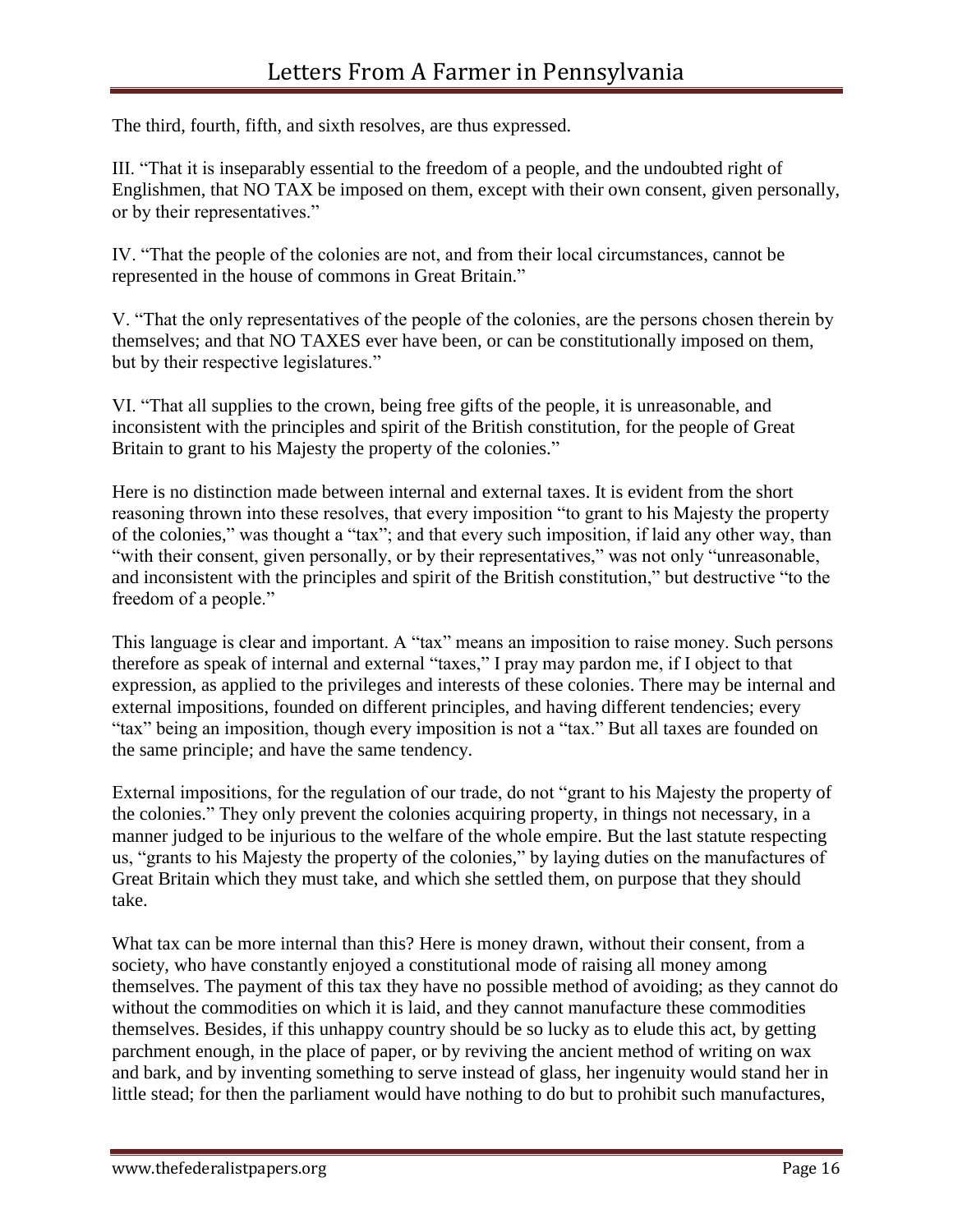or to lay a tax on hats and woolen cloths, which they have already prohibited the colonies from supplying each other with; or on instruments and tools of steel and iron, which they have prohibited the provincials from manufacturing at all: And then, what little gold and silver they have, must be torn from their hands, or they will not be able, in a short time, to get an ax for cutting their firewood, nor a plough for raising their food. In what respect, therefore, I beg leave to ask, is the late act preferable to the Stamp Act, or more consistent with the liberties of the colonies? For my own part, I regard them both with equal apprehension; and think they ought to be in the same manner opposed.

- Habemus quidem senatus consultum, tanquam gladium in vagina repositum.
- We have a statute, laid up for future use, like a sword in the scabbard.

A Farmer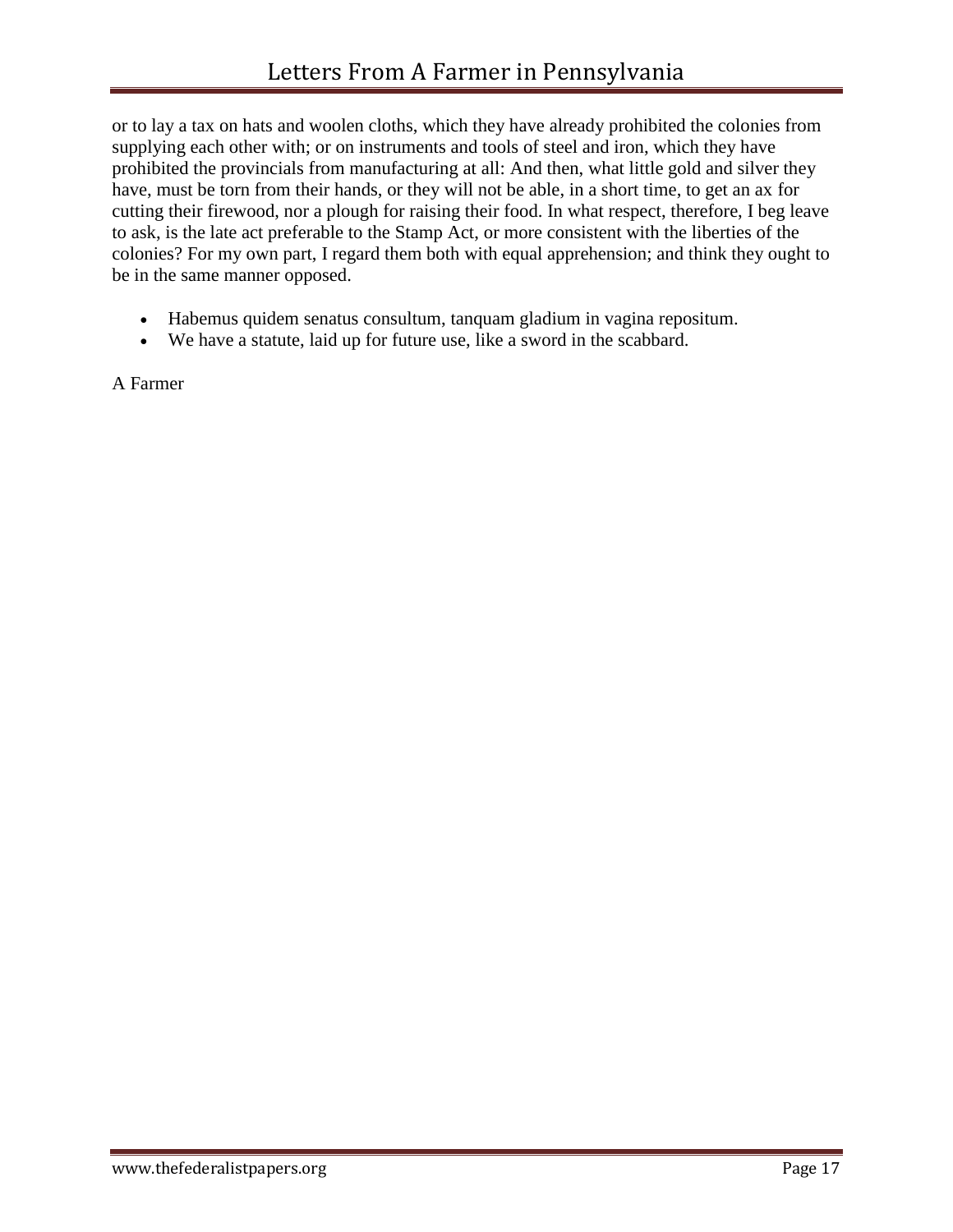# <span id="page-18-0"></span>**LETTER FIVE**

### My Dear Countrymen,

Perhaps the objection to the late act, imposing duties upon paper, etc. might have been safely rested on the argument drawn from the universal conduct of parliaments and ministers, from the first existence of these colonies, to the administration of Mr. Greenville.

What but the indisputable, the acknowledged exclusive right of the colonies to tax themselves, could be the reason, that in this long period of more than one hundred and fifty years, no statute was ever passed for the sole purpose of raising a revenue on the colonies? And how clear, how cogent must that reason be, to which every parliament, and every minister, for so long a time submitted, without a single attempt to innovate?

England, in part of that course of years, and Great Britain, in other parts, was engaged in several fierce and expensive wars; troubled with some tumultuous and bold parliaments; governed by many daring and wicked ministers; yet none of them ever ventured to touch the Palladium of American liberty. Ambition, avarice, faction, tyranny, all revered it. Whenever it was necessary to raise money on the colonies, the requisitions of the crown were made, and dutifully complied with. The parliament, from time to time, regulated their trade, and that of the rest of the empire, to preserve their dependence, and the connection of the whole in good order.

The people of Great Britain, in support of their privileges, boast much of their antiquity. It is true they are ancient; yet it may well be questioned, if there is a single privilege of a British subject, supported by longer, more solemn, or more uninterrupted testimony, than the exclusive right of taxation in these colonies. The people of Great Britain consider that kingdom as the sovereign of these colonies, and would now annex to that sovereignty a prerogative never heard of before. How would they bear this, was the case their own? What would they think of a new prerogative claimed by the crown? We may guess what their conduct would be, from the transports of passion into which they fell about the late embargo, tho' laid to relieve the most emergent necessities of state, admitting of no delay; and for which there were numerous precedents. Let our liberties be treated with the same tenderness and it is all we desire.

Explicit as the conduct of parliaments, for so many ages, is, to prove that no money can be levied on these colonies by parliament, for the purpose of raising a revenue, yet it is not the only evidence in our favor.

Every one of the most material arguments against the legality of the Stamp Act, operates with equal force against the act now objected to; but as they are well known, it seems unnecessary to repeat them here.

This general one only shall be considered at present: That tho' these colonies are dependent on Great Britain; and tho' she has a legal power to make laws for preserving that dependence; yet it is not necessary for this purpose, nor essential to the relation between a mother country and her colonies, as was eagerly contended by the advocates for the Stamp Act, that she should raise money on them without their consent.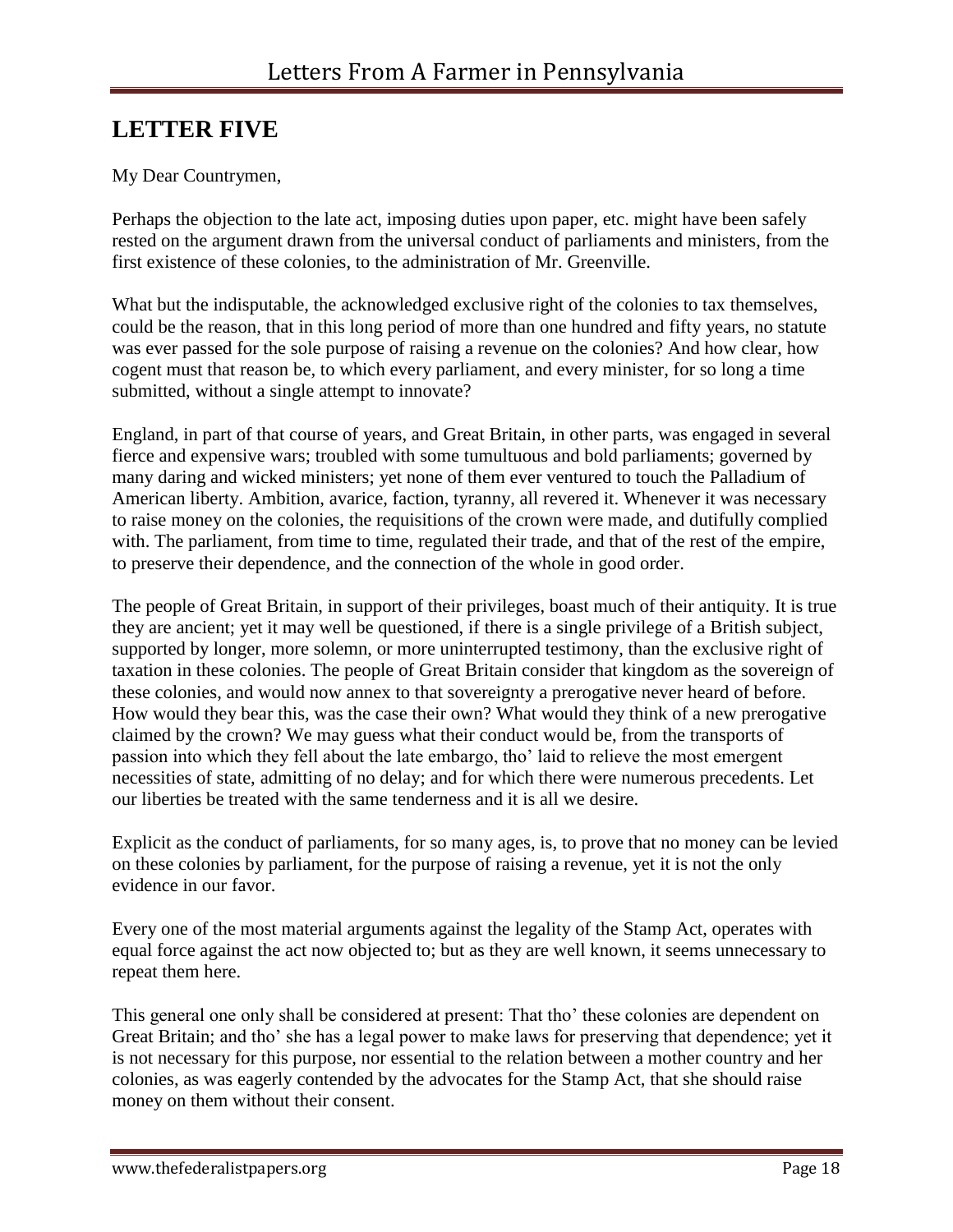Colonies were formerly planted by warlike nations, to keep their enemies in awe; to relieve their country, overburdened with inhabitants; or to discharge a number of discontented and troublesome citizens. But in more modern ages, the spirit of violence being, in some measure, if the expression may be allowed, sheathed in commerce, colonies have been settled by the nations of Europe for the purposes of trade. These purposes were to be attained, by the colonies raising for their mother country those things which she did not produce herself; and by supplying themselves from her with things they wanted. These were the national objects in the commencement of our colonies, and have been uniformly so in their promotion.

To answer these grand purposes, perfect liberty was known to be necessary; all history proving, that trade and freedom are nearly related to each other. By a due regard to this wise and just plan, the infant colonies, exposed in the unknown climates and unexplored wildernesses of this new world, lived, grew, and flourished.

The parent country, with undeviating prudence and virtue, attentive to the first principles of colonization, drew to herself the benefits she might reasonably expect, and preserved to her children the blessings on which those benefits were founded. She made laws, obliging her colonies to carry to her all those products which she wanted for her own use; and all those raw materials which she chose herself to work up. Besides this restriction, she forbade them to procure manufactures from any other part of the globe, or even the products of European countries, which alone could rival her, without being first brought to her. In short, by a variety of laws, she regulated their trade in such a manner as she thought most conducive to their mutual advantage, and her own welfare. A power was reserved to the crown of repealing any laws that should be enacted: The executive authority of government was also lodged in the crown, and its representatives; and an appeal was secured to the crown from all judgments in the administration of justice.

For all these powers, established by the mother country over the colonies; for all these immense emoluments derived by her from them; for all their difficulties and distresses in fixing themselves, what was the recompense made them? A communication of her rights in general, and particularly of that great one, the foundation of all the rest—that their property, acquired with so much pain and hazard, should be disposed of by none but themselves —or, to use the beautiful and emphatic language of the sacred scriptures, "that they should sit every man under his vine, and under his fig-tree, and NONE SHOULD MAKE THEM AFRAID."

Can any man of candor and knowledge deny, that these institutions form an affinity between Great Britain and her colonies, that sufficiently secures their dependence upon her? Or that for her to levy taxes upon them, is to reverse the nature of things? Or that she can pursue such a measure, without reducing them to a state of vassalage?

If any person cannot conceive the supremacy of Great Britain to exist, without the power of laying taxes to levy money upon us, the history of the colonies, and of Great Britain, since their settlement, will prove the contrary. He will there find the amazing advantages arising to her from them—the constant exercise of her supremacy—and their filial submission to it, without a single rebellion, or even the thought of one, from their first emigration to this moment—And all these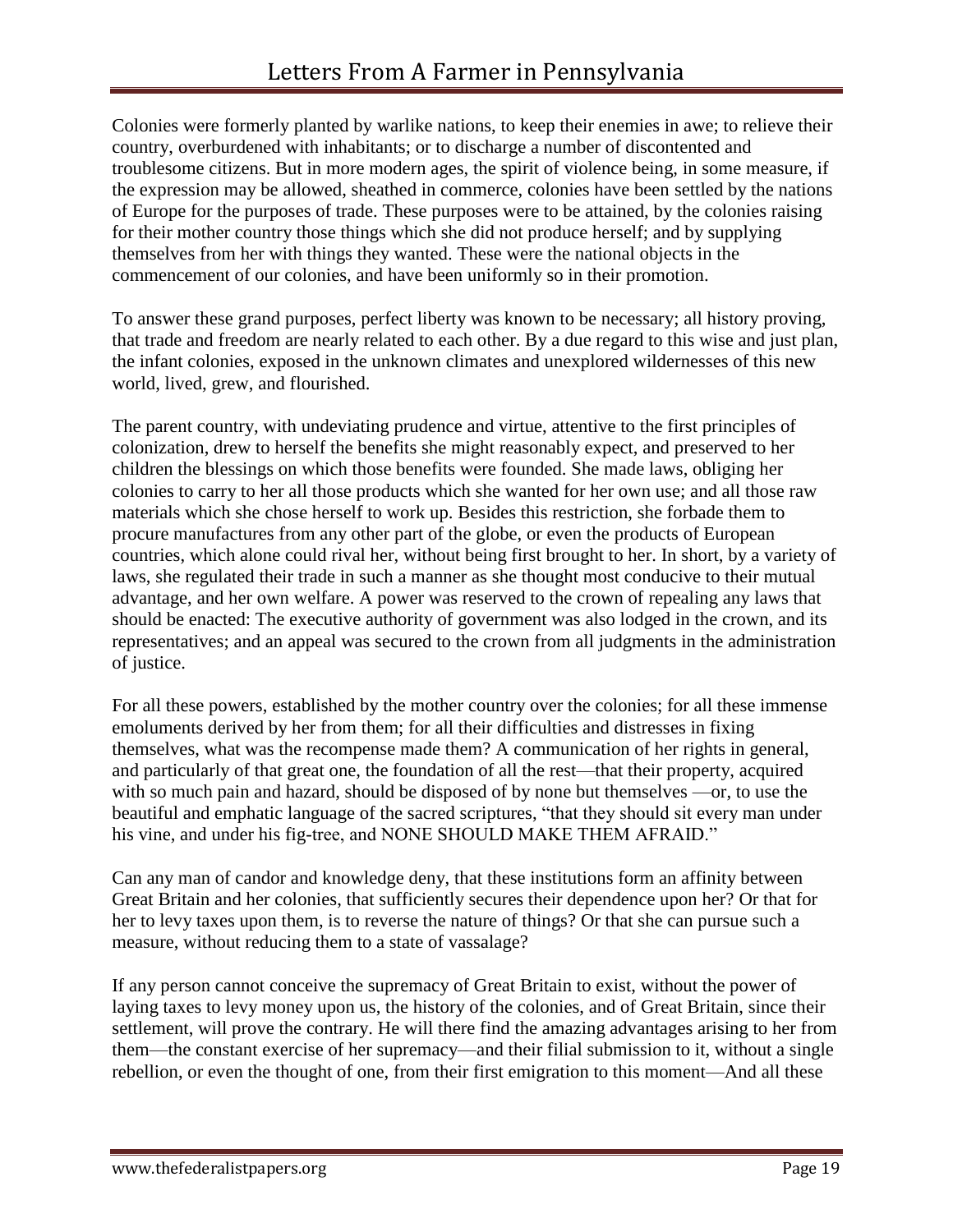things have happened, without one instance of Great Britain's laying taxes to levy money upon them.

How many British authors have demonstrated that the present wealth, power and glory of their country, are founded upon these colonies? As constantly as streams tend to the ocean, have they been pouring the fruits of all their labors into their mother's lap. Good heaven! and shall a total oblivion of former tenderness's and blessings, be spread over the minds of a good and wise nation, by the sordid arts of intriguing men, who, covering their selfish projects under pretenses of public good, first enrage their countrymen into a frenzy of passion, and then advance their own influence and interest, by gratifying the passion, which they themselves have basely excited.

Hitherto Great Britain has been contented with her prosperity. Moderation has been the rule of her conduct. But now, a general humane people, that so often has protected the liberty of strangers, is inflamed into an attempt to tear a privilege from her own children, which, if executed, must, in their opinion, sink them into slaves: AND FOR WHAT? For a pernicious power, not necessary to her, as her own experience may convince her; but horribly dreadful and detestable to them.

It seems extremely probable, that when cool, dispassionate posterity, shall consider the affectionate intercourse, the reciprocal benefits, and the unsuspecting confidence, that have subsisted between these colonies and their parent country, for such a length of time, they will execrate, with the bitterest curses, the infamous memory of those men, whose pestilential ambition unnecessarily, wantonly, cruelly, first opened the forces of civil discord between them; first turned their love into jealousy; and first taught these provinces, filled with grief and anxiety, to inquire—

- Mens ubi materna est?
- Where is maternal affection?

### A Farmer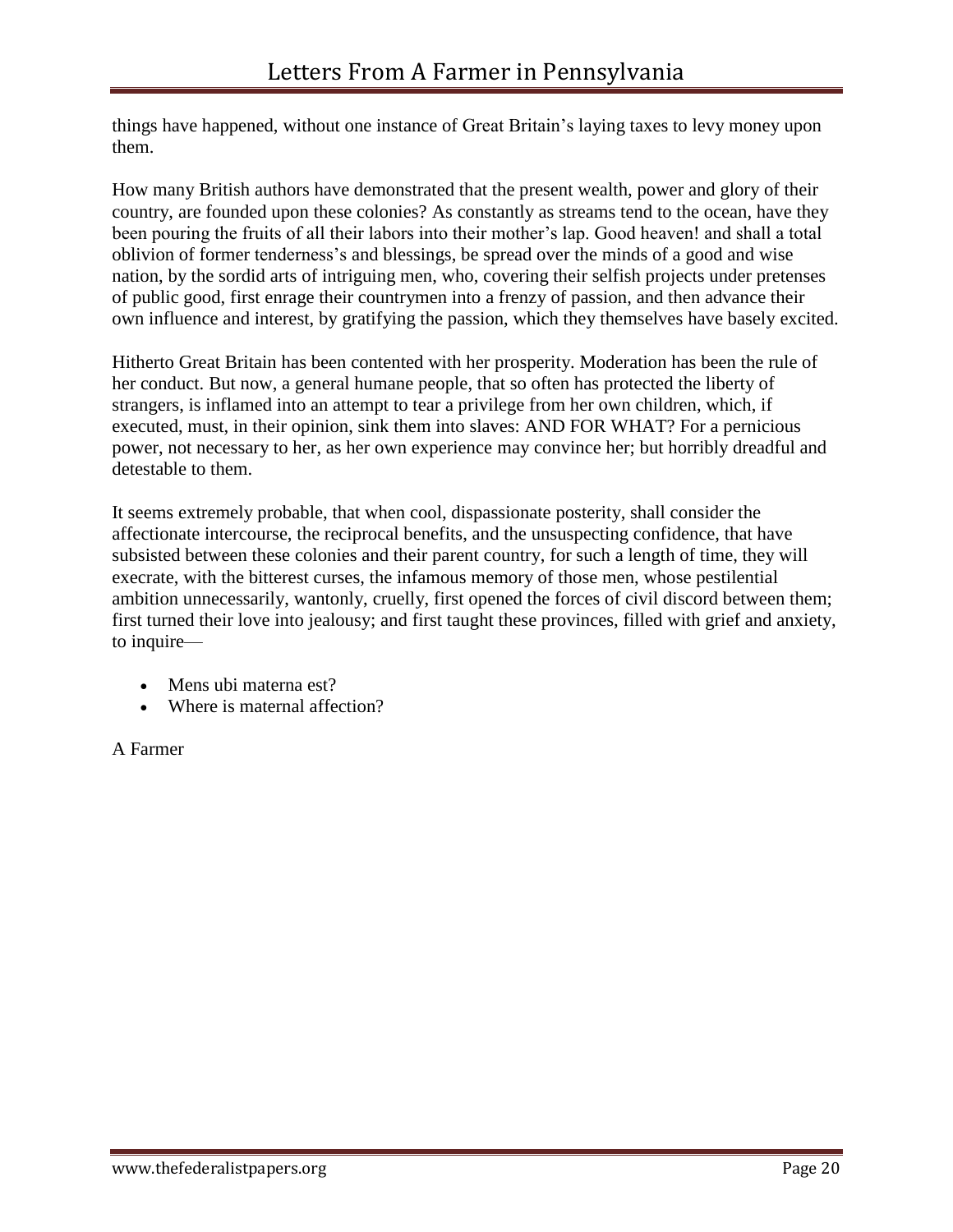# <span id="page-21-0"></span>**LETTER SIX**

### My Dear Countrymen,

It may perhaps be objected against the arguments that have been offered to the public, concerning the legal power of the parliament, "that it has always exercised the power of improving duties, for the purposes of raising a revenue on the productions of these colonies carried to Great Britain, which may be called a tax on them." To this objection I answer, that this is no violation of the rights of the colonies, it being implied in the relation between them and Great Britain, that they should not carry such commodities to other nations, as should enable them to interfere with the mother country. The imposition of duties on these commodities, when brought to her, is only a consequence of her parental right; and if the point is thoroughly examined, the duties will be found to be laid on the people of the mother country. Whatever they are, they must proportionally raise the price of the goods, and consequently must be paid by the consumers. In this light they were considered by the parliament in the 25th Charles II. Chap. 7, Sect. 2, which says, that the productions of the plantations were carried from one to another free from all customs, "while the subjects of this your kingdom of England have paid great customs and impositions for what of them have been SPENT HERE," etc.

Besides, if Great Britain exports these commodities again, the duties will injure her own trade, so that she cannot hurt us, without plainly and immediately hurting herself; and this is our check against her acting arbitrarily in this respect.

It may be perhaps further objected, "that it being granted that statutes made for regulating trade, are binding upon us, it will be difficult for any persons, but the makers of the laws, to determine, which of them are made for the regulating of trade, and which for raising a revenue; and that from hence may arise confusion."

To this I answer, that the objection is of no force in the present case, or such as resemble it; because the act now in question, is formed expressly FOR THE SOLE PURPOSE OF RAISING A REVENUE.

However, supposing the design of parliament had not been expressed, the objection seems to me of no weight, with regard to the influence which those who may make it, might expect it ought to have on the conduct of these colonies.

It is true that impositions for raising a revenue, may be hereafter called regulations of trade: But names will not change the nature of things. Indeed we ought firmly to believe, what is an undoubted truth, confirmed by the unhappy experience of many states heretofore free, that UNLESS THE MOST WATCHFUL ATTENTION BE EXERTED, A NEW SERVITUDE MAY BE SLIPPED UPON US, UNDER THE SANCTION OF USUAL AND RESPECTABLE TERMS.

Thus the Caesars ruined the Roman liberty, under the titles of tribunicial and dictatorial authorities—old and venerable dignities, known in the most flourishing times of freedom. In imitation of the same policy, James II when he meant to establish popery, talked of liberty of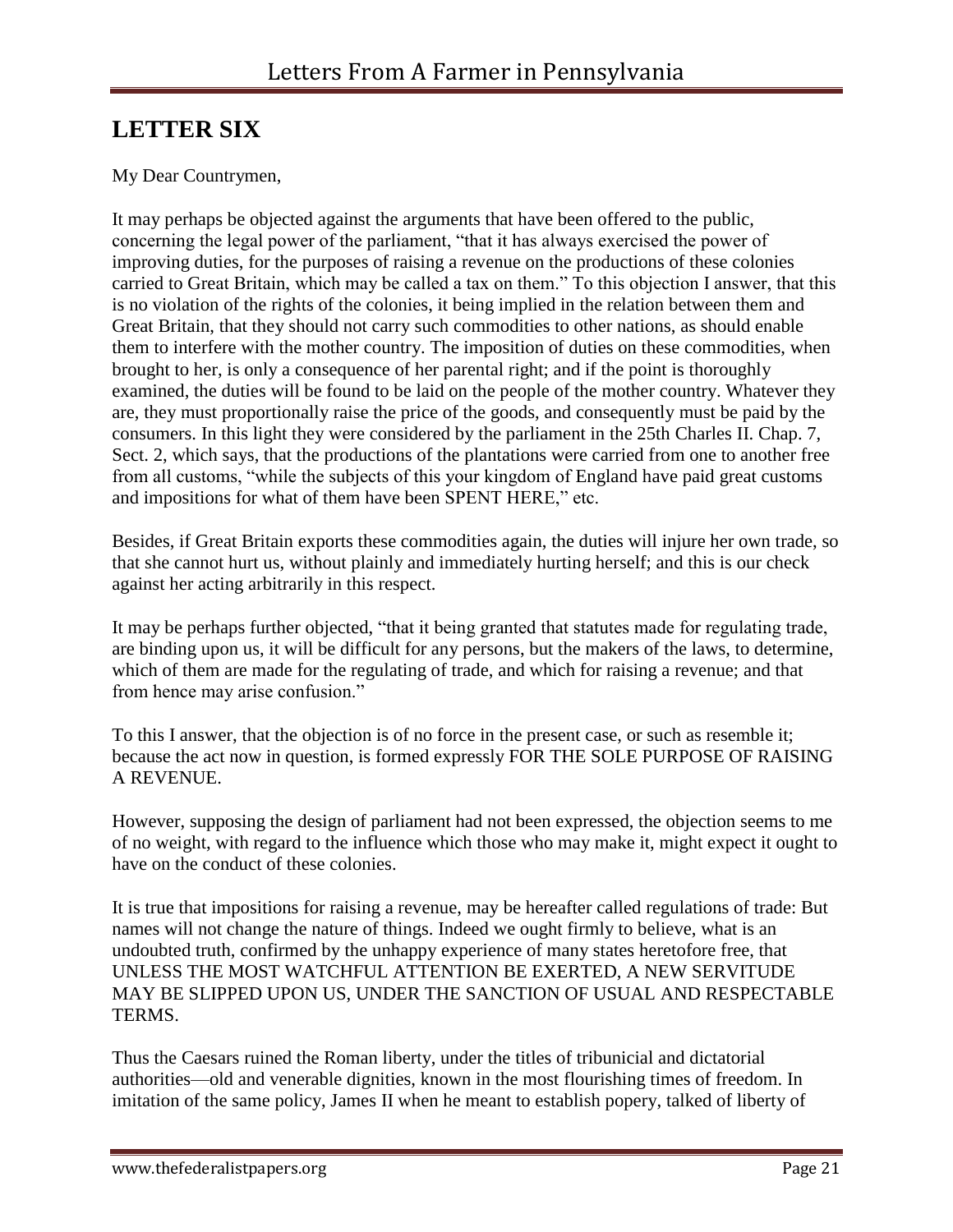conscience, the most sacred of all liberties; and had thereby almost deceived the Dissenters into destruction.

All artful rulers, who strive to extend their power beyond its just limits, endeavor to give to their attempts as much semblance of legality as possible. Those who succeed them may venture to go a little further; for each new encroachment will be strengthened by a former. "That which is now supported by examples, growing old, will become an example itself," and thus support fresh usurpations.

A FREE people therefore can never be too quick in observing, nor too firm in opposing the beginnings of alteration either in form or reality, respecting institutions formed for their security. The first kind of alteration leads to the last: Yet, on the other hand, nothing is more certain, than that the forms of liberty may be retained, when the substance is gone. In government, as well as in religion, "The letter killeth, but the spirit giveth life."

I will beg leave to enforce this remark by a few instances. The crown, by the constitution, has the prerogative of creating peers. The existence of that order, in due number and dignity, is essential to the constitution; and if the crown did not exercise that prerogative, the peerage must have long since decreased so much as to have lost its proper influence. Suppose a prince, for some unjust purposes, should, from time to time, advance so many needy, profligate wretches to that rank, that all the independence of the house of lords should be destroyed; there would then be a manifest violation of the constitution, under the appearance of using legal prerogative.

The house of commons claims the privilege of forming all money bills, and will not suffer either of the other branches of the legislature to add to, or alter them; contending that their power simply extends to an acceptance or rejection of them. This privilege appears to be just: But under pretense of this just privilege, the house of commons has claimed a license of tacking to money bills, clauses relating to things of a totally different kind, and thus forcing them in a manner on the king and lords. This seems to be an abuse of that privilege, and it may be vastly more abused. Suppose a future house influenced by some displaced, discontented demagogues—in a time of danger, should tack to a money bill, something so injurious to the king and peers, that they would not assent to it, and yet the commons should obstinately insist on it; the whole kingdom would be exposed to ruin by them, under the appearance of maintaining a valuable privilege.

In these cases it might be difficult for a while to determine, whether the king intended to exercise his prerogative in a constitutional manner or not; or whether the commons insisted on their demand factiously, or for the public good: But surely the conduct of the crown, or of the house, would in time sufficiently explain itself.

Ought not the people therefore to watch? to observe facts? to search into causes? to investigate designs? And have they not a right of JUDGING from the evidence before them, on no slighter points than their liberty and happiness? It would be less than trifling, whenever a British government is established, to make use of any arguments to prove such a right. It is sufficient to remind the reader of the day, on the anniversary of which the first of these letters is dated.

I will now apply what has been said to the present question.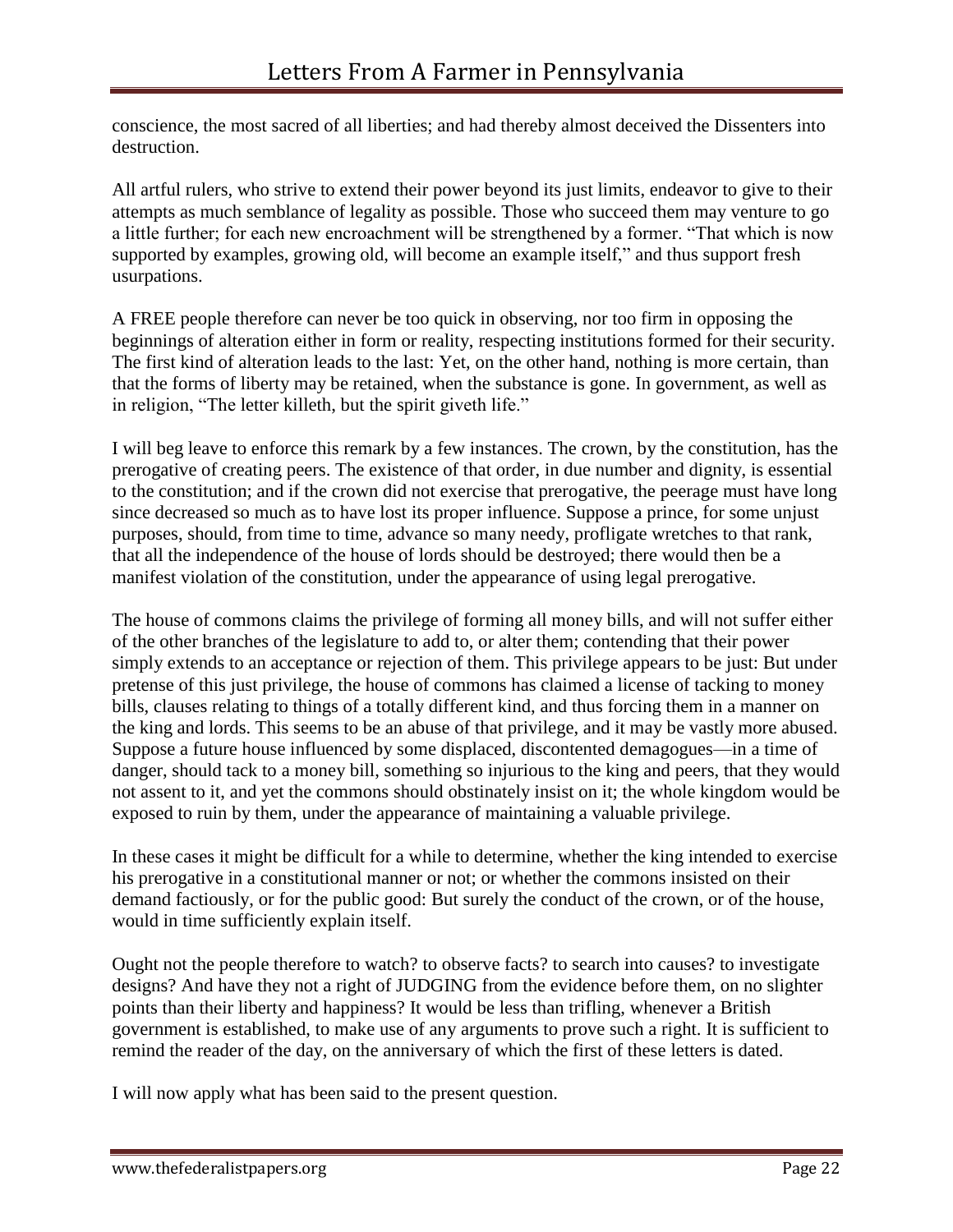The nature of any impositions laid by parliament on these colonies, must determine the design in laying them. It may not be easy in every instance to discover that design. Whenever it is doubtful, I think submission cannot be dangerous; nay, it must be right, for, in my opinion, there is no privilege these colonies claim, which they ought in duty and prudence more earnestly to maintain and defend, than the authority of the British parliament to regulate the trade of all her dominions. Without this authority, the benefits she enjoys from our commerce, must be lost to her: The blessings we enjoy from our dependence upon her, must be lost to us. Her strength must decay; her glory vanish; and she cannot suffer without our partaking in her misfortune. Let us therefore cherish her interests as our own, and give her everything, that it becomes FREEMEN to give or to receive.

The nature of any impositions she may lay upon us may, in general, be known, by considering how far they relate to the preserving, in due order, at the connection between the several parts of the British empire. One thing we may be assured of, which is this—Whenever she imposes duties on commodities, to be paid only upon their exportation from Great Britain to these colonies, it is not a regulation of trade, but a design to raise a revenue upon us. Other instances may happen, which it may not be necessary at present to dwell on. I hope these colonies will never, to their latest existence, want understanding sufficient to discover the intentions of those who rule over them, nor the resolution necessary for asserting their interests. They will always have the same rights, that all free states have, of judging when their privileges are invaded, and of using all prudent measures for preserving them.

- Quocirca vivite fortes
- Fortiaque adversis opponite pectora rebus.
- Wherefore keep up your spirits, and gallantly
- oppose this adverse course of affairs.

A Farmer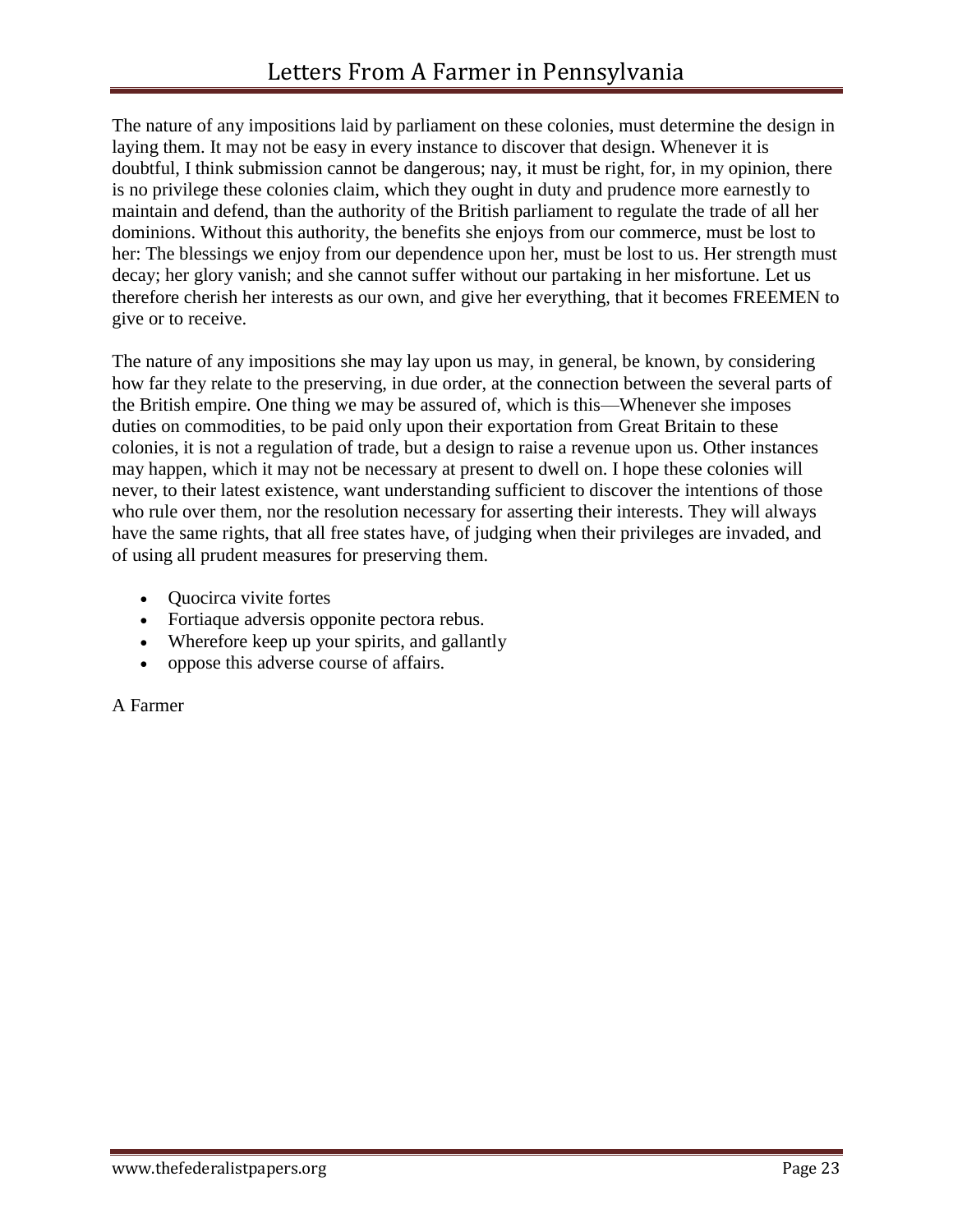# <span id="page-24-0"></span>**LETTER SEVEN**

### My Dear Countrymen,

This letter is intended more particularly for such of you, whose employments in life may have prevented your attending to the consideration of some points that are of great and public importance: For many such persons there must be even in these colonies, where the inhabitants in general are more intelligent than any other people whatever, as has been remarked by strangers, and it seems with reason.

Some of you, perhaps, filled, as I know your breasts are, with loyalty to our most excellent Prince, and with love to our dear mother country, may feel yourselves inclined, by the affections of your hearts, to approve every action of those whom you so much venerate and esteem. A prejudice thus flowing from goodness of disposition is amiable indeed. I wish it could be indulged without danger. Did I think this possible the error should have been adopted, and not opposed by me. But in truth, all men are subject to the frailties of nature; and therefore whatever regard we entertain for the persons of those who govern us, we should always remember that their conduct, as rulers, may be influenced by human infirmities.

When any laws, injurious to these colonies, are passed, we cannot suppose, that any injury was intended us by his Majesty, or the Lords. For the assent of the crown and peers to laws, seems, as far as I am able to judge, to have been vested in them, more for their own security, than for any other purpose. On the other hand, it is the particular business of the people, to inquire and discover what regulations are useful for themselves, and to digest and present them in the form of bills, to the other orders, to have them enacted into laws. Where these laws are to bind themselves, it may be expected, that the house of commons will very carefully consider them: But when they are making laws that are not designed to bind themselves, we cannot imagine that their deliberations will be as cautious and scrupulous, as in their own case.

I am told, that there is a wonderful address frequently used in carrying points in the house of commons, by persons experienced in these affairs—That opportunities are watched—and sometimes votes are passed, that if all the members had been present, would have been rejected by a great majority. Certain it is, that when a powerful and artful man has determined on any measure against these colonies, he has always succeeded in his attempt. Perhaps therefore it will be proper for us, whenever any oppressive act affecting us is passed, to attribute it to the inattention of the members of the house of commons, and to the malevolence or ambition of some factious great man, rather than to any other cause.

Now I do verily believe, that the late act of parliament, imposing duties on paper, etc. was formed by Mr. Greenville, and his party, because it is evidently a part of that plan, by which he endeavored to render himself POPULAR at home; and I do also believe, that not one half of the members of the house of commons, even of those who heard it read, did perceive how destructive it was to American freedom. For this reason, as it is usual in Great Britain, to consider the King's speech as the speech of the ministry, it may be right here to consider this act as the act of a party—perhaps I should speak more properly, if I was to use another term.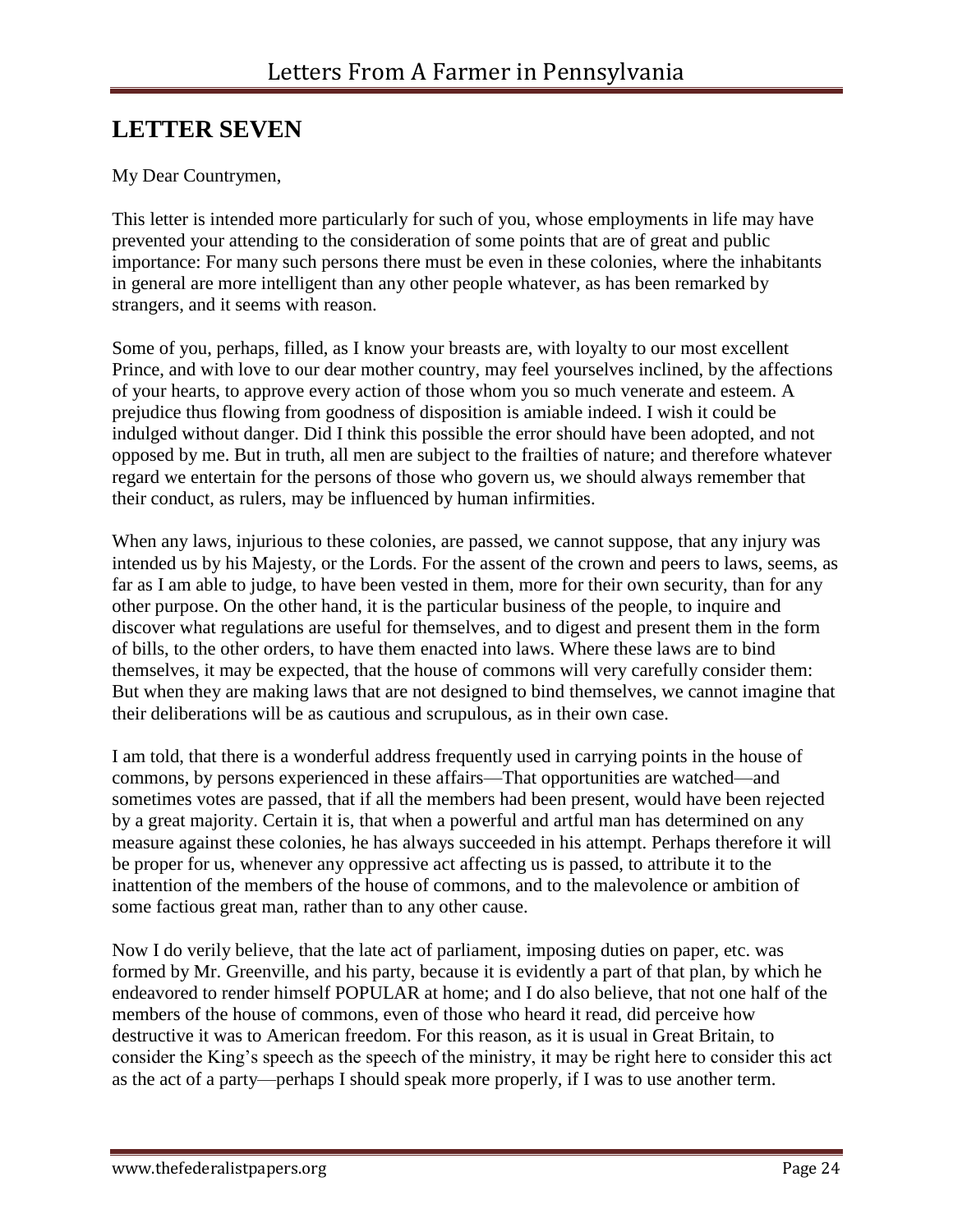There are two ways of laying taxes. One is, by imposing a certain sum on particular kinds of property, to be paid by the user or consumer, or by rating the person at a certain sum. The other is, by imposing a certain sum on particular kinds of property, to be paid by the seller.

When a man pays the first sort of tax, he knows with certainty, that he pays so much money for a tax. The consideration for which he pays it, is remote, and, it may be, does not occur to him. He is sensible too, that he is commanded and obliged to pay it as a tax; and therefore people are apt to be displeased with this sort of tax.

The other sort of tax is submitted to in a very different manner. The purchaser of any article, very seldom reflects that the seller raises his price, so as to indemnify himself for the tax he has paid. He knows that the prices of things are continually fluctuating, and if he thinks about the tax, he thinks at the same time, in all probability, that he might have paid as much, if the article he buys had not been taxed. He gets something visible and agreeable for his money; and tax and price are so confounded together, that he cannot separate, or does not choose to take the trouble of separating them.

This mode of taxation therefore is the mode suited to arbitrary and oppressive governments. The love of liberty is so natural to the human heart, that unfeeling tyrants think themselves obliged to accommodate their schemes as much as they can to the appearance of justice and reason, and to deceive those whom they resolve to destroy, or oppress, by presenting to them a miserable picture of freedom, when the inestimable original is lost.

This policy did not escape the cruel and rapacious NERO. That monster, apprehensive that his crimes might endanger his authority and life, thought proper to do some popular acts, to secure the obedience of his subjects. Among other things, says Tacitus, "he remitted the twenty-fifth part of the price on the sale of slaves, but rather in show than reality; for the seller being ordered to pay it, it became part of the price to the buyer."

This is the reflection of the judicious Historian; but the deluded people gave their infamous Emperor full credit for his false generosity. Other nations have been treated in the same manner the Romans were. The honest, industrious Germans, who are settled in different parts of this continent, can inform us, that it was this sort of tax that drove them from their native land to our woods, at that time the seats of perfect and undisturbed freedom.

Their Princes, inflamed by the lust of power, and the lust of avarice, two furies that the more they are gorged, the more hungry they grow, transgressed the bounds they ought, in regard to themselves, to have observed. To keep up the deception in the minds of subjects, "there must be," says a very learned author, "some proportion between the impost and the value of the commodity; wherefore there ought not to be an excessive duty upon merchandise of little value. There are countries in which the duty exceeds seventeen or eighteen times the value of the commodity. In this case the Prince removes the illusion. His subjects plainly see they are dealt with in an unreasonable manner, which renders them most exquisitely sensible of their slavish situation." From hence it appears that subjects may be ground down into misery by this sort of taxation, as well as by the former. They will be as much impoverished, if their money is taken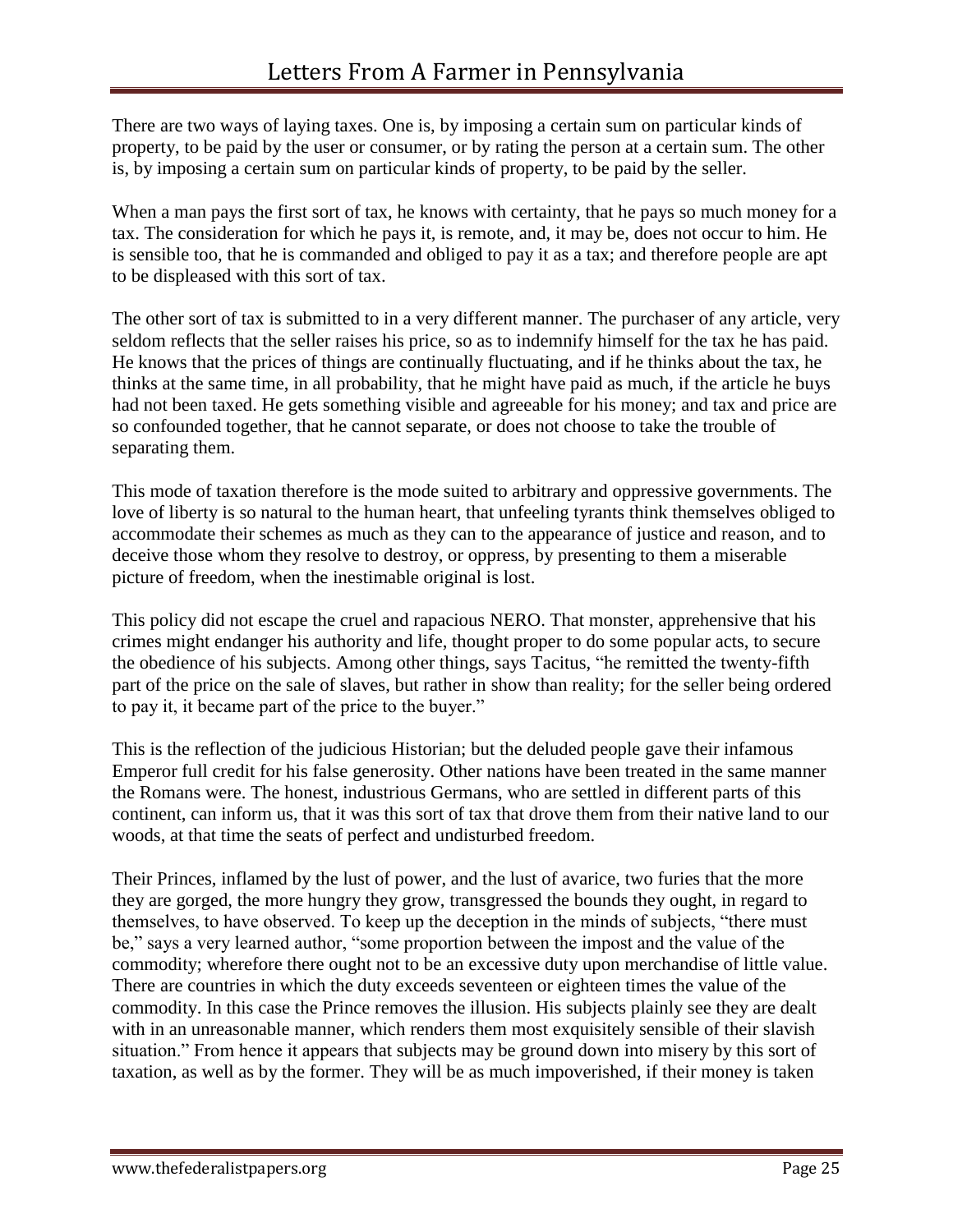from them in this way as in the other; and that it will be taken, may be more evident, by attending to a few more considerations.

The merchant or importer, who pays the duty at first, will not consent to be so much money out of pocket. He therefore proportionally raises the price of his goods. It may then be said to be a contest between him and the person offering to buy, who shall lose the duty. This must be decided by the nature of the commodities, and the purchaser's demand for them. If they are mere luxuries, he is at liberty to do as he pleases, and if he buys, he does it voluntarily: But if they are absolute necessaries, or conveniences, which use and custom have made requisite for the comfort of life, and which he is not permitted, by the power imposing the duty, to get elsewhere, there the seller has a plain advantage, and the buyer must pay the duty. In fact, the seller is nothing less than a collector of the tax for the power that imposed it. If these duties then are extended to the necessaries and conveniences of life in general, and enormously increased, the people must at length become indeed "most exquisitely sensible of their slavish situation." Their happiness therefore entirely depends on the moderation of those who have authority to impose the duties.

I shall now apply these observations to the late act of parliament. Certain duties are thereby imposed on paper and glass, imported into these colonies. By the laws of Great Britain we are prohibited to get these articles from any other part of the world. We cannot at present, nor for many years to come, tho' we should apply ourselves to these manufacturers with the utmost industry, make enough ourselves for our own use. That paper and glass are not only convenient, but absolutely necessary for us, I imagine very few will contend. Some perhaps, who think mankind grew wicked and luxurious, as soon as they found out another way of communicating their sentiments than by speech, and another way of dwelling than in caves, may advance so whimsical an opinion. But I presume nobody will take the unnecessary trouble of refuting them.

From these remarks I think it evident, that we must use paper and glass; that what we use, must be British; and that we must pay the duties imposed, unless those who sell these articles, are so generous as to make us presents of the duties they pay.

Some persons may think this act of no consequence, because the duties are so small. A fatal error. That is the very circumstance most alarming to me. For I am convinced, that the authors of this law would never have obtained an act to raise so trifling a sum as it must do, had they not intended by it to establish a precedent for future use. To console ourselves with the smallness of the duties, is to walk deliberately into the snare that is set for us, praising the neatness of the workmanship. Suppose the duties imposed by the late act could be paid by these distressed colonies with the utmost ease, and that the purposes to which they are to be applied, were the most reasonable and equitable that can be conceived, the contrary of which I hope to demonstrate before these letters are concluded; yet even in such a supposed case, these colonies ought to regard the act with abhorrence. For WHO ARE A FREE PEOPLE? Not those, over whom government is reasonable and equitably exercised, but those, who live under a government so constitutionally checked and controlled, that proper provision is made against its being otherwise exercised.

The late act is founded on the destruction of this constitutional security. If the parliament have a right to lay a duty of Four Shillings and Eight-pence on a hundred weight of glass, or a ream of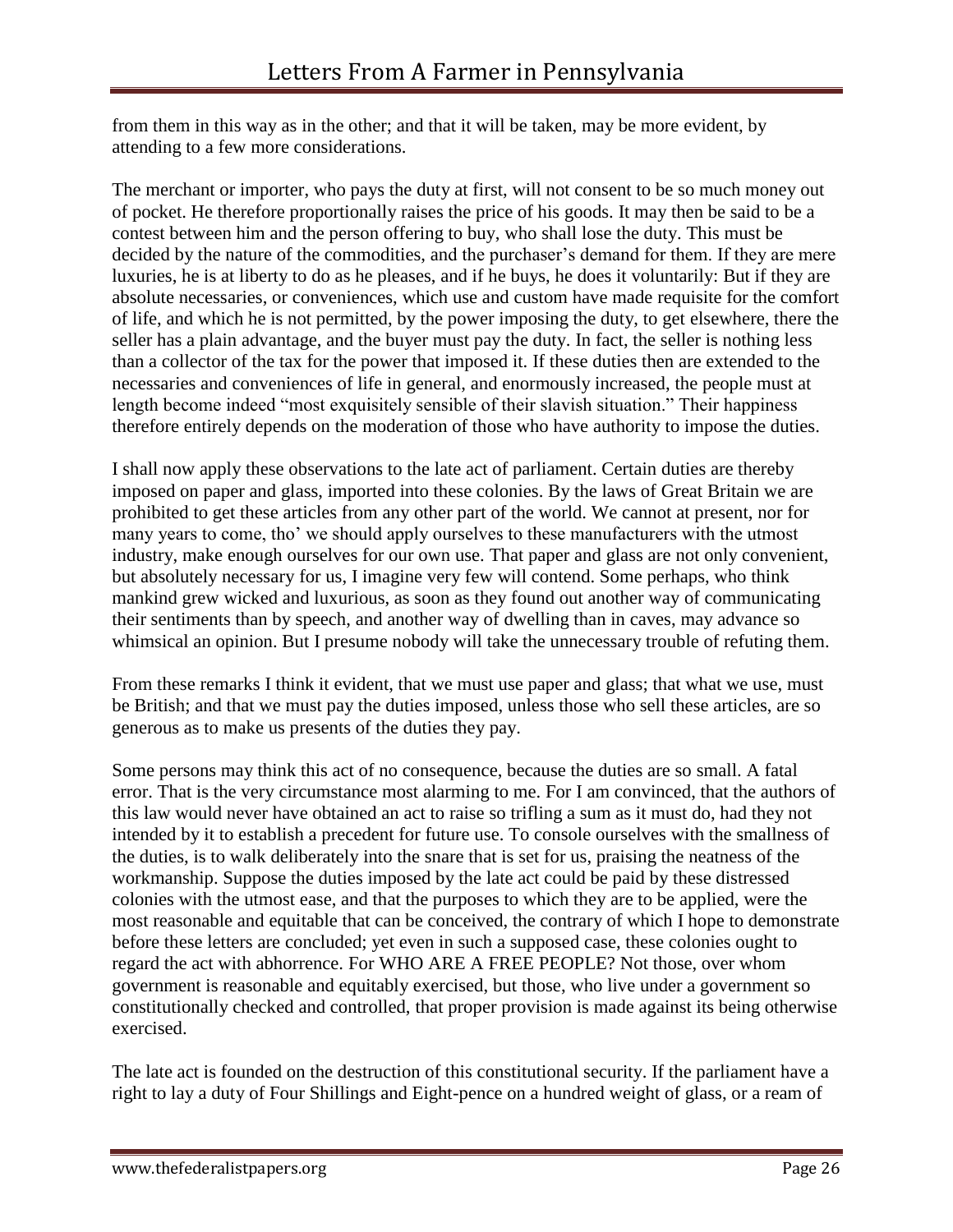paper, they have a right to lay a duty of any other sum on either. They may raise the duty, as the author before quoted says has been done in some countries, till it "exceeds seventeen or eighteen times the value of the commodity." In short, if they have a right to levy a tax of one penny upon us, they have a right to levy a million upon us: For where does their right stop? At any given number of Pence, Shillings or Pounds? To attempt to limit their right, after granting it to exist at all, is as contrary to reason—as granting it to exist at all, is contrary to justice. If they have any right to tax us—then, whether our own money shall continue in our own pockets or not, depends no longer on us, but on them. "There is nothing which" we "can call our own; or, to use the words of Mr. Locke—WHAT PROPERTY HAVE" WE "IN THAT, WHICH ANOTHER MAY, BY RIGHT, TAKE, WHEN HE PLEASES, TO HIMSELF?"

These duties, which will inevitably be levied upon us—which are now levying upon us—are expressly laid FOR THE SOLE PURPOSE OF TAKING MONEY. This is the true definition of "taxes." They are therefore taxes. This money is to be taken from us. We are therefore taxed. Those who are taxed without their own consent, expressed by themselves or their representatives, are slaves. We are taxed without our own consent, expressed by ourselves or our representatives. We are therefore—SLAVES.

- Miserabile vulgus.
- A miserable tribe.

A Farmer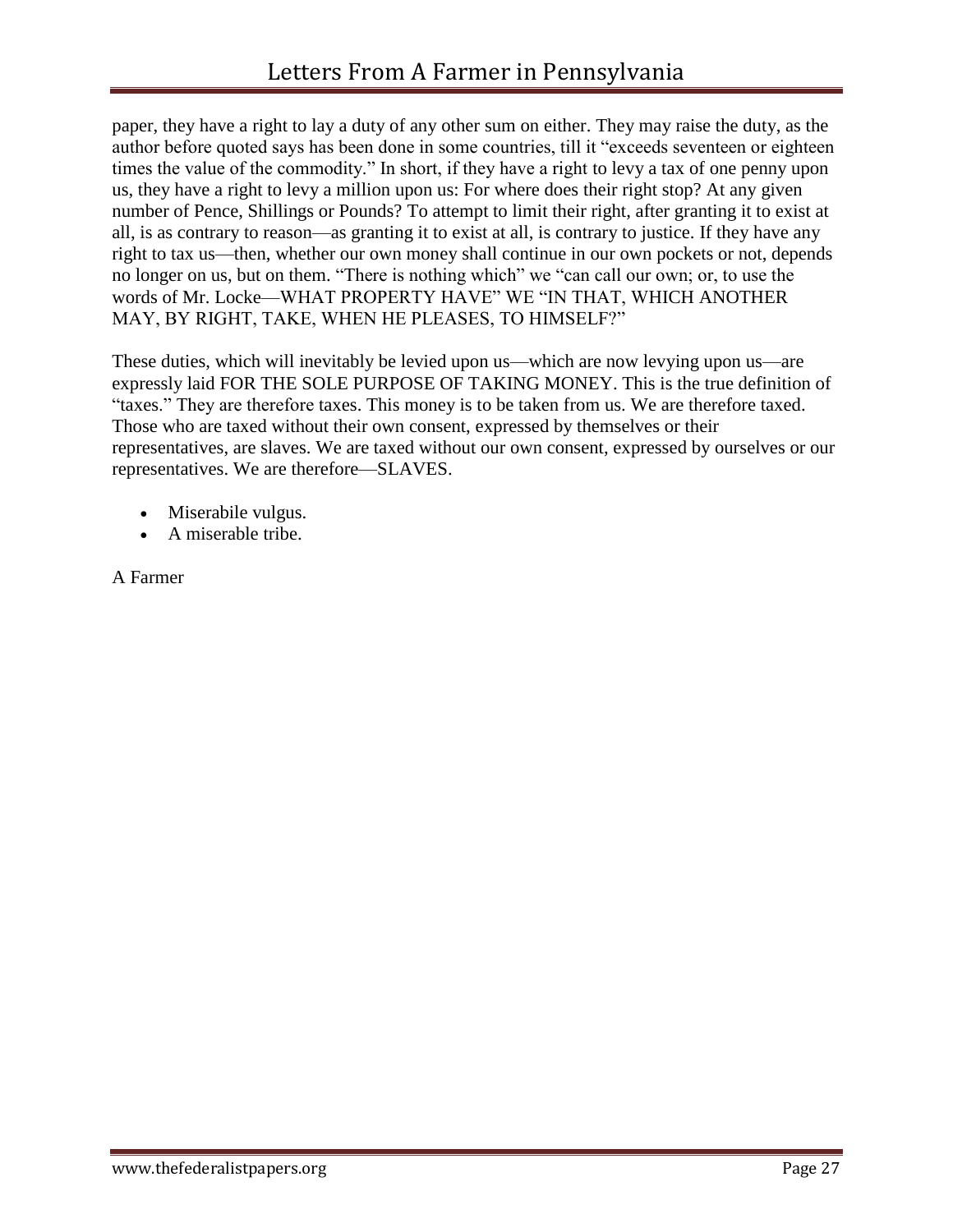# <span id="page-28-0"></span>**LETTER EIGHT**

### My Dear Countrymen,

In my opinion, a dangerous example is set in the last act relating to these colonies. The power of parliament to levy money upon us for raising a revenue, is therein avowed and exerted. Regarding the act on this single principle, I must again repeat, and I think it my duty to repeat, that to me it appears to be unconstitutional.

No man, who considers the conduct of the parliament since the repeal of the Stamp Act, and the disposition of many people at home, can doubt, that the chief object of attention there, is, to use Mr. Greenville's expression, "providing that the DEPENDENCE and OBEDIENCE of the colonies be asserted and maintained."

Under the influence of this notion, instantly on repealing the Stamp Act, an act passed, declaring the power of parliament to bind these colonies in all cases whatever. This however was only planting a barren tree that cast a shade indeed over the colonies, but yielded no fruit. It being determined to enforce the authority on which the Stamp Act was founded, the parliament having never renounced the right, as Mr. Pitt advised them to do; and it being thought proper to disguise that authority in such a manner, as not again to alarm the colonies; some little time was required to find a method, by which both these points should be united. At last the ingenuity of Mr. Greenville and his party accomplished the matter, as it was thought, in "an act for granting certain duties in the British colonies and plantations in America, for allowing drawbacks," etc. which is the title of the act laying duties on paper, etc.

The parliament having several times before imposed duties to be paid in America, IT WAS EXPECTED, NO DOUBT, THAT THE REPETITION OF SUCH A MEASURE WOULD BE PASSED OVER, AS A USUAL THING. But to have done this, without expressly "asserting and maintaining" the power of parliament to take our money without our consent, and to apply it as they please, would not have been, in Mr. Greenville's opinion, sufficiently declarative of its supremacy, nor sufficiently depressive of American freedom.

THEREFORE it is, that in this memorable act we find it expressly "provided" that money shall be levied upon us without our consent, for PURPOSES that render it, if possible, more dreadful than the Stamp Act.

That act, alarming as it was, declared, the money thereby to be raised, should be applied "towards defraying the expenses of defending, protecting and securing the British colonies and plantations in America": And it is evident from the whole act, that by the word "British," were intended colonies and plantations settled by British people, and not generally, those subject to the British crown. That act therefore seemed to have something gentle and kind in its intention, and to aim only at our own welfare: But the act now objected to imposes duties upon the British colonies, "to defray the expenses of defending, protecting and securing his Majesty's DOMINIONS in America."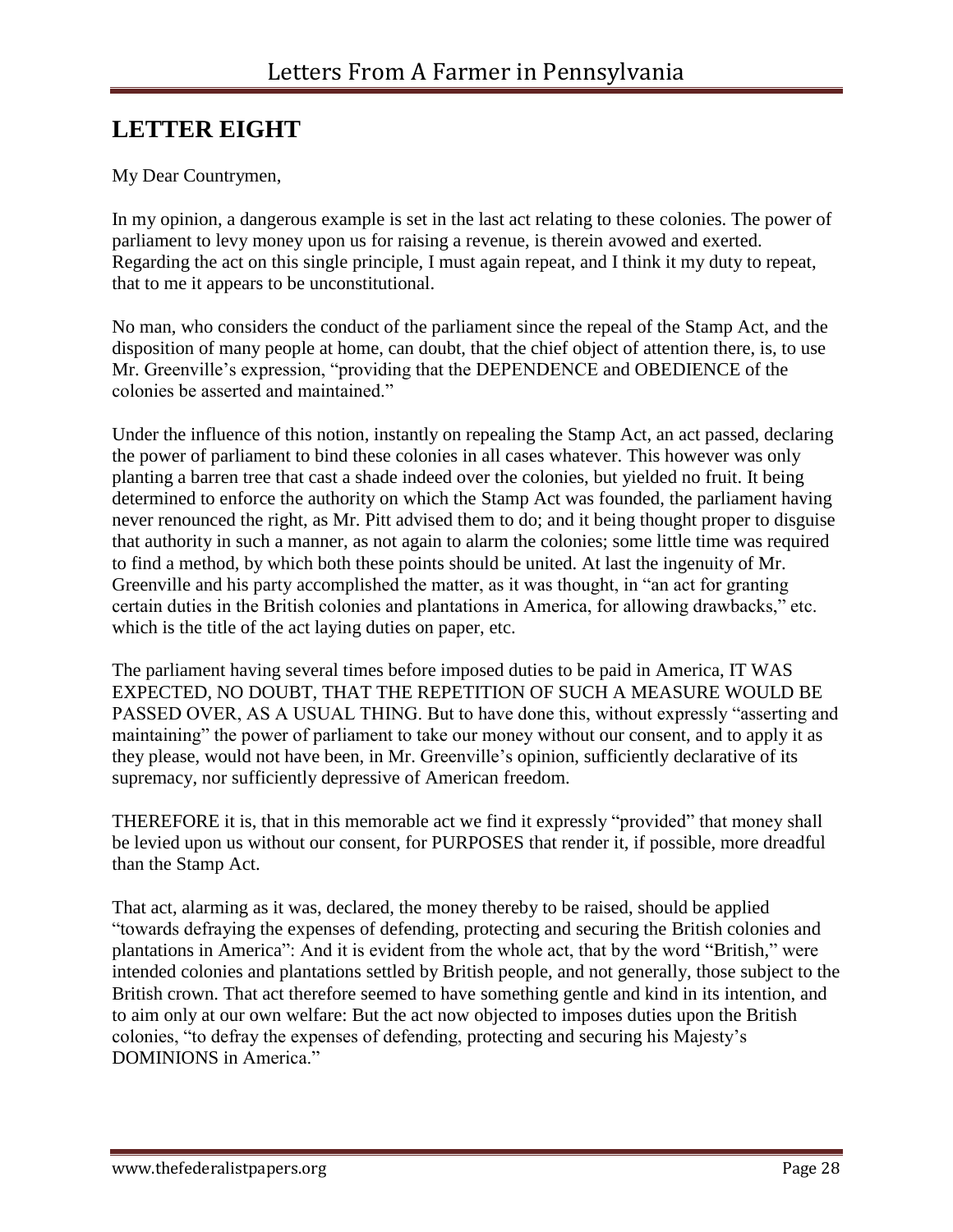What a change of words! What an incomputable addition to the expenses intended by the STAMP ACT! "His Majesty's DOMINIONS" comprehend not only the British colonies, but also the conquered provinces of Canada and Florida, and the British garrisons of Nova-Scotia; for these do not deserve the name of colonies.

What justice is there in making us pay for "defending, protecting and securing" THESE PLACES? What benefit can WE, or have WE ever derived from them? None of them was conquered for US; nor will "be defended, protected or secured" for US.

In fact, however advantageous the subduing or keeping any of these countries may be to Great Britain, the acquisition is greatly injurious to these colonies. Our chief property consists in lands. These would have been of much greater value, if such prodigious additions had not been made to the British territories on this continent. The natural increase of our own people, if confined within the colonies, would have raised the value still higher and higher every fifteen or twenty years: Besides, we should have lived more compactly together, and have been therefore more able to resist any enemy. But now the inhabitants will be thinly scattered over an immense region, as those who want settlements, will choose to make new ones, rather than pay great prices for old ones.

These are the consequences to the colonies, of the hearty assistance they gave to Great Britain in the late war—a war undertaken solely for her own benefit. The objects of it were, the securing to herself of the rich tracts of land on the back of these colonies, with the Indian trade; and Nova-Scotia, with the fishery. These, and much more, has that kingdom gained; but the inferior animals that hunted with the lion have been amply rewarded for all the sweat and blood their loyalty cost them, by the honor of having sweated and bled in such company.

I will not go so far as to say, that Canada and Nova-Scotia are curbs on New England; the chain of forts through the back-woods, of the Middle Provinces; and Florida, on the rest: But I will venture to say, that if the products of Canada, Nova-Scotia, and Florida, deserve any consideration, the two first of them are only rivals of our Northern Colonies, and the other of our Southern.

It has been said, that without the conquest of these countries, the colonies could not have been "protected, defended and secured." If that is true, it may with as much propriety be said, that Great Britain could not have been "defended, protected and secured," without that conquest: For the colonies are parts of her empire, which it as much concerns her as them to keep out of the hands of any other power.

But these colonies, when they were much weaker, defended themselves, before this Conquest was made; and could again do it, against any that might properly be called their Enemies. If France and Spain indeed should attack them, as members of the British empire, perhaps they might be distressed; but it would be in a British quarrel.

The largest account I have seen of the number of people in Canada, does not make them exceed 90,000. Florida can hardly be said to have any inhabitants. It is computed that there are in our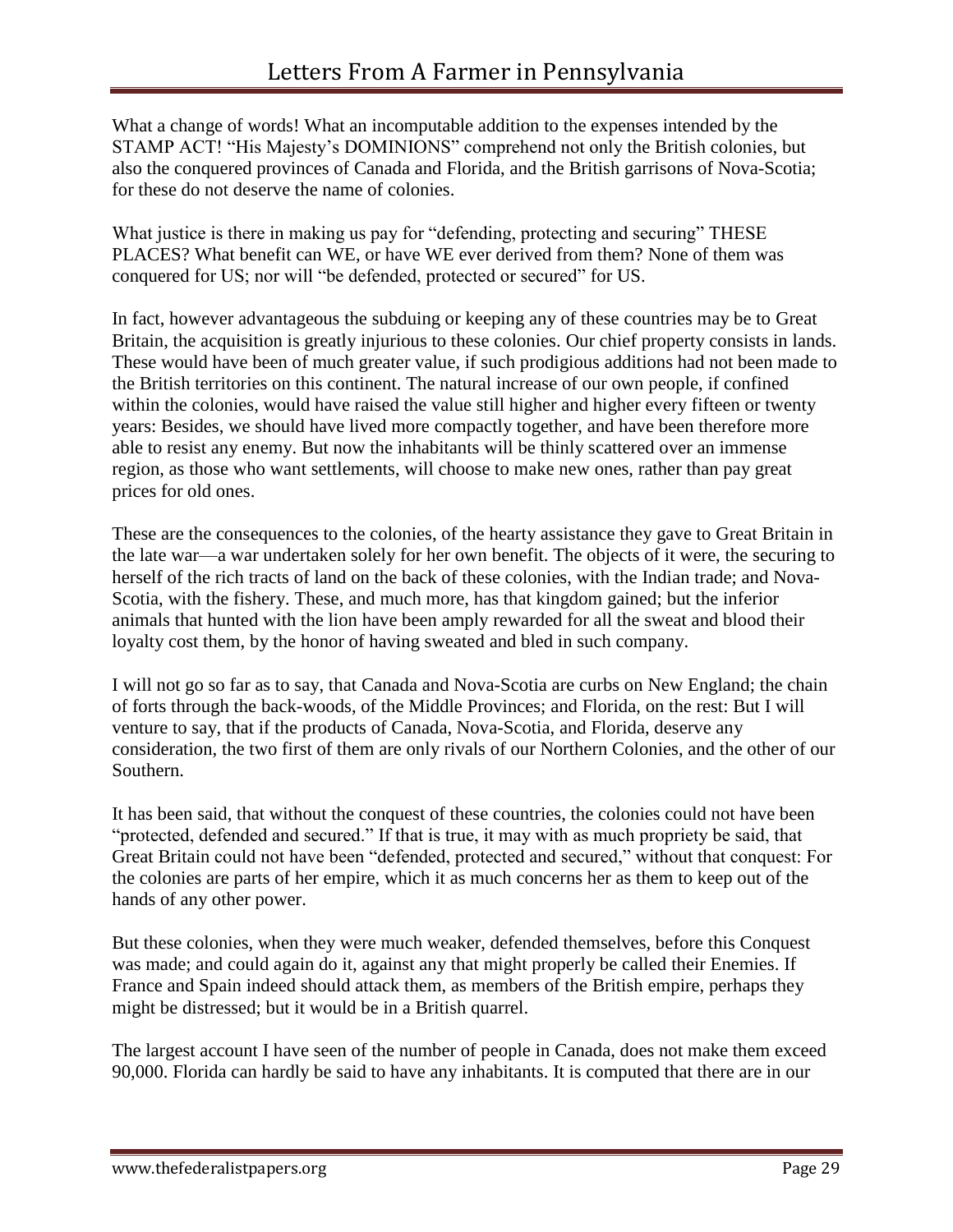colonies 3,000,000.Our force therefore must increase with a disproportion to the growth of their strength that would render us very safe.

This being the state of the case, I cannot think it just that these colonies, laboring under so many misfortunes, should be loaded with taxes, to maintain countries, not only not useful, but hurtful to them. The support of Canada and Florida cost yearly, it is said, half a million sterling. From hence, we may make some guess of the load that is to be laid upon US; for WE are not only to "defend, protect and secure" them, but also to make "an adequate provision for defraying the charge of the administration of justice, and the support of civil government, in such provinces where it shall be found necessary."

Not one of the provinces of Canada, Nova-Scotia, or Florida, has ever defrayed these expenses within itself: And if the duties imposed by the last statute are collected, all of them together, according to the best information I can get, will not pay one quarter as much as Pennsylvania alone. So that the British colonies are to be drained of the rewards of their labor, to cherish the scorching sands of Florida, and the icy rocks of Canada and Nova-Scotia, which never will return to us one farthing that we send to them.

GREAT BRITAIN—I mean, the ministry in Great Britain, has cantoned Canada and Florida out into five or six governments, and may form as many more. There now are fourteen or fifteen regiments on this continent; and there soon may be as many more. To make "an adequate provision" FOR ALL THESE EXPENSES is, no doubt, to be the inheritance of the colonies.

Can any man believe that the duties upon paper, etc. are the last that will be laid for these purposes? It is in vain to hope, that because it is imprudent to lay duties on the exportation of manufactures from a mother country to colonies, as it may promote manufactures among them, that this consideration will prevent such a measure.

Ambitious, artful men have made it popular, and whatever injustice or destruction will attend it in the opinion of the colonists, at home it will be thought just and salutary.

The people of Great Britain will be told, and have been told, that they are sinking under an immense debt—that a great part of this debt has been contracted in defending the colonies—that these are so ungrateful and undutiful, that they will not contribute one mite to its payment—nor even to the support of the army now kept up for their "defense and security"—that they are rolling in wealth, and are of so bold and republican a spirit, that they are aiming at independence—that the only way to retain them in "obedience," is to keep a strict watch over them, and to draw off part of their riches in taxes—and that every burden laid upon them, is taking off so much from Great Britain—These assertions will be generally believed, and the people will be persuaded that they cannot be too angry with their colonies, as that anger will be profitable to themselves.

In truth, Great Britain alone receives any benefit from Canada, Nova-Scotia and Florida; and therefore she alone ought to maintain them. The old maxim of the law is drawn from reason and justice, and never could be more properly applied, than in this case.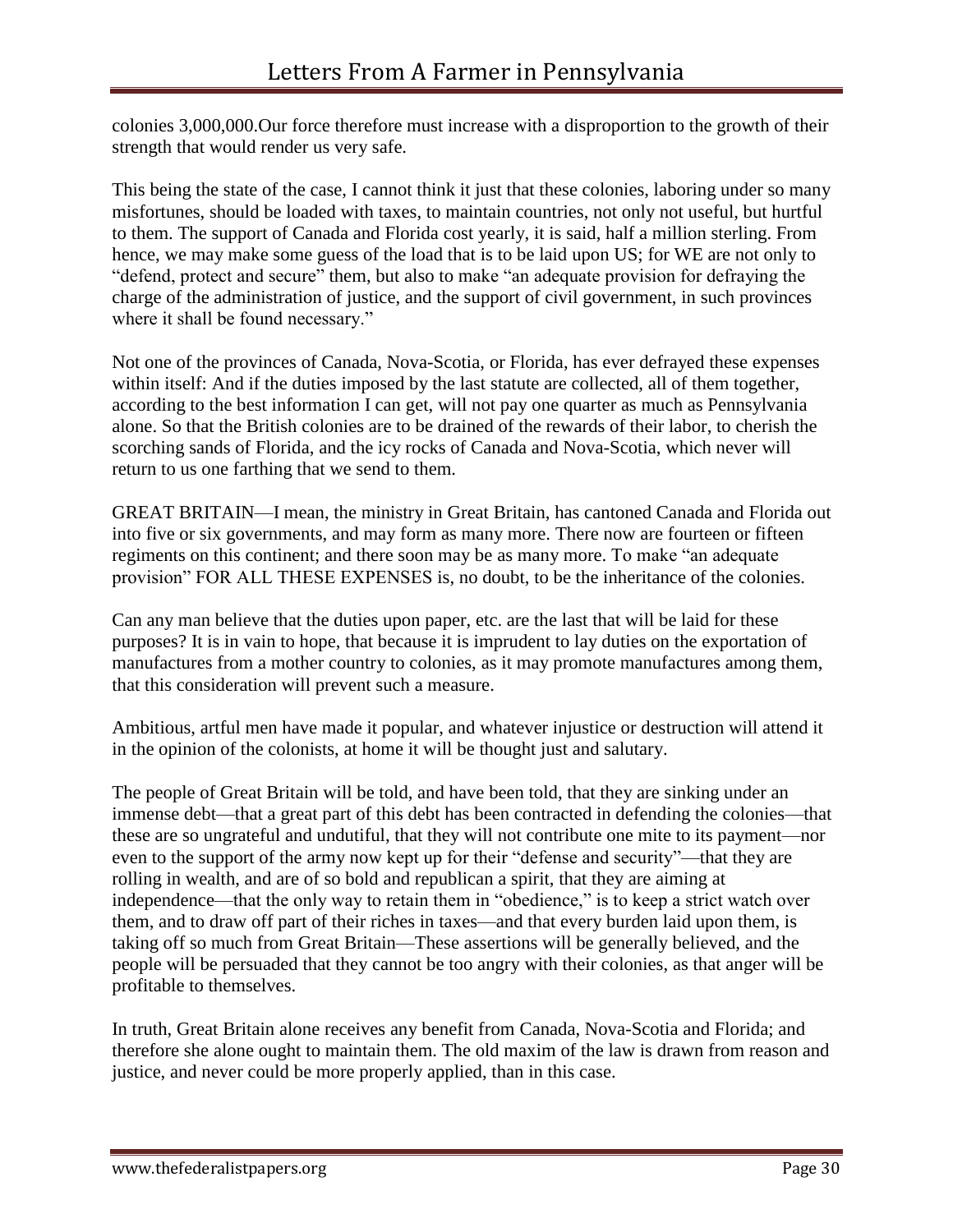- Qui sentit commodum, sentire debet et onus.
- They who feel the benefit, ought to feel the burden.

A Farmer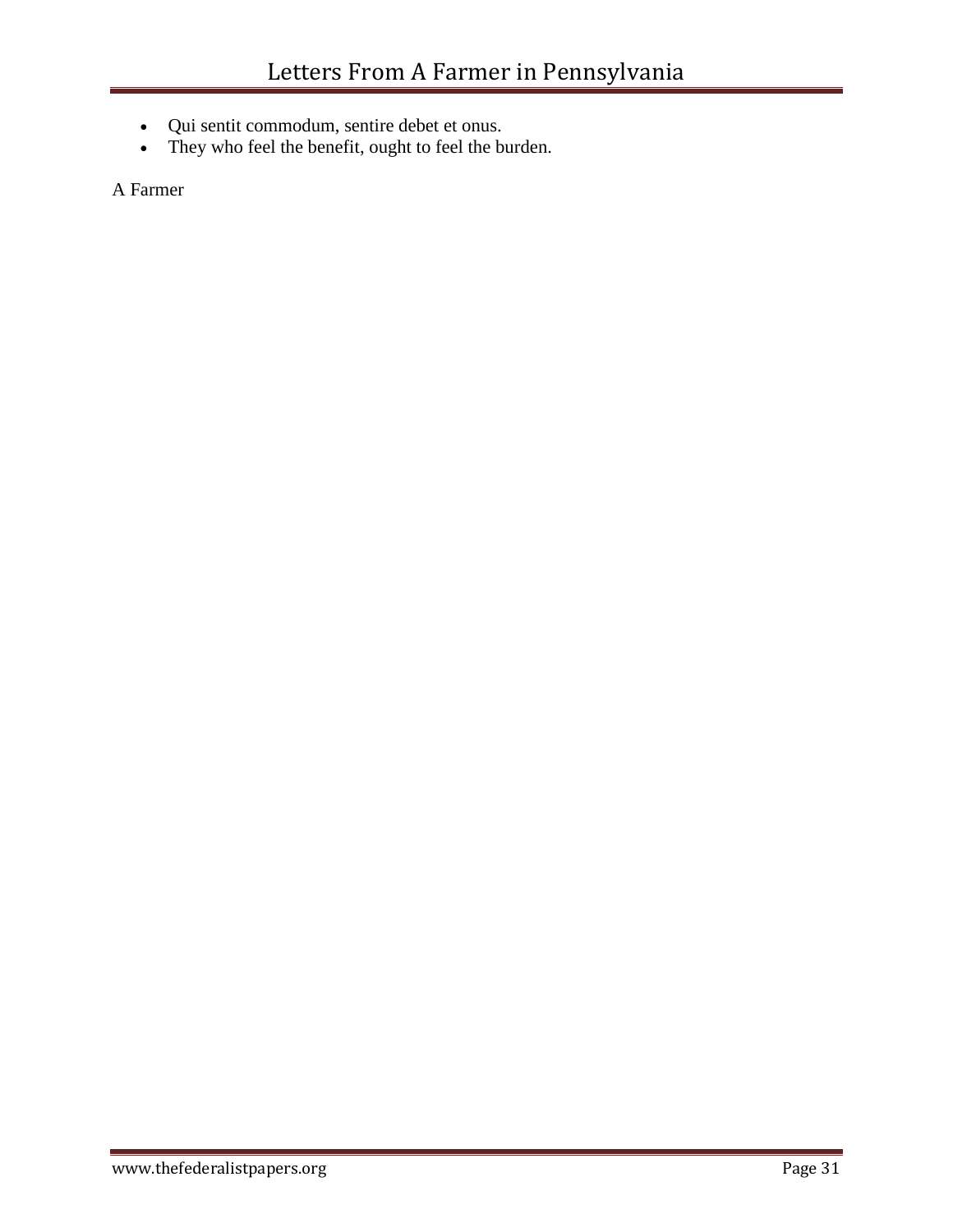## <span id="page-32-0"></span>**LETTER NINE**

### My Dear Countrymen,

I have made some observations on the PURPOSES for which money is to be levied upon us by the late act of parliament. I shall now offer to your consideration some further reflections on that subject: And, unless I am greatly mistaken, if these purposes are accomplished according to the expressed intention of the act, they will be found effectually to supersede that authority in our respective assemblies, which is essential to liberty. The question is not, whether some branches shall be lopped off—The axe is laid to the root of the tree; and the whole body must infallibly perish, if we remain idle spectators of the work.

No free people ever existed, or can ever exist, without keeping, to use a common, but strong expression, "the purse strings," in their own hands. Where this is the case, they have a constitutional check upon the administration, which may thereby be brought into order without violence: But where such a power is not lodged in the people, oppression proceeds uncontrolled in its career, till the governed, transported into rage, seek redress in the midst of blood and confusion.

The elegant and ingenious Mr. Hume, speaking of the Anglo-Norman government, says— "Princes and Ministers were too ignorant, to be themselves sensible of the advantage attending an equitable administration, and there was no established council or assembly, WHICH COULD PROTECT THE PEOPLE, and BY WITHDRAWING SUPPLIES, regularly and PEACEABLY admonish the king of his duty, and ENSURE THE EXECUTION OF THE LAWS."

Thus this great man, whose political reflections are so much admired, makes this power one of the foundations of liberty.

The English history abounds with instances, proving that this is the proper and successful way to obtain redress to grievances. How often have kings and ministers endeavored to throw off this legal curb upon them, by attempting to raise money by a variety of inventions, under pretense of law, without having recourse to parliament? And how often have they been brought to reason, and peaceably obliged to do justice, by the exertion of this constitutional authority of the people, vested in their representatives?

The inhabitants of these colonies have, on numberless occasions, reaped the benefit of this authority lodged in their assemblies.

It has been for a long time, and now is, a constant instruction to all governors, to obtain a PERMANENT support for the offices of government. But as the author of "the administration of the colonies" says, "this order of the crown is generally, if not universally, rejected by the legislatures of the colonies."

They perfectly know how much their grievances would be regarded, if they had no other method of engaging attention, than by complaining. Those who rule, are extremely apt to think well of the constructions made by themselves in support of their own power. These are frequently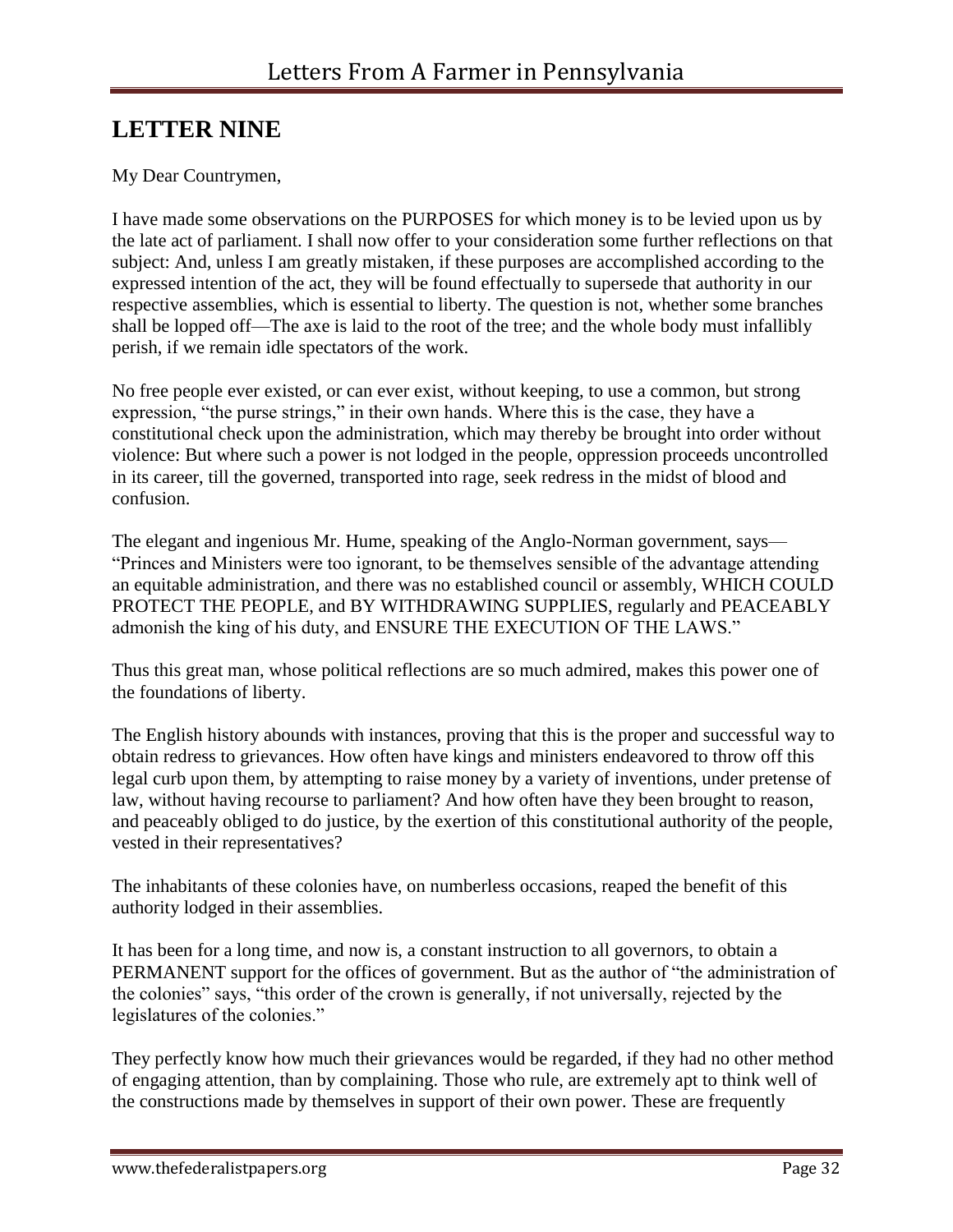erroneous, and pernicious to those they govern. Dry remonstrances, to show that such constructions are wrong and oppressive, carry very little weight with them, in the opinion of persons who gratify their own inclinations in making these constructions. They CANNOT understand the reasoning that opposes their power and desires. But let it be made their interest to understand such reasoning—and a wonderful light is instantly thrown upon the matter; and then, rejected remonstrances become as clear as "proofs of holy writ."

The three most important articles that our assemblies, or any legislatures can provide for, are, First—the defense of the society: Secondly—the administration of justice: And thirdly—the support of civil government.

Nothing can properly regulate the expense of making provision for these occasions, but the necessities of the society; its abilities; the conveniences of the modes of levying money in it; the manner in which the laws have been executed; and the conduct of the officers of government: All which are circumstances, that cannot possibly be properly known, but by the society itself; or if they should be known, will not probably be properly considered but by that society.

If money be raised upon us by others, without our consent, for our "defense," those who are the judges in levying it, must also be the judges in applying it. Of consequence the money said to be taken from us for our defense, may be employed to our injury. We may be chained in by a line of fortifications—obliged to pay for the building and maintaining them—and be told, that they are for our defense. With what face can we dispute the fact, after having granted that those who apply the money had a right to levy it? For surely, it is much easier for their wisdom to understand how to apply it in the best manner, than how to levy it in the best manner. Besides, the right of levying is of infinitely more consequence than that of applying. The people of England, who would burst out into a fury, if the crown should attempt to levy money by its own authority, have always assigned to the crown the application of money.

As to "the administration of justice"—the judges ought, in a well regulated state, to be equally independent of the executive and legislative powers. Thus in England, judges hold their commissions from the crown "during good behavior," and have salaries, suitable to their dignity, settled on them by parliament. The purity of the courts of law since this establishment is a proof of the wisdom with which it was made.

But in these colonies, how fruitless has been every attempt to have the judges appointed "during good behavior"? Yet whoever considers the matter will soon perceive that such commissions are beyond all comparison more necessary in these colonies, than they were in England.

The chief danger to the subject there, arose from the arbitrary designs of the crown; but here, the time may come, when we may have to contend with the designs of the crown, and of a mighty kingdom. What then must be our chance, when the laws of life and death are to be spoken by judges totally dependent on that crown, and that kingdom—sent over perhaps from thence filled with British prejudices—and backed by a STANDING army—supported out of OUR OWN pockets, to "assert and maintain" OUR OWN "dependence and obedience"?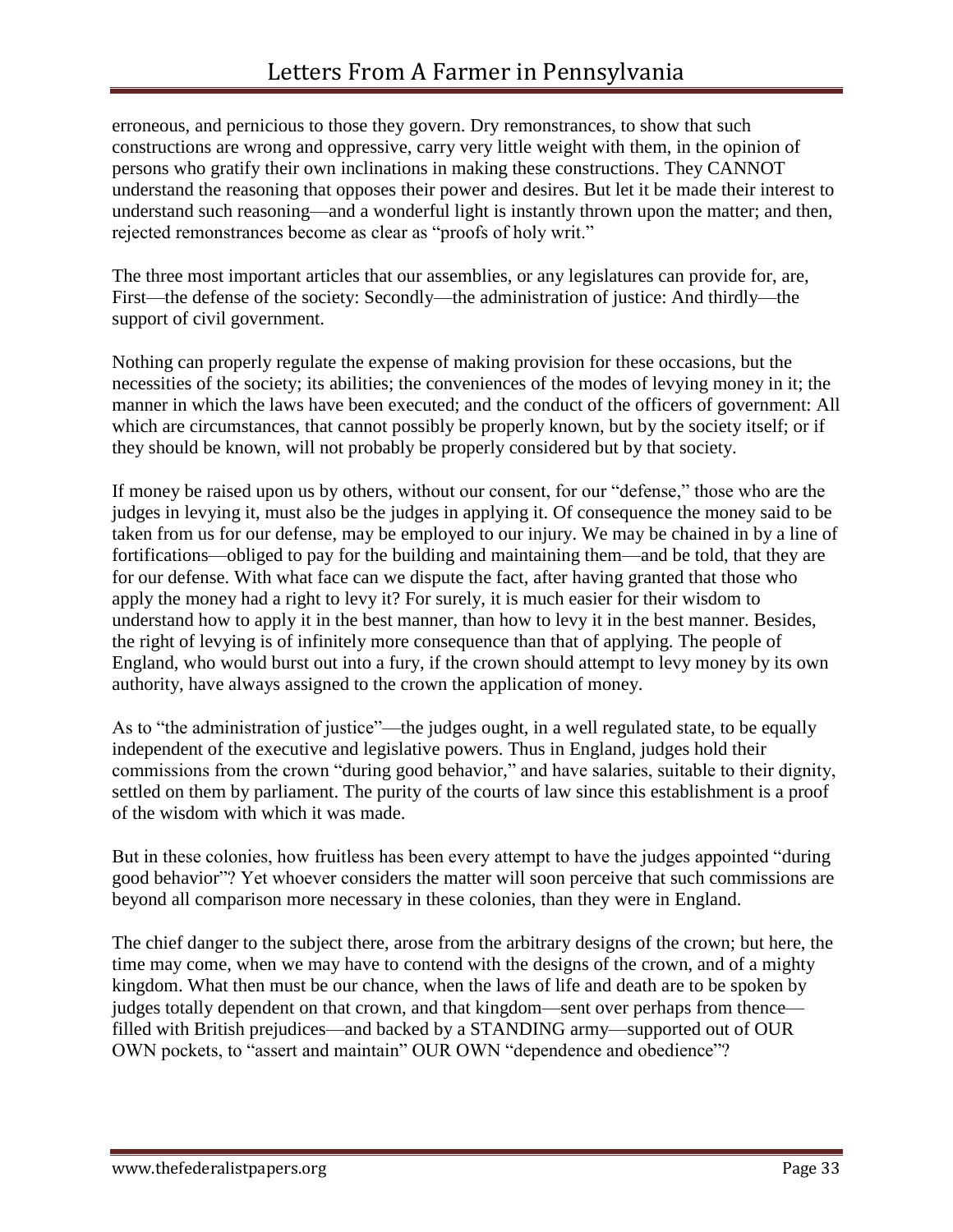But supposing that through the extreme lenity that will prevail in the government through all future ages, these colonies will never behold anything like the campaign of chief justice Jeffereys, yet what innumerable acts of injustice may be committed, and how fatally may the principles of liberty be sapped, by a succession of judges utterly independent of the people? Before such judges, the supple wretches, who cheerfully join in avowing sentiments inconsistent with freedom, will always meet with smiles; while the honest and brave men, who disdain to sacrifice their native land to their own advantage, but on every occasion boldly vindicate her cause, will constantly be regarded with frowns.

There are two other considerations relating to this head that deserve the most serious attention.

By the late act, the officers of the customs are "empowered to enter into any HOUSE, warehouse, shop, cellar, or other place, in the British colonies or plantations in America, to search for or seize prohibited or unaccustomed goods," etc. on "writs granted by the superior or supreme court of justice, having jurisdiction within such colony or plantation respectively."

If we only reflect, that the judges of these courts are to be during pleasure—that they are to have "adequate provision" made for them, which is to continue during their complaisant behavior that they may be strangers to these colonies—what an engine of oppression may this authority be in such hands?

I am well aware, that writs of this kind may be granted at home, under the seal of the court of exchequer: But I know also, that the greatest asserters of the rights of Englishmen have always strenuously contended, that such a power was dangerous to freedom, and expressly contrary to the common law, which ever regarded a man's house as his castle, or a place of perfect security.

If such power was in the least degree dangerous there, it must be utterly destructive to liberty here. For the people there have two securities against the undue exercise of this power by the crown, which are wanting with us, if the late act takes place. In the first place, if any injustice is done there, the person injured may bring his action against the offender, and have it tried before INDEPENDENT JUDGES, who are NO PARTIES IN COMMITTING THE INJURY. Here he must have it tried before DEPENDENT JUDGES, being the men WHO GRANTED THE WRIT.

To say, that the cause is to be tried by a jury, can never reconcile men who have any idea of freedom, to such a power. For we know that sheriffs in almost every colony on this continent, are totally dependent on the crown; and packing of juries has been frequently practiced even in the capital of the British empire. Even if juries are well inclined, we have too many instances of the influence of over-bearing unjust judges upon them. The brave and wise men who accomplished the revolution, thought the independency of judges essential to freedom.

The other security which the people have at home, but which we shall want here, is this.

If this power is abused there, the parliament, the grand resource of the oppressed people, is ready to afford relief. Redress of grievances must precede grants of money. But what regard can we expect to have paid to our assemblies, when they will not hold even the puny privilege of French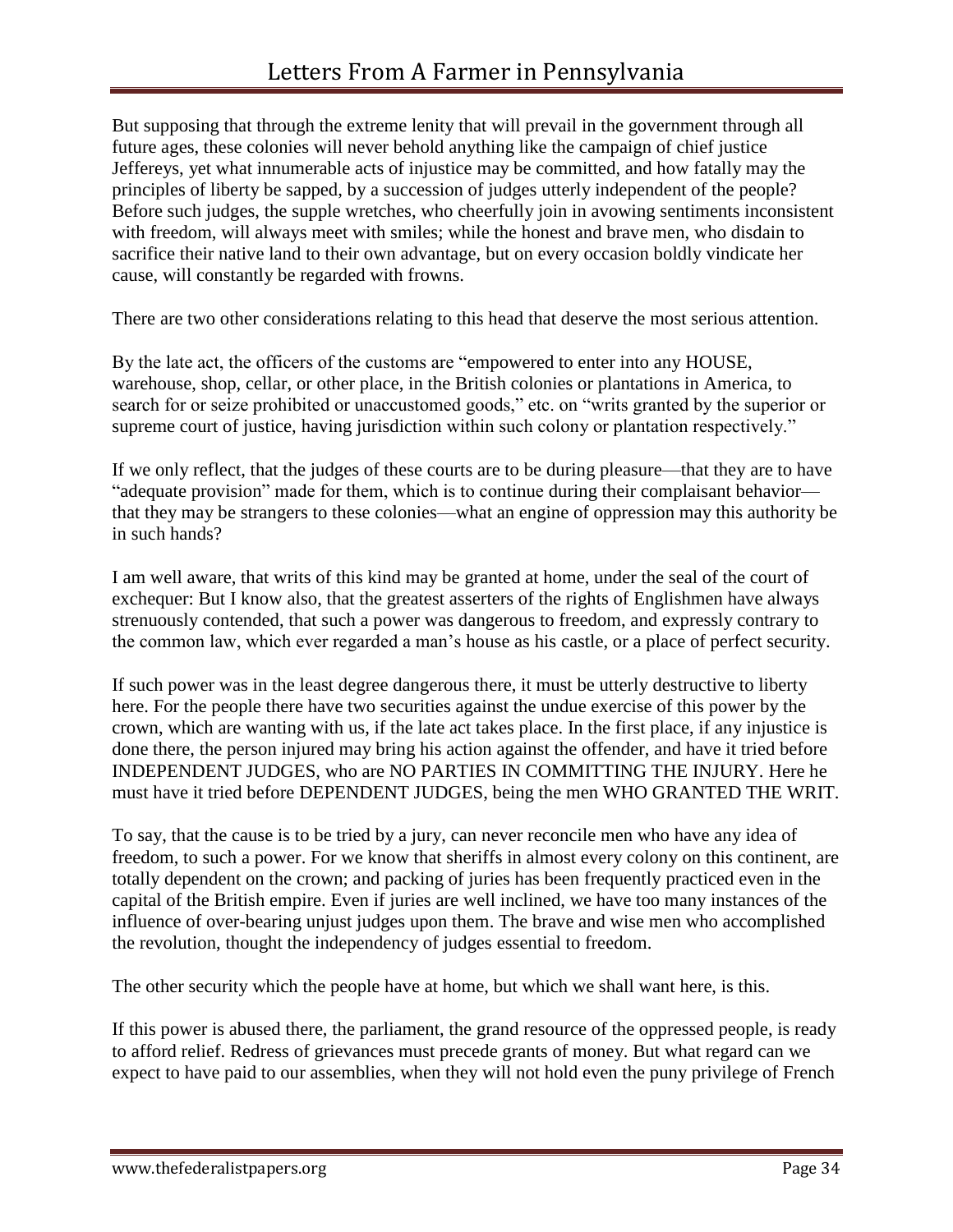parliaments—that of registering, before they are put in execution, the edicts that take away our money.

The second consideration above hinted at, is this. There is a confusion in our laws, that is quite unknown in Great Britain. As this cannot be described in a more clear or exact manner, than has been done by the ingenious author of the history of New York, I beg leave to use his words. "The state of our laws opens a door to much controversy. The uncertainty, with respect to them, RENDERS PROPERTY PRECARIOUS, and GREATLY EXPOSES US TO THE ARBITRARY DECISION OF BAD JUDGES. The common law of England is generally received, together with such statutes as were enacted before we had a legislature of our own; but our COURTS EXERCISE A SOVEREIGN AUTHORITY, in determining what parts of the common and statute law ought to be extended: For it must be admitted, that the difference of circumstances necessarily requires us, in some cases, to REJECT the determination of both. In many instances, they have also extended even acts of parliament, passed since we had a distinct legislature, which is greatly adding to our confusion. The practice of our courts is no less uncertain than the law. Some of the English rules are adopted, others rejected. Two things therefore seem to be ABSOLUTELY NECESSARY for the PUBLIC SECURITY. First, the passing an act for settling the extent of the English laws. Secondly, that the courts ordain a general set of rules for the regulation of the practice."

How easy it will be, under this "state of our laws," for an artful judge, to act in the most arbitrary manner, and yet cover his conduct under specious pretenses; and how difficult it will be for the injured people to obtain relief, may be readily perceived. We may take a voyage of 3000 miles to complain; and after the trouble and hazard we have undergone, we may be told, that the collection of the revenue, and maintenance of the prerogative, must not be discouraged—and if the misbehavior is so gross as to admit of no justification, it may be said, that it was an error in judgment only, arising from the confusion of our laws, and the zeal of the King's servants to do their duty.

If the commissions of judges are during the pleasure of the crown, yet if their salaries are during the pleasure of the people, there will be some check upon their conduct. Few men will consent to draw on themselves the hatred and contempt of those among whom they live, for the empty honor of being judges. It is the sordid love of gain that tempts men to turn their backs on virtue, and pay their homage where they ought not.

As to the third particular, "the support of civil government"—few words will be sufficient. Every man of the least understanding must know, that the executive power may be exercised in a manner so disagreeable and harassing to the people, that it is absolutely requisite, that they should be enabled by the gentlest method which human policy has yet been ingenious enough to invent, that is, by shutting their hands, to "ADMONISH" (as Mr. Hume says) certain persons "OF THEIR DUTY."

What shall we now think when, upon looking into the late act, we find the assemblies of these provinces thereby stripped of their authority on these several heads? The declared intention of the act is, "that a revenue should be raised IN HIS MAJESTY'S DOMINIONS IN AMERICA, for making a more certain and adequate provision for defraying the charge of THE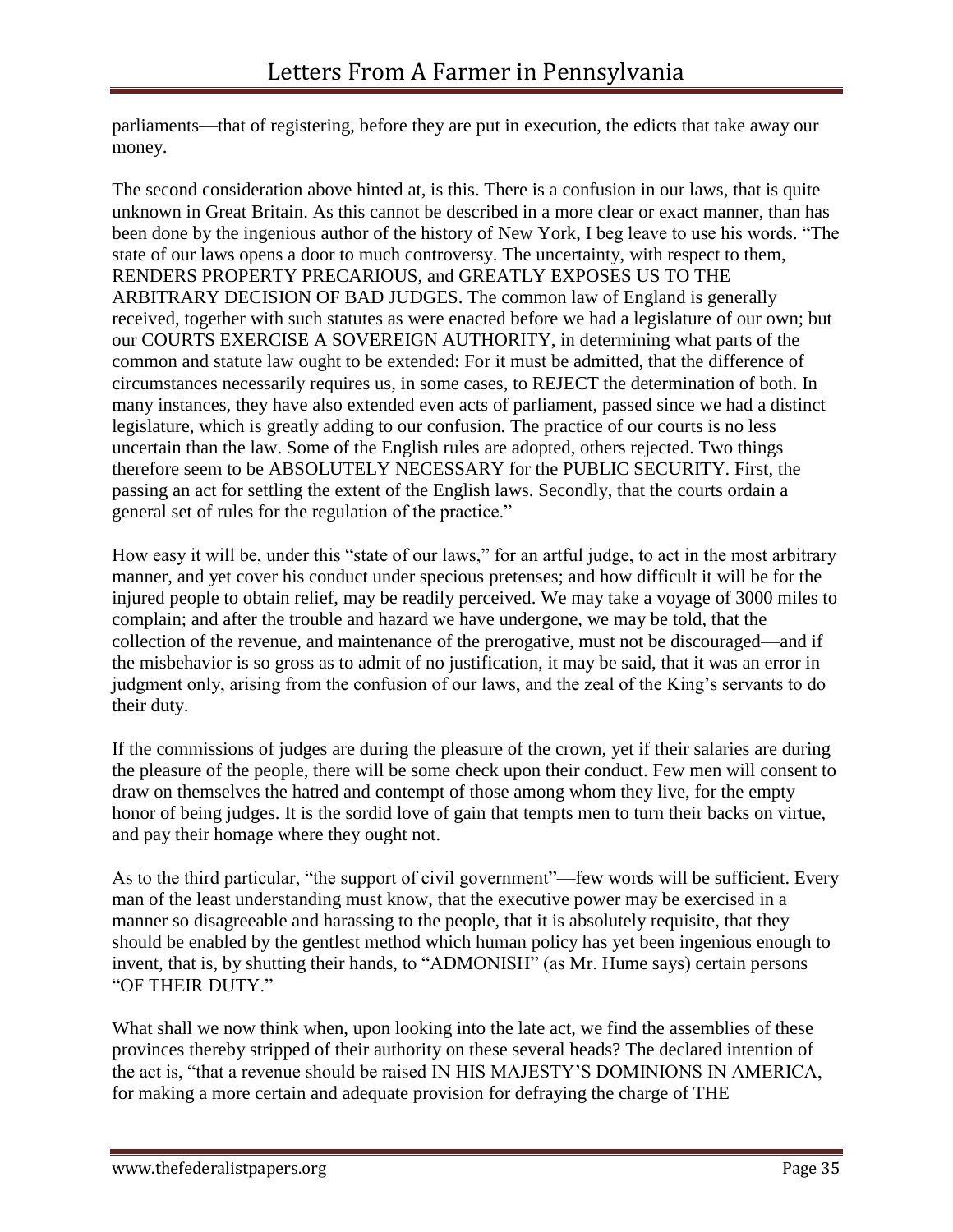### ADMINISTRATION OF JUSTICE, and the support of CIVIL GOVERNMENT in such provinces where it shall be found necessary, and toward further defraying the expenses of DEFENDING, PROTECTING AND SECURING THE SAID DOMINIONS."

Let the reader pause here one moment—and reflect—whether the colony in which he lives, has not made such "certain and adequate provision" for these purposes, as is by the colony judged suitable to its abilities, and all other circumstances. Then let him reflect—whether if this act takes place, money is not to be raised on that colony without its consent, to make "provision" for these purposes, which it does not judge to be suitable to its abilities, and all other circumstances. Lastly, let him reflect—whether the people of that country are not in a state of the most abject slavery, whose property may be taken from them under the notion of right, when they have refused to give it.

For my part, I think I have good reason for vindicating the honor of the assemblies on this continent, by publicly asserting, that THEY have made as "certain and adequate provision" for the purposes above mentioned, as they ought to have made, and that it should not be presumed, that they will not do it hereafter. Why then should these most important trusts be wrested out of their hands? Why should they not now be permitted to enjoy that authority, which they have exercised from the first settlement of these colonies? Why should they be scandalized by this innovation, when their respective provinces are now, and will be, for several years, laboring under loads of debt, imposed on them for the very purpose now spoken of? Why should all the inhabitants of these colonies be, with the utmost indignity, treated as a herd of despicable stupid wretches, so utterly void of common sense, that they will not even make "adequate provision" for the "administration of justice, and the support of civil government" among them, or for their own "defense"—though without such "provision" every people must inevitably be overwhelmed with anarchy and destruction? Is it possible to form an idea of a slavery more complete, more miserable, more disgraceful, than that of a people, where justice is administered, government exercised, and a standing army maintained, AT THE EXPENSE OF THE PEOPLE, and yet WITHOUT THE LEAST DEPENDENCE UPON THEM? If we can find no relief from this infamous situation, it will be fortunate for us, if Mr. Greenville, setting his fertile fancy again at work, can, as by one exertion of it he has stripped us of our property and liberty, by another deprive us of so much of our understanding; that, unconscious of what we have been or are, and ungoaded by tormenting reflections, we may bow down our necks, with all the stupid serenity of servitude, to any drudgery, which our lords and masters shall please to command.

When the charges of the "administration of justice," the "support of civil government," and the "expenses of defending, protecting and securing" us, are provided for, I should be glad to know, upon what occasions the crown will ever call our assemblies together? Some few of them may meet of their own accord, by virtue of their charters. But what will they have to do, when they are met? To what shadows will they be reduced? The men, whose deliberations heretofore had an influence on every matter relating to the liberty and happiness of themselves and their constituents, and whose authority in domestic affairs at least, might well be compared to that of Roman senators, will now find their deliberations of no more consequence, than those of constables. They may perhaps be allowed to make laws for the yoking of hogs, or pounding of stray cattle. Their influence will hardly be permitted to extend so high, as the keeping roads in repair, as that business may more properly be executed by those who receive the public cash.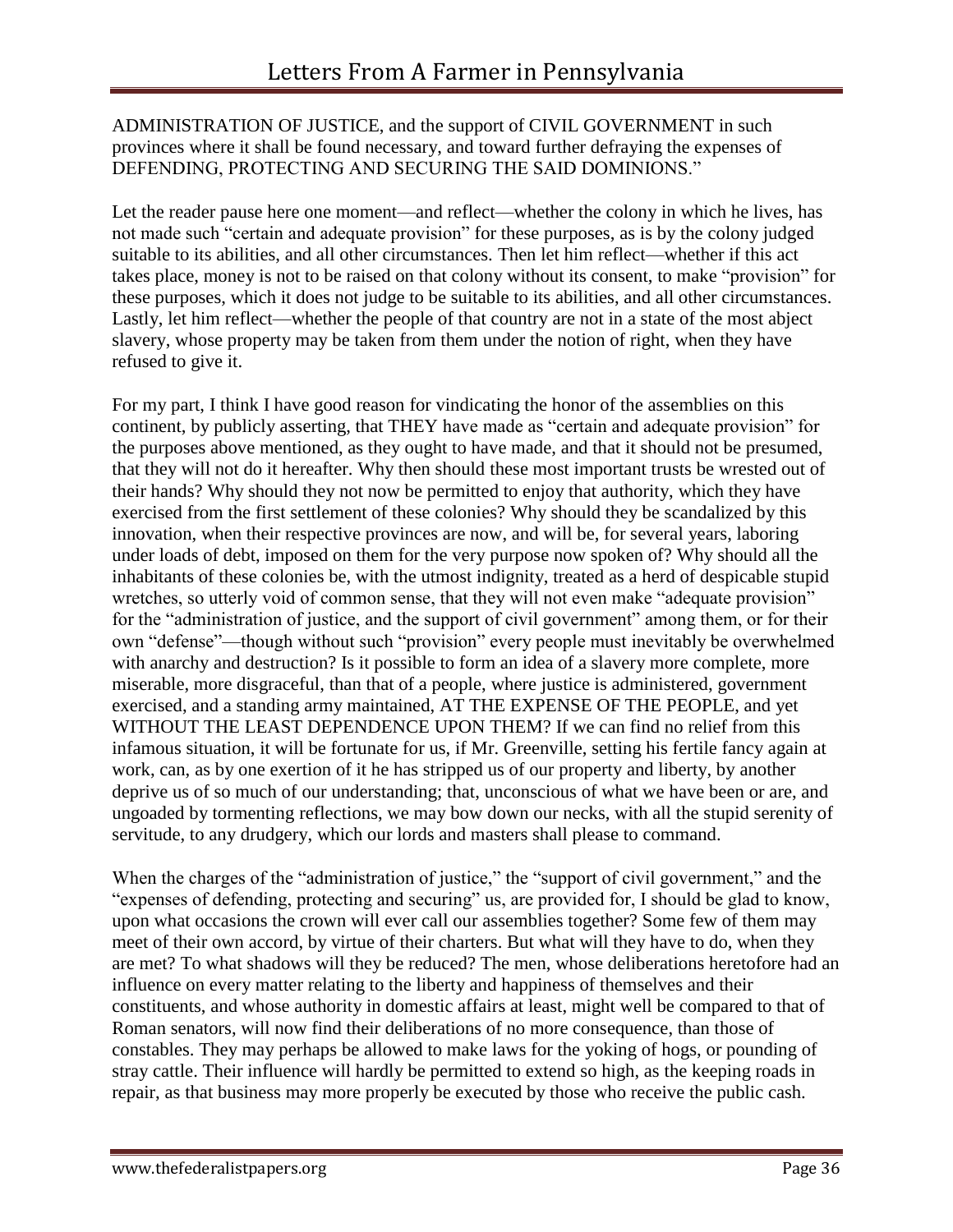One most memorable example in history is so applicable to the point now insisted on, that it will form a just conclusion of the observations that have been made.

Spain was once free. Their courts resembled our parliaments. No money could be raised on the subject, without their consent. One of their Kings having received a grant from them, to maintain a war against the Moors, desired, that if the sum which they had given, should not be sufficient, he might be allowed, for that emergency only, to raise more money without assembling the Cortes. The request was violently opposed by the best and wisest men in the assembly. It was, however, complied with by the votes of a majority; and this single concession was a PRECEDENT for other concessions of the like kind, until at last the crown obtained a general power of raising money, in cases of necessity. From that period the Cortes ceased to be useful the people ceased to be free.

- Venienti occurrite morbo.
- Oppose a disease at its beginning.

A Farmer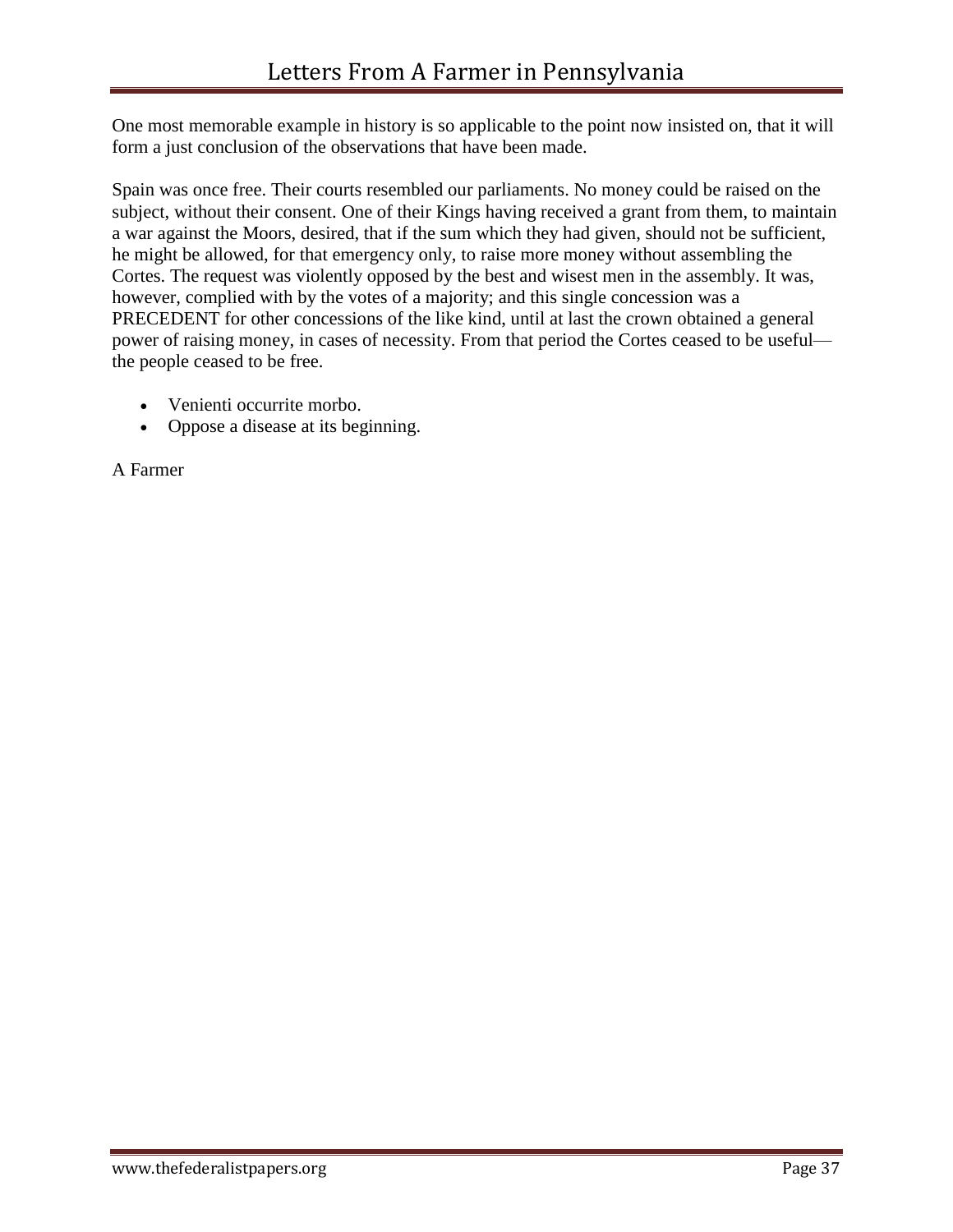# <span id="page-38-0"></span>**LETTER TEN**

### My Dear Countrymen,

The consequences, mentioned in the last letter, will not be the utmost limits of our misery and infamy, if the late act is acknowledged to be binding upon us. We feel too sensibly, that any ministerial measures relating to these colonies, are soon carried successfully through the parliament. Certain prejudices operate there so strongly against us, that it may be justly questioned, whether all the provinces united, will ever be able effectually to call to an account before the parliament, any minister who shall abuse the power by the late act given to the crown in America. He may divide the spoils torn from us in what manner he pleases, and we shall have no way of making him responsible. If he should order, that every governor shall have a yearly salary of 5,000bp sterling; every chief justice of 3,000bp; every inferior officer in proportion; and should then reward the most profligate, ignorant, or needy dependents on himself or his friends, with places of the greatest trust, because they were of the greatest profit, this would be called an arrangement in consequence of the "adequate provision for defraying the charge of the administration of justice, and the support of the civil government": And if the taxes should prove at any time insufficient to answer all the expenses of the numberless offices, which ministers may please to create, surely the members of the house of commons will be so "modest," as not to "contradict a minister" who shall tell them, it is become necessary to lay a new tax upon the colonies, for the laudable purposes of defraying the charges of the "administration of justice, and support of civil government" among them. Thus, in fact, we shall be taxed by ministers. In short, it will be in their power to settle upon us any CIVIL, ECCLESIASTICAL, or MILITARY establishment, which they choose.

We may perceive, by the example of Ireland, how eager ministers are to seize upon any settled revenue, and apply it in supporting their own power. Happy are the men, and happy the people who grow wise by the misfortunes of others. Earnestly, My Dear Countrymen, do I beseech the author of all good gifts, that you may grow wise in this manner; and if I may be allowed to take such a liberty, I beg leave to recommend to you in general, as the best method of attaining this wisdom, diligently to study the histories of other countries. You will there find all the arts, that can possibly be practiced by cunning rulers, or false patriots among yourselves, so fully delineated, that, changing names, the account would serve for your own times.

It is pretty well known on this continent, that Ireland has, with a regular consistency of injustice, been cruelly treated by ministers in the article of pensions; but there are some alarming circumstances relating to that subject, which I wish to have better known among us.

The revenue of the crown there arises principally from the Excise granted "for pay of the army, and defraying other PUBLIC charges, in defense and preservation of the kingdom"—from the hearth money granted—as a "PUBLIC revenue, for PUBLIC charges and expenses." There are some other branches of the revenue, concerning which there is not any express appropriation of them for PUBLIC service, but which were plainly so intended.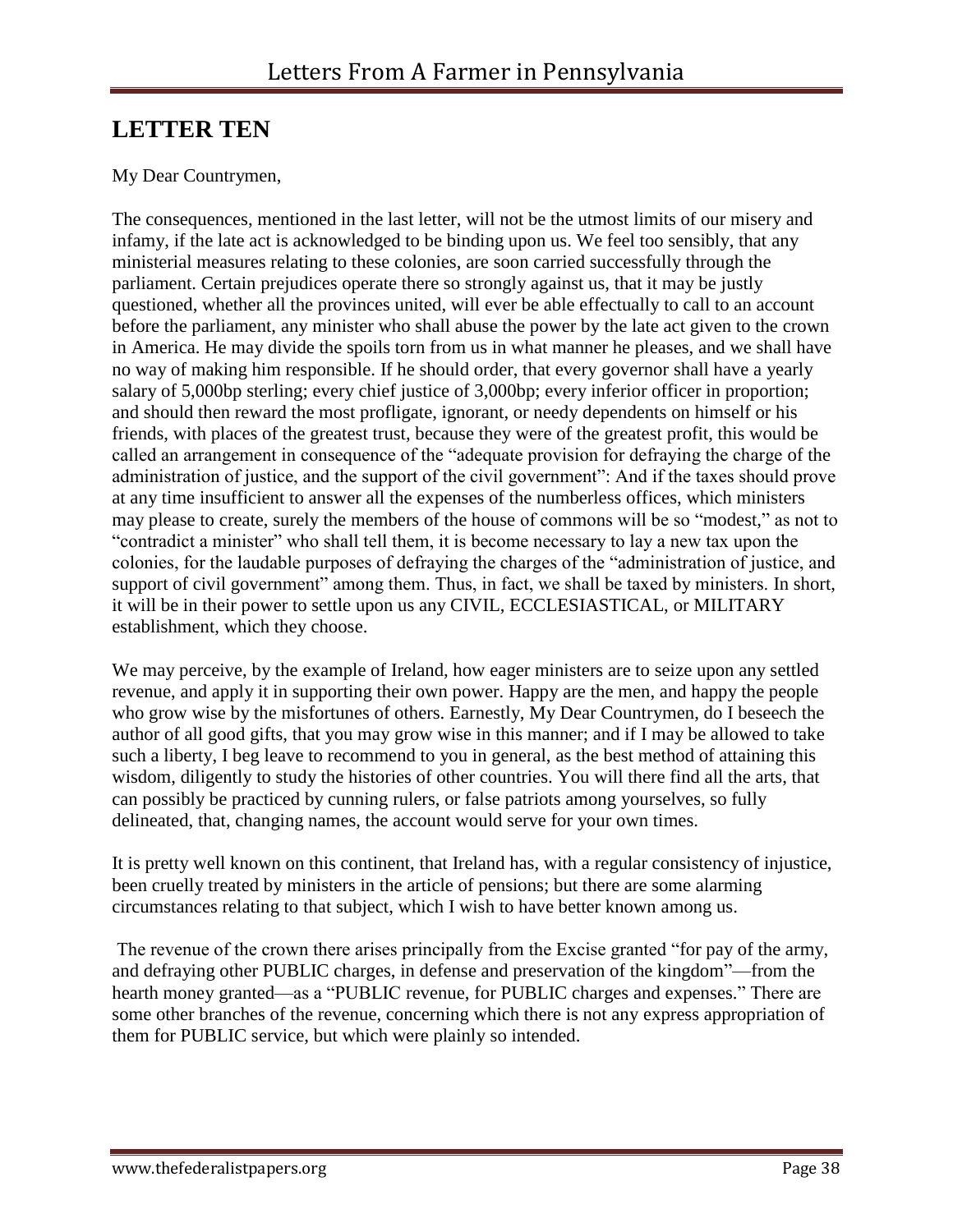Of these branches of the revenue the crown is only trustee for the public. They are unalienable. They are inapplicable to any other purposes, but those for which they were established; and therefore are not legally chargeable with pensions.

There is another kind of revenue, which is a private revenue. This is not limited to any public uses; but the crown has the same property in it, that any person has in his estate. This does not amount, at the most to Fifteen Thousand Pounds a year, probably not to Seven, and is the only revenue, that can be legally charged with pensions.

If ministers were accustomed to regard the rights or happiness of the people, the pensions in Ireland would not exceed the sum just mentioned: But long since have they exceeded that limit; and in December 1765, a motion was made in the house of commons in that kingdom, to address his Majesty on the great increase of pensions on the Irish establishment, amounting to the sum of 158,685bp—in the last two years.

Attempts have been made to gloss over these gross encroachments, by this specious argument— "That expending a competent part of the PUBLIC REVENUE in pensions, from a principle of charity or generosity, adds to the dignity of the crown; and is therefore useful to the PUBLIC." To give this argument any weight, it must appear, that the pensions proceed from "charity or generosity only"—and that it "adds to the dignity of the crown," to act directly contrary to law.

From this conduct towards Ireland, in open violation of law, we may easily foresee what we may expect, when a minister will have the whole revenue of America in his own hands, to be disposed of at his own pleasure: For all the monies raised by the late act are to be "applied by virtue of warrants under the sign manual, counter-signed by the high treasurer, or any three of the commissioners of the treasury." The "RESIDUE" indeed is to be "paid into the receipt of the exchequer, and to be disposed of by parliament." So that a minister will have nothing to do, but to take care, that there shall be no "residue," and he is superior to all control.

Besides the burden of pensions in Ireland, which have enormously increased within these few years, almost all the offices in that poor kingdom, have been, since the commencement of the present century, and now are bestowed upon strangers. For tho' the merit of persons born there, justly raises them to places of high trust when they go abroad, as all Europe can witness, yet he is an uncommonly lucky Irishman, who can get a good post in his NATIVE country.

When I consider the manner in which that island has been uniformly depressed for so many years past, with this pernicious particularity of their parliament continuing as long as the crown pleases, I am astonished to observe such a love of liberty still animating that LOYAL and GENEROUS nation; and nothing can raise higher my idea of the INTEGRITY and PUBLIC SPIRIT OF a people, who have preserved the sacred fire of freedom from being extinguished, tho' the altar on which it burnt, has been overturned.

In the same manner shall we unquestionably be treated, as soon as the late taxes laid upon us, shall make posts in the "government," and the "administration of justice" here, worth the attention of persons of influence in Great Britain. We know enough already to satisfy us of this truth. But this will not be the worst part of our case.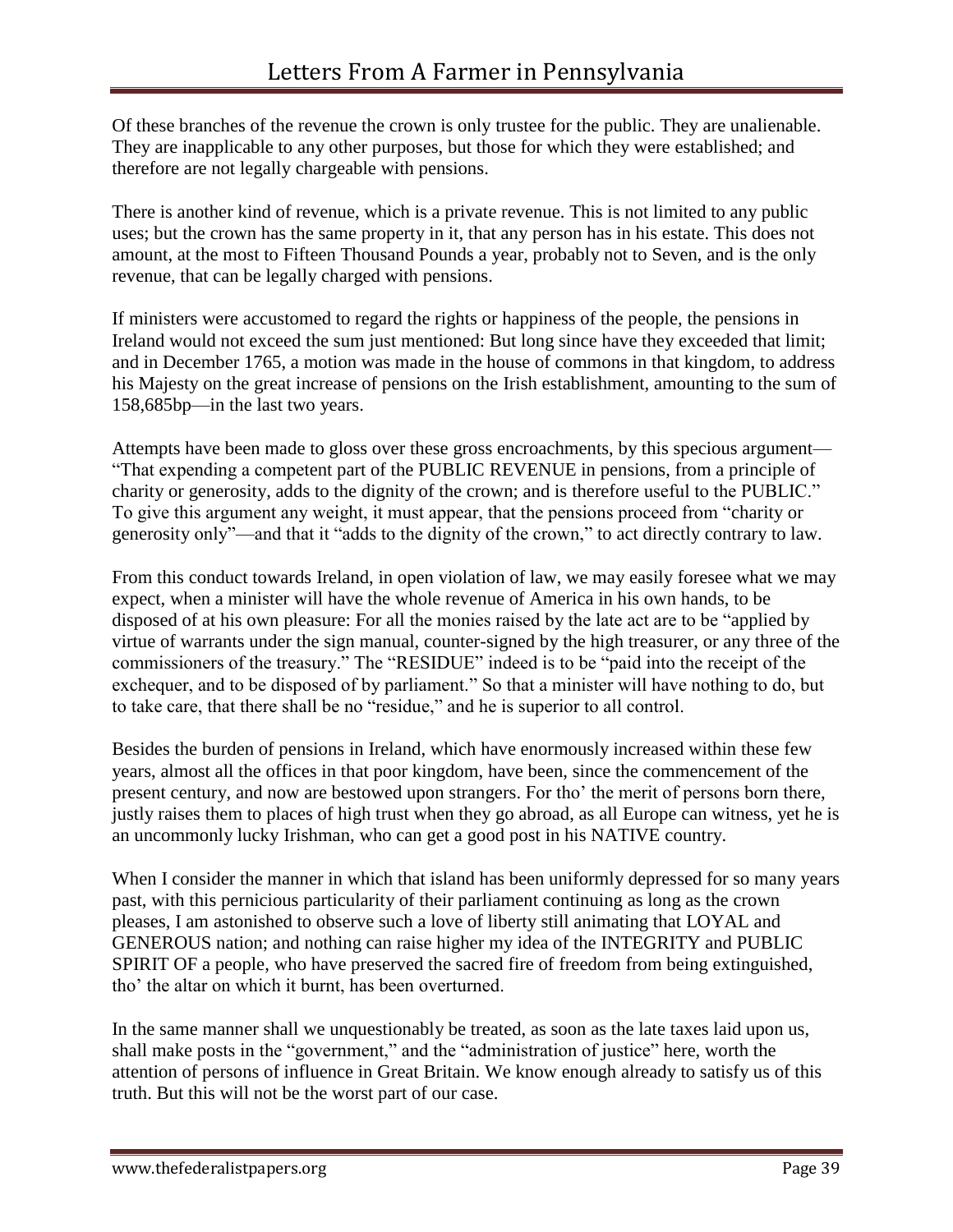The principals, in all great offices, will reside in England, making some paltry allowance to deputies for doing the business here. Let any consider what an exhausting drain this must be upon us, when ministers are possessed of the power of creating what posts they please, and of affixing to such posts what salaries they please, and he must be convinced how destructive the late act will be. The injured kingdom lately mentioned, can tell us the mischiefs of ABSENTEES; and we may perceive already the same disposition taking place with us. The government of New York has been exercised by a deputy. That of Virginia is now held so; and we know of a number of secretary ships, collectorships, and other offices, held in the same manner.

True it is, that if the people of Great Britain were not too much blinded by the passions, that have been artfully excited in their breasts, against their dutiful children the colonists, these considerations would be nearly as alarming to them as to us. The influence of the crown was thought by wise men, many years ago, too great, by reason of the multitude of pensions and places bestowed by it. These have been vastly increased since, and perhaps it would be no difficult matter to prove that the people have decreased.

Surely therefore, those who wish the welfare of their country, ought seriously to reflect, what may be the consequence of such a new creation of offices, in the disposal of the crown. The army, the administration of justice, and the civil government here, with such salaries as the crown shall please to annex, will extend ministerial influence as much beyond its former bounds, as the late war did the British dominions.

But whatever the people of Great Britain may think on this occasion, I hope the people of these colonies will unanimously join in this sentiment, that the late act of parliament is injurious to their liberty, and that this sentiment will unite them in a firm opposition to it, in the same manner as the dread of the Stamp Act did.

Some persons may imagine the sums to be raised by it, are but small, and therefore may be inclined to acquiesce under it. A conduct more dangerous to freedom, as before has been observed, can never be adopted. Nothing is wanted at home but a PRECEDENT, the force of which shall be established, by the tacit submission of the colonies. With what zeal was the statute erecting the post office, and another relating to the recovery of debts in America, urged and tortured, as precedents in support of the Stamp Act, tho' wholly inapplicable. If the parliament succeeds in this attempt, other statutes will impose other duties. Instead of taxing ourselves, as we have been accustomed to do, from the first settlement of these provinces, all our usual taxes will be converted into parliamentary taxes on our importations; and thus the parliament will levy upon us such sums of money as they choose to take, without any other LIMITATION, than their PLEASURE.

We know how much labor and care have been bestowed by these colonies, in laying taxes in such a manner, that they should be most easy to the people, by being laid on the proper articles; most equal, by being proportioned to every man's circumstances; and cheapest, by the method directed for collecting them.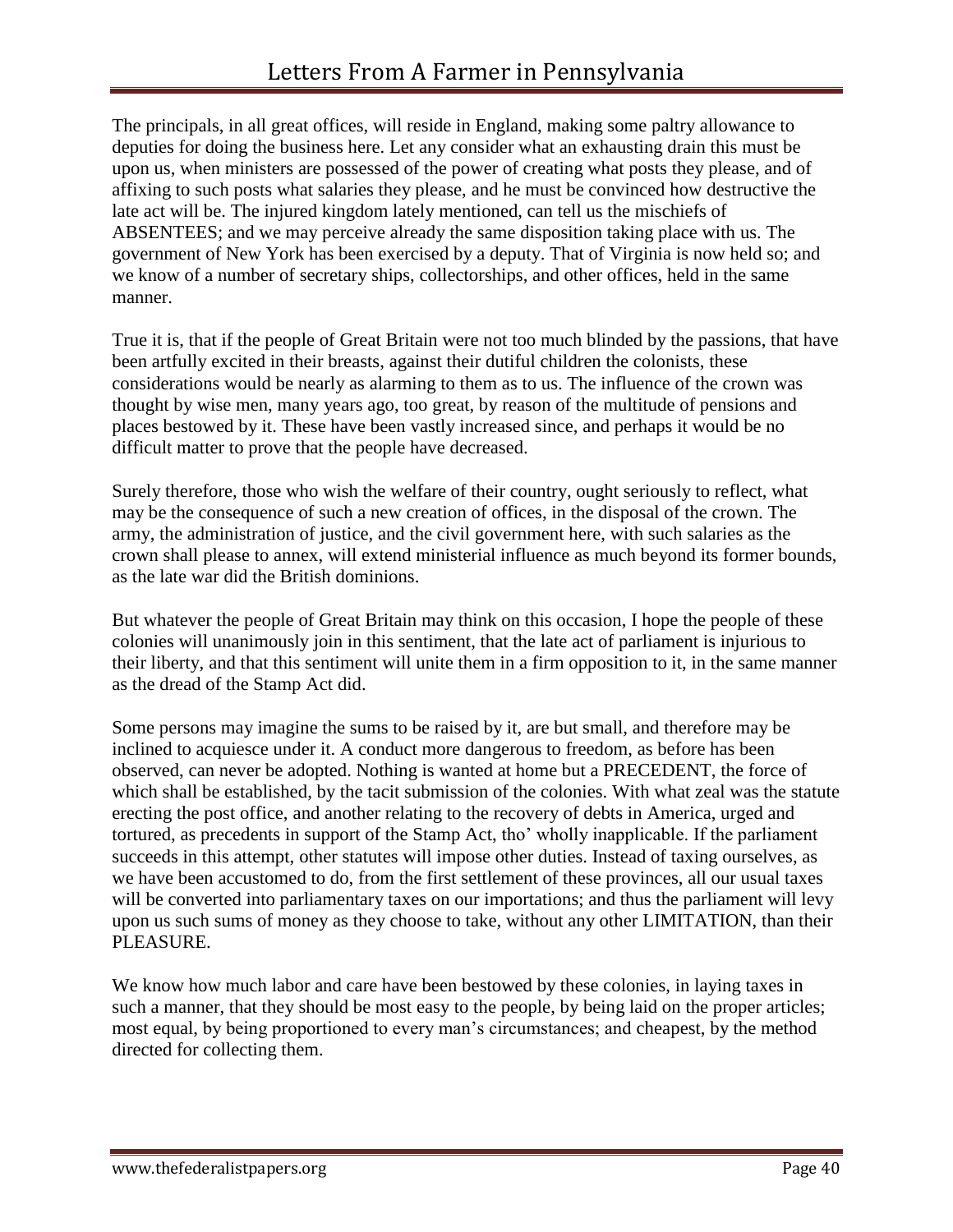But parliamentary taxes will be laid on us, without any consideration, whether there is any easier mode. The only point regarded will be, the certainty of levying the taxes, and not the convenience of the people on whom they are to be levied; and therefore all statutes on this head will be such as will be most likely, according to the favorite phrase, "to execute themselves."

Taxes in every free state have been, and ought to be, as exactly proportioned as is possible to the abilities of those who are to pay them. They cannot otherwise be just. Even a Hottentot would comprehend the unreasonableness of making a poor man pay as much for "defending" the property of a rich man, as the rich man pays himself.

Let any person look into the late act of parliament, and he will immediately perceive, that the immense estates of Lord Fairfax, Lord Baltimore, and our Proprietaries, which are among his Majesty's other "DOMINIONS" to be "defended, protected and secured" by the act, will not pay a single farthing for the duties thereby imposed, except Lord Fairfax wants some of his windows glazed; Lord Baltimore and our Proprietaries are quite secure, as they live in England.

I mention these particular cases, as striking instances how far the late act is a deviation from that principle of justice, which has so constantly distinguished our own laws on this continent, and ought to be regarded in all laws.

The third consideration with our continental assemblies in laying taxes, has been the method of collecting them. This has been done by a few officers, with moderate allowances, under the inspection of the respective assemblies. No more was raised from the subject, than was used for the intended purposes. But by the late act, a minister may appoint as many officers as he pleases for collecting the taxes; may assign them what salaries he thinks "adequate"; and they are subject to no inspection but his own.

In short, if the late act of parliament takes effect, these colonies must dwindle down into "COMMON CORPORATIONS," as their enemies, in the debates concerning the repeal of the Stamp Act, strenuously insisted they were; and it seems not improbable that some future historian may thus record our fall.

"The eighth year of this reign was distinguished by a very memorable event, the American colonies then submitting, for the FIRST time, to be taxed by the British parliament. An attempt of this kind had been made about two years before, but was defeated by the vigorous exertions of the several provinces, in defense of their liberties. Their behavior on that occasion rendered their name very celebrated for a short time all over Europe; all states being extremely attentive to the dispute between Great Britain, and so considerable a part of her dominions. For as she was thought to be grown too powerful, but the successful conclusion of the late war she had been engaged in, it was hoped by many, that as it had happened before to other kingdoms, civil discords would afford opportunities of revenging all the injuries supposed to be received from her. However, the cause of dissension was removed, by a repeal of the statute that had given offense. This affair rendered the SUBMISSIVE CONDUCT of the colonies so soon after, the more extraordinary; there being no difference between the mode of taxation which they opposed, and that to which they submitted, but this, that by the first, they were to be continually reminded that they were taxed, by certain marks stamped on every piece of paper or parchment they used.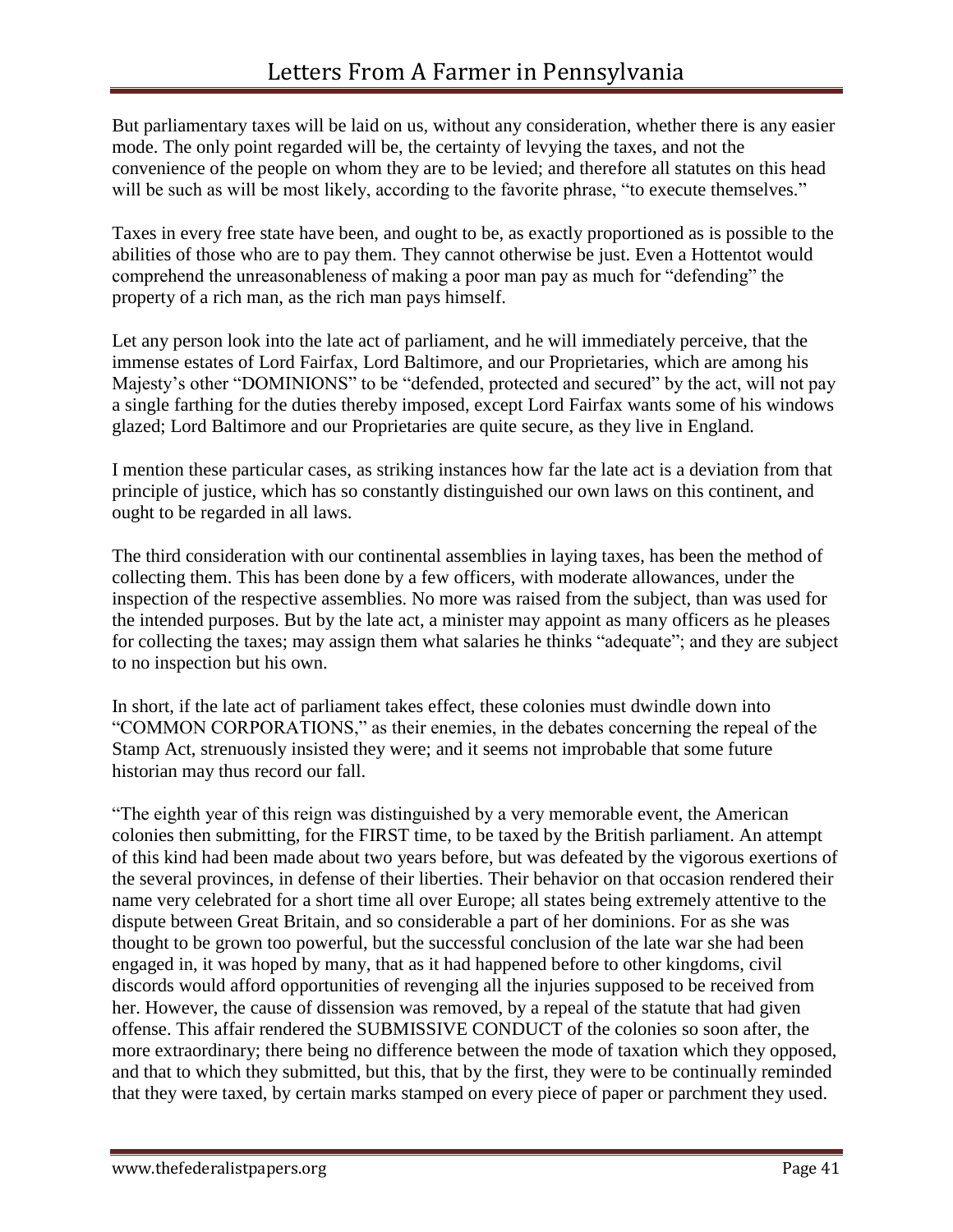The authors of that statute triumphed greatly on this conduct of the colonies, and insisted, that if the people of Great Britain had persisted in enforcing it, the Americans would have been, in a few months, so fatigued with the efforts of patriotism, that they would have yielded obedience.

"Certain it is, that though they had before their eyes so many illustrious examples in their mother country, of the constant success attending firmness and perseverance, in opposition to dangerous encroachments on liberty, yet they quietly gave up a point of the LAST IMPORTANCE. From thence the decline of their freedom began, and its decay was extremely rapid; for as money was always raised upon them by the parliament, their assemblies grew immediately useless, and in a short time contemptible: And in less than one hundred years, the people sunk down into that tameness and supineness of spirit, by which they still continue to be distinguished."

- Et majores vestros & posteros cogitate.
- Remember your ancestors and your posterity.

A Farmer

# <span id="page-42-0"></span>**LETTER ELEVEN**

My Dear Countrymen,

I have several times, in the course of these letters, mentioned the late act of parliament, as being the foundation of future measures injurious to these colonies; and the belief of this truth I wish to prevail, because I think it necessary to our safety.

A perpetual jealousy, respecting liberty, is absolutely requisite in all free states. The very texture of their constitution, in mixed governments, demands it. For the cautions with which power is distributed among the several orders, imply, that each has that share which is proper for the general welfare, and therefore that any further acquisition must be pernicious. Machiavelli employs a whole chapter in his discourses, to prove that a state, to be long lived, must be frequently corrected, and reduced to its first principles. But of all states that have existed, there never was any, in which this jealousy could be more proper than in these colonies. For the government here is not only mixed, but dependent, which circumstance occasions a peculiarity in its form, of a very delicate nature.

Two reasons induce me to desire, that this spirit of apprehension may be always kept up among us, in its utmost vigilance. The first is this—that as the happiness of these provinces indubitably consists in their connection with Great Britain, any separation between them is less likely to be occasioned by civil discords, if every disgusting measure is opposed singly, and while it is new: For in this manner of proceeding, every such measure is most likely to be rectified. On the other hand, oppressions and dissatisfactions being permitted to accumulate—if ever the governed throw off the load, they will do more. A people does not reform with moderation. The rights of the subject therefore cannot be too often considered, explained or asserted: And whoever attempts to do this, shows himself, whatever may be the rash and peevish reflections of pretended wisdom, and pretended duty, a friend to those who injudiciously exercise their power, as well as to them, over whom it is so exercised.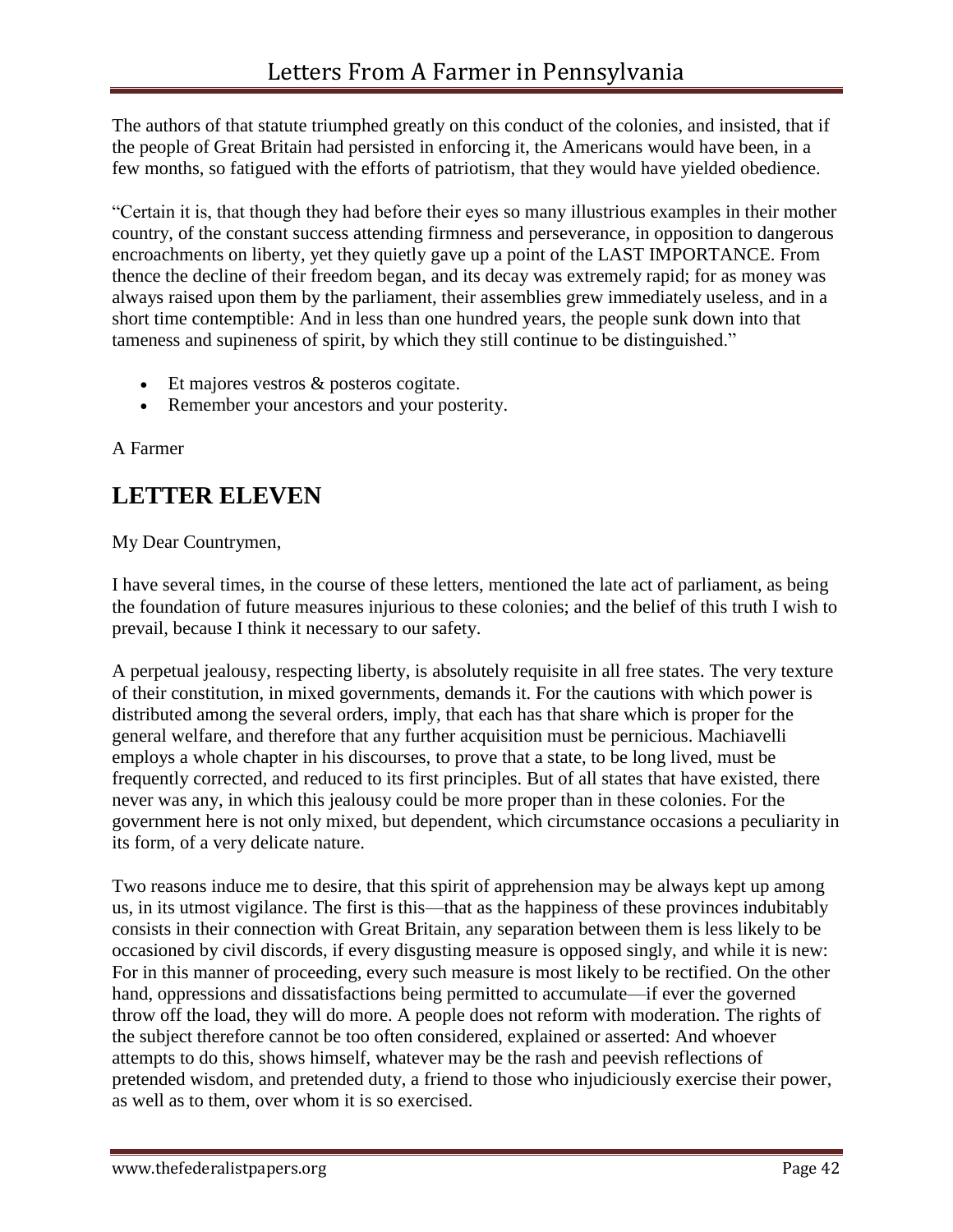Had all the points of prerogative claimed by Charles the First, been separately contested and settled in preceding reigns, his fate would in all probability have been very different; and the people would have been content with that liberty which is compatible with regal authority. But he thought, it would be as dangerous for him to give up the powers which at any time had been by usurpation exercised by the crown, as those that were legally vested in it. This produced an equal excess on the part of the people. For when their passions were excited by multiplied grievances, they thought it would be as dangerous for them to allow the powers that were legally vested in the crown, as those which at any time had been by usurpation exercised by it. Acts, that might by themselves have been upon many considerations excused or extenuated, derived a contagious malignancy and odium from other acts, with which they were connected. They were not regarded according to the simple force of each, but as parts of a system of oppression. Every one therefore, however small in itself, became alarming, as an additional evidence of tyrannical designs. It was in vain for prudent and moderate men to insist, that there was no necessity to abolish royalty. Nothing less than the utter destruction of monarchy, could satisfy those who had suffered, and thought they had reason to believe, they always should suffer under it.

The consequences of these mutual distrusts are well known: But there is no other people mentioned in history, that I recollect, who have been so constantly watchful of their liberty, and so successful in their struggles for it, as the English. This consideration leads me to the second reason, why I "desire that the spirit of apprehension may be always kept among us in its utmost vigilance."

The first principles of government are to be looked for in human nature. Some of the best writers have asserted, and it seems with good reason, that "government is founded on opinion."

Custom undoubtedly has a mighty force in producing opinion, and reigns in nothing more arbitrarily than in public affairs. It gradually reconciles us to objects even of dread and detestation; and I cannot but think these lines of Mr. Pope as applicable to vice in politics, as to vice in ethics—

- Vice is a monster of so horrid mien,
- As to be hated, needs but to be seen;
- Yet seen too oft, familiar with her face,
- We first endure, then pity, then embrace.

When an act injurious to freedom has been once done, and the people bear it, the repetition of it is most likely to meet with submission. For as the mischief of the one was found to be tolerable, they will hope that of the second will prove so too; and they will not regard the infamy of the last, because they are stained with that of the first.

Indeed nations, in general, are not apt to think until they feel; and therefore nations in general have lost their liberty: For as violations of the rights of the governed, are commonly not only specious, but small at the beginning, they spread over the multitude in such a manner, as to touch individuals but slightly. Thus they are disregarded. The power or profit that arises from these violations, centering in few persons, is to them considerable. For this reason the governors having in view their particular purposes, successfully preserve a uniformity of conduct for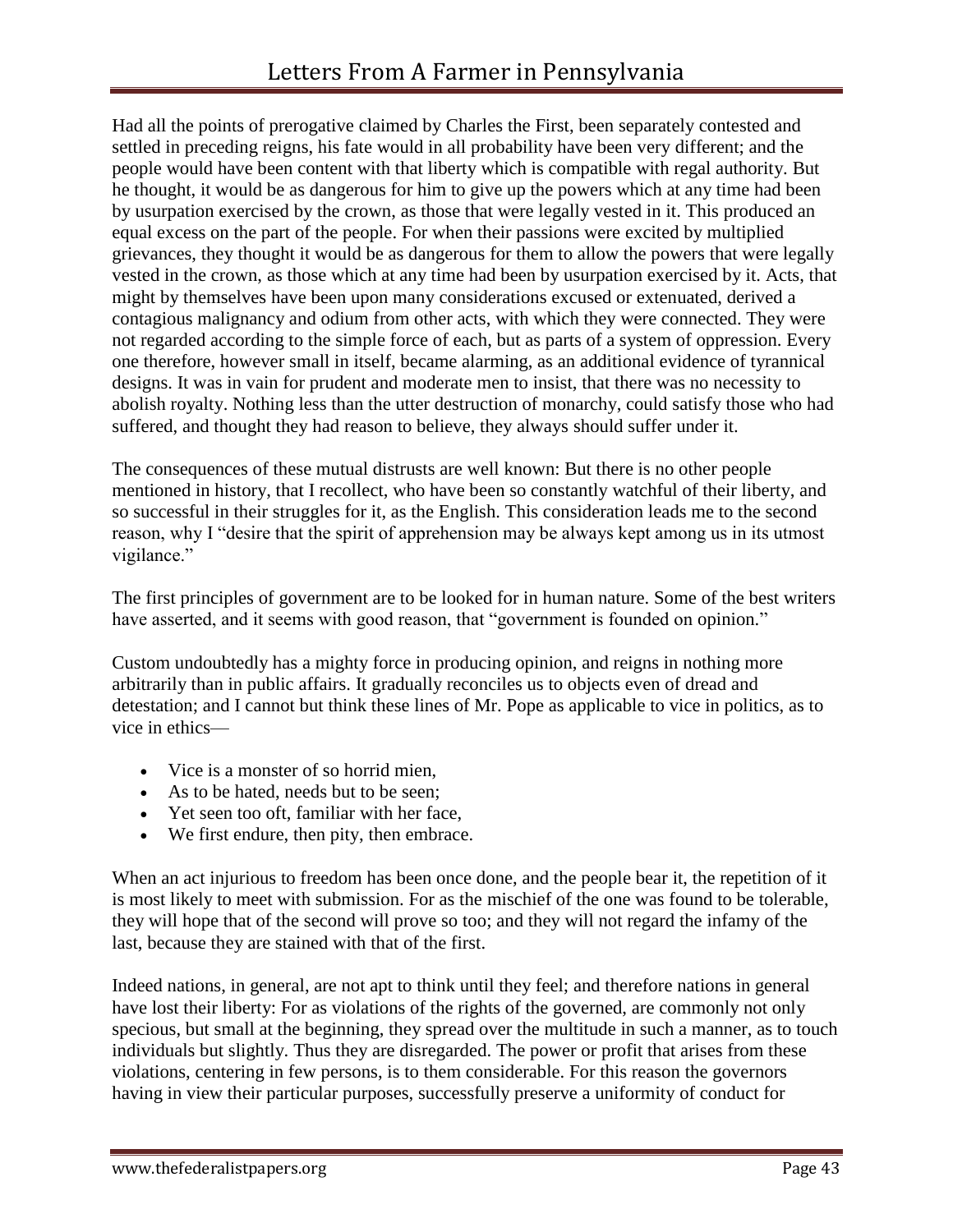attaining them. They regularly increase the first injuries, till at length the inattentive people are compelled to perceive the heaviness of their burdens—They begin to complain and inquire—but too late. They find their oppressors so strengthened by success, and themselves so entangled in examples of express authority on the part of their rulers, and of tacit recognition on their own part, that they are quite confounded: For millions entertain no other idea of the legality of power, than that it is founded on the exercise of power. They voluntarily fasten their chains, by adopting a pusillanimous opinion, "that there will be too much danger in attempting a remedy"—or another opinion no less fatal—"that the government has a right to treat them as it does." They then seek a wretched relief for their minds, by persuading themselves, that to yield their obedience, is to discharge their duty. The deplorable poverty of spirit, that prostrates all the dignity bestowed by divine providence on our nature—of course succeeds.

From these reflections I conclude, that every free state should incessantly watch, and instantly take alarm on any addition being made to the power exercised over them. Innumerable instances might be produced to show, from what slight beginnings the most extensive consequences have flowed: But I shall select two only from the history of England.

Henry the Seventh was the first monarch of that kingdom, who established a STANDING BODY OF ARMED MEN. This was a band of fifty archers, called yeomen of the guard: And this institution, notwithstanding the smallness of the number, was, to prevent discontent, "disguised under pretense of majesty and grandeur." In 1684 the standing forces were so much augmented, that Rapin says—"The king, in order to make his people fully sensible of their new slavery, affected to muster his troops, which amounted to 4000 well armed and disciplined men." I think our army, at this time, consists of more than seventy regiments.

The method of taxing by EXCISE was first introduced amid the convulsions of the civil wars. Extreme necessity was pretended for it, and its short continuance promised. After the restoration, an excise upon beer, ale and other liquors, was granted to the king, one half in fee, the other for life, as an equivalent for the court of wards. Upon James the Second's accession, the parliament gave him the first excise, with an additional duty on wine, tobacco, and some other things. Since the revolution it has been extended to salt, candles, leather, hides, hops, soap, paper, pasteboards, mill-boards, scale-boards, vellum, parchment, starch, silks, calicos, linens, stuffs, printed, stained, etc. wire, wrought plate, coffee, tea, chocolate, etc.

Thus a standing army and excise have, from their first slender origins, tho' always hated, always feared, always opposed, at length swelled up to their vast present bulk.

These facts are sufficient to support what I have said. It is true, that all the mischiefs apprehended by our ancestors from a standing army and excise, have not yet happened: But it does not follow from this, that they will not happen. The inside of a house may catch fire, and the most valuable apartments be ruined, before the flames burst out. The question in these cases is not, what evil has actually attended particular measures—but, what evil, in the nature of things, is likely to attend them. Certain circumstances may for some time delay effects, that were reasonably expected, and that must ensue. There was a long period, after the Romans had prorogued his command to Q. Publilius Philo, before that example destroyed their liberty. All our kings, from the revolution to the present reign, have been foreigners. Their ministers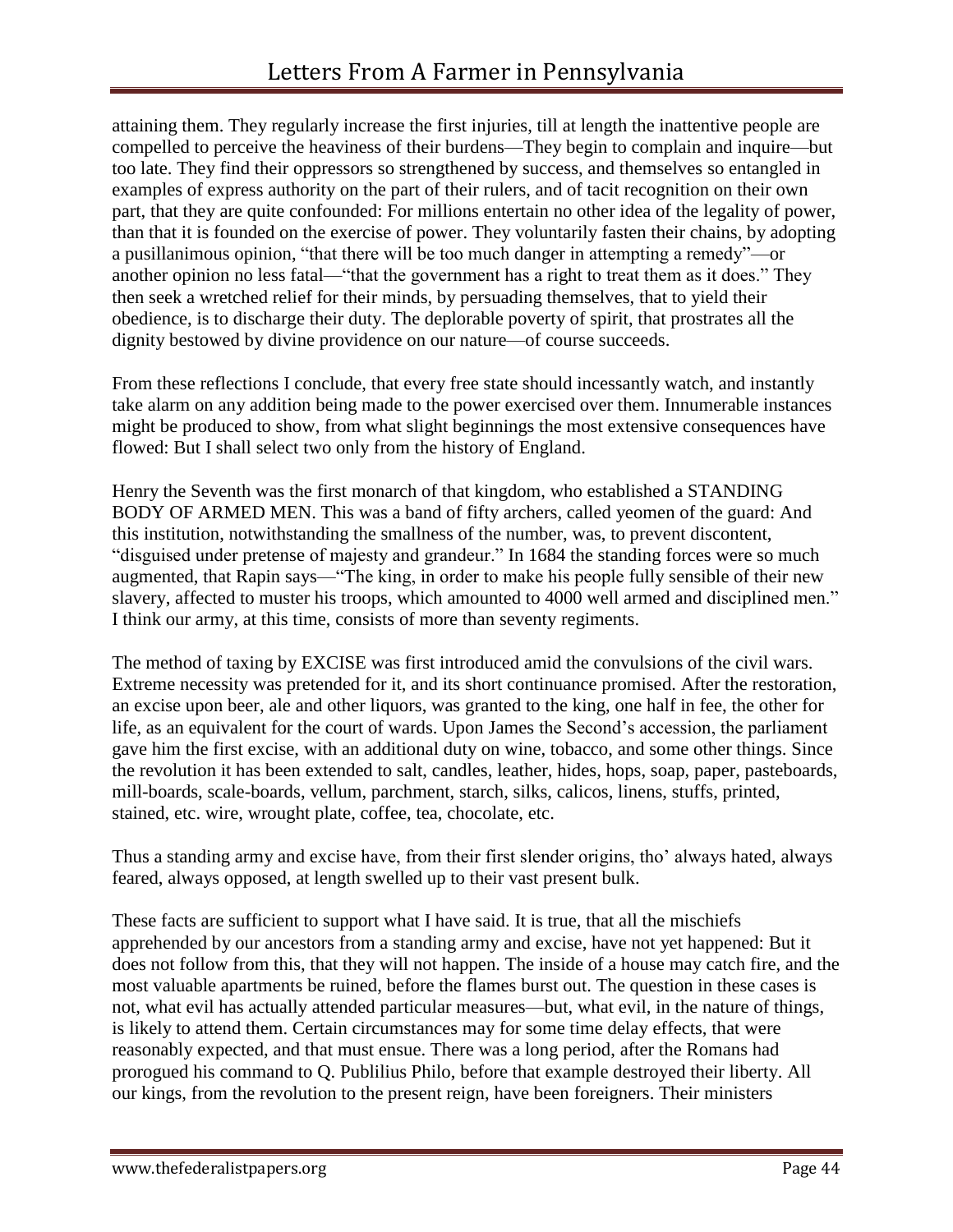generally continued but a short time in authority and they themselves were mild and virtuous princes[.‡](http://oll.libertyfund.org/?option=com_staticxt&staticfile=show.php%3Ftitle=690&chapter=102299&layout=html&Itemid=27#lf0010_footnote_nt_054)

A bold, ambitious prince, possessed of great abilities, firmly fixed in his throne by descent, served by ministers like himself and rendered either venerable or terrible by the glory of his successes, may execute what his predecessors did not dare to attempt. Henry the Fourth tottered in his seat during his whole reign. Henry the Fifth drew the strength of that kingdom into France, to carry on his wars there, and left the commons at home, protesting, "that the people were not bound to serve out of the realm."

It is true, that a strong spirit of liberty subsists at present in Great Britain, but what reliance is to be placed in the temper of a people, when the prince is possessed of an unconstitutional power, our own history can sufficiently inform us. When Charles the Second had strengthened himself by the return of the garrison of Tangier, "England (says Rapin) saw on a sudden an amazing revolution; saw herself stripped of all her rights and privileges, excepting such as the king should vouchsafe to grant her: And what is more astonishing, the English themselves delivered up these very rights and privileges to Charles the Second, which they had so passionately, and, if I may say it, furiously defended against the designs of Charles the First." This happened only thirty-six years after this last prince had been beheaded.

Some persons are of opinion, that liberty is not violated, but by such open acts of force; but they seem to be greatly mistaken. I could mention a period within these forty years, when almost as great a change of disposition was produced by the SECRET measures of a long administration, as by Charles's violence. Liberty, perhaps, is never exposed to so much danger, as when the people believe there is the least; for it may be subverted, and yet they not think so.

Public disgusting acts are seldom practiced by the ambitious, at the beginning of their designs. Such conduct silences and discourages the weak, and the wicked, who would otherwise have been their advocates or accomplices. It is of great consequence, to allow those who, upon any account, are inclined to favor them, something specious to say in their defense. Their power may be fully established, tho' it would not be safe for them to do whatever they please. For there are things, which, at some times, even slaves will not bear. Julius Caesar, and Oliver Cromwell, did not dare to assume the title of king. The Grand Seignor dares not lay a new tax. The king of France dares not be a protestant. Certain popular points may be left untouched, and yet freedom be extinguished. The commonalty of Venice imagine themselves free, because they are permitted to do what they ought not. But I quit a subject, that would lead me too far from my purpose.

By the late act of parliament, taxes are to be levied upon us, for "defraying the charge of the administration of justice—the support of civil government—and the expenses of defending his Majesty's dominions in America."

If any man doubts what ought to be the conduct of these colonies on this occasion, I would ask him these questions.

Has not the parliament expressly AVOWED their INTENTION of raising money from US FOR CERTAIN PURPOSES? Is not this scheme popular in Great Britain? Will the taxes, imposed by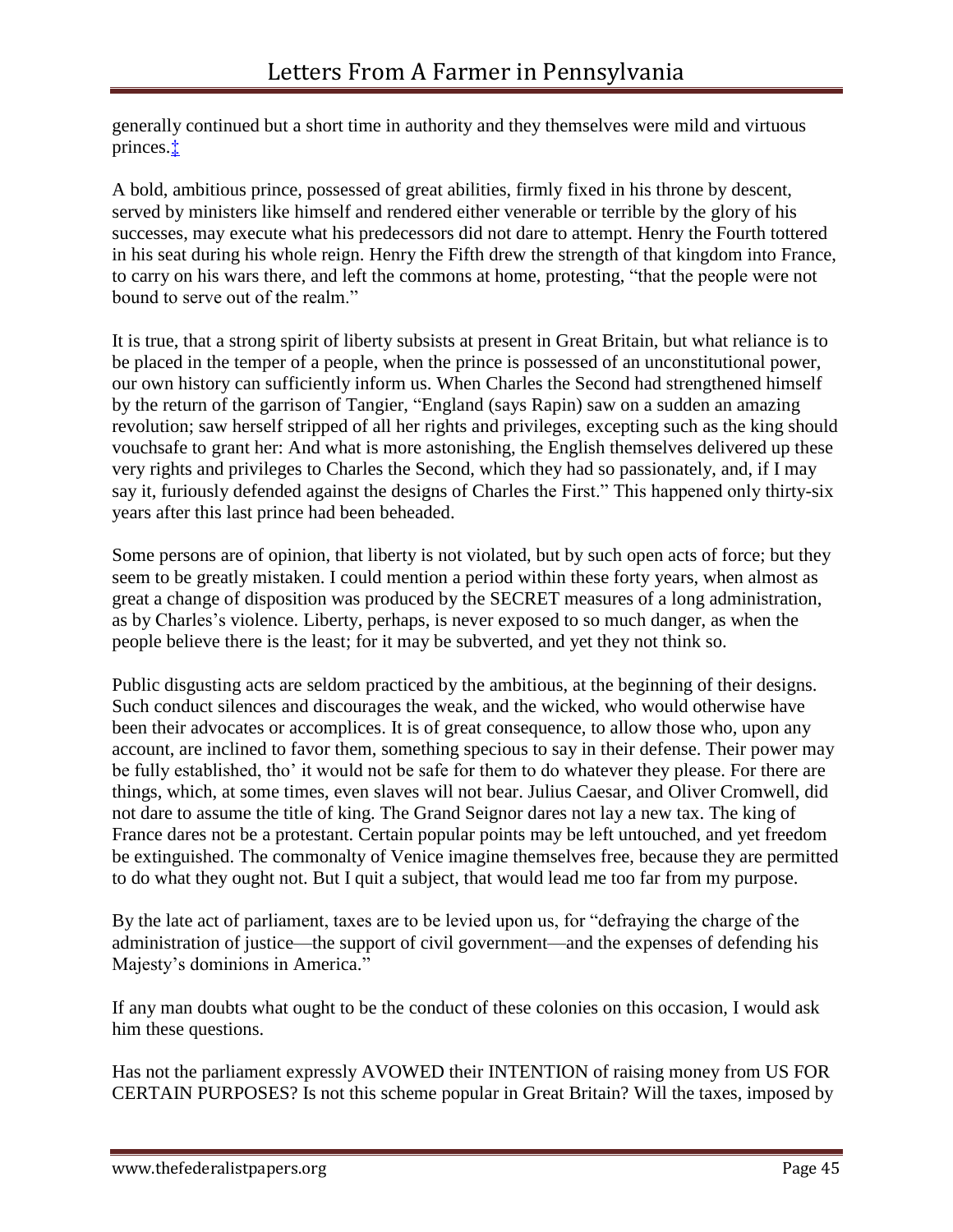the late act, answer those purposes? If it will, must it not take an immense sum from us? If it will not, is it to be expected, that the parliament will not fully execute their INTENTION when it is pleasing at home, and not opposed here? Must not this be done by imposing NEW taxes? Will not every addition, thus made to our taxes, be an addition to the power of the British legislature, by increasing the number of officers employed in the collection? Will not every additional tax therefore render it more difficult to abrogate any of them? When a branch of revenue is once established, does it not appear to many people invidious and undutiful, to attempt to abolish it? If taxes, sufficient to accomplish the INTENTION of the parliament, are imposed by the parliament, what taxes will remain to be imposed by our assemblies? If no material taxes remain to be imposed by them, what must become of them, and the people they represent?

"If any person considers these things, and yet thinks our liberties are in no danger, I wonder at that person's security."

One other argument is to be added, which, by itself I hope, will be sufficient to convince the most incredulous man on this continent, that the late act of parliament is only designed to be a PRECEDENT, whereon the future vassalage of these colonies may be established.

Every duty thereby laid on articles of British manufacture, is laid on some commodity, upon the exportation of which from Great Britain, a drawback is payable. Those drawbacks, in most of the articles, are exactly double to the duties given by the late act. The parliament therefore might, in half a dozen lines, have raised MUCH MORE MONEY, only by stopping the drawbacks in the hands of the officers at home, on exportation to these colonies, than by this solemn imposition of taxes upon us, to be collected here. Probably, the artful contrivers of this act formed it in this manner, in order to reserve to themselves, in case of any objections being made to it, this specious pretense—"that the drawbacks are gifts to the colonies, and that the late act only lessens those gifts." But the truth is, that the drawbacks are intended for the encouragement and promotion of British manufactures and commerce, and are allowed on exportation to any foreign parts, as well as on exportation to these provinces. Besides, care has been taken to slide into the act, some articles on which there are no drawbacks. However, the whole duties laid by the late act on all the articles therein specified are so small, that they will not amount to as much as the drawbacks which are allowed on part of them only. If therefore, the sum to be obtained by the late act, had been the sole object in forming it, there would not have been any occasion for "the COMMONS of Great Britain, to GIVE and GRANT to his Majesty RATES and DUTIES for raising a revenue IN his Majesty's dominions in America, for making a more certain and adequate provision for defraying the charges of the administration of justice, the support of civil government, and the expense of defending the said dominions"; nor would there have been any occasion for an expensive board of commissioners, and all the other new charges to which we are made liable.

Upon the whole, for my part, I regard the late act as an experiment made of our disposition. It is a bird sent out over the waters, to discover, whether the waves, that lately agitated this part of the world with such violence, have yet subsided. If this adventurer gets footing here, we shall quickly find it to be of the kind described by the poet.

"Infelix vates"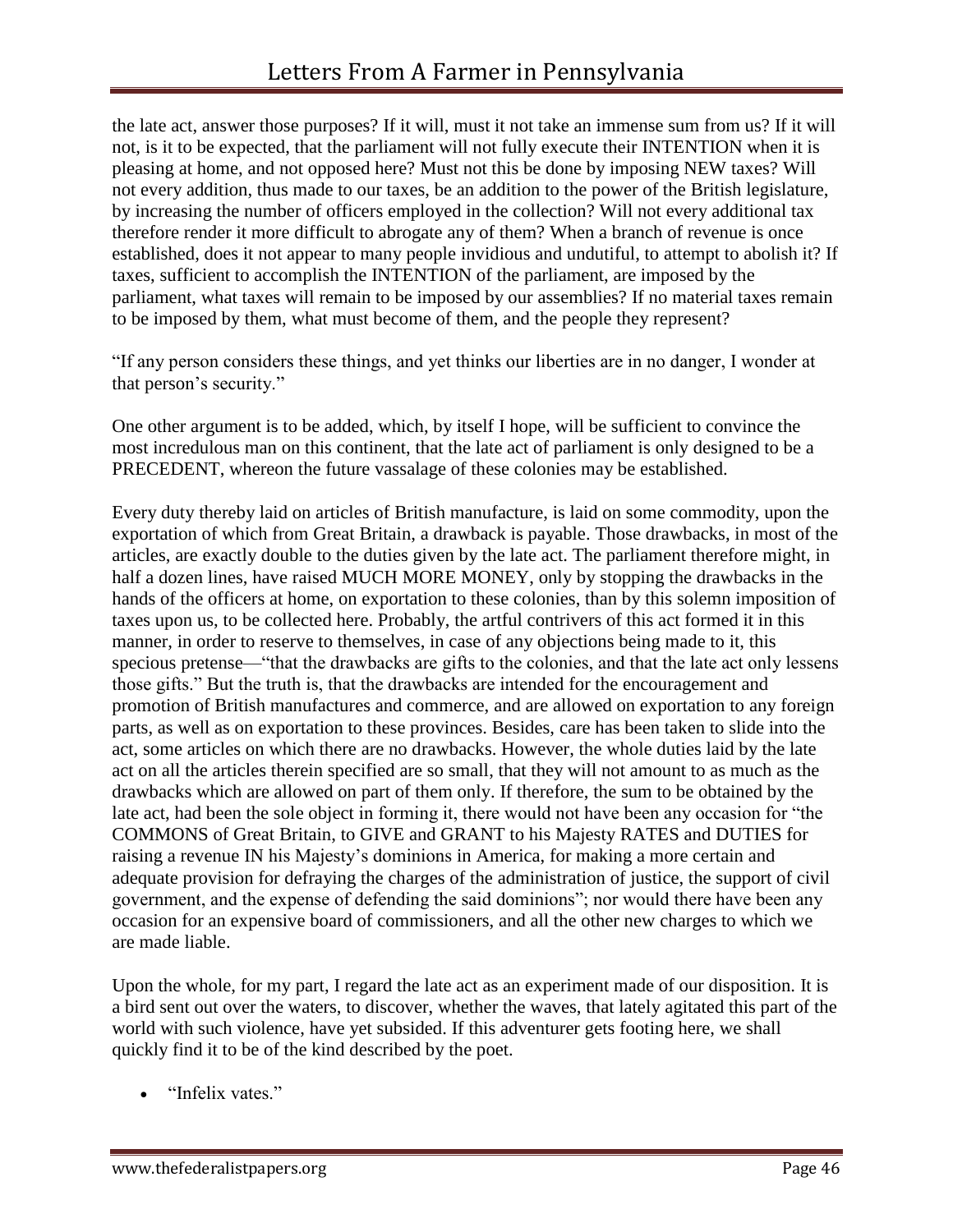A direful foreteller of future calamities.

A Farmer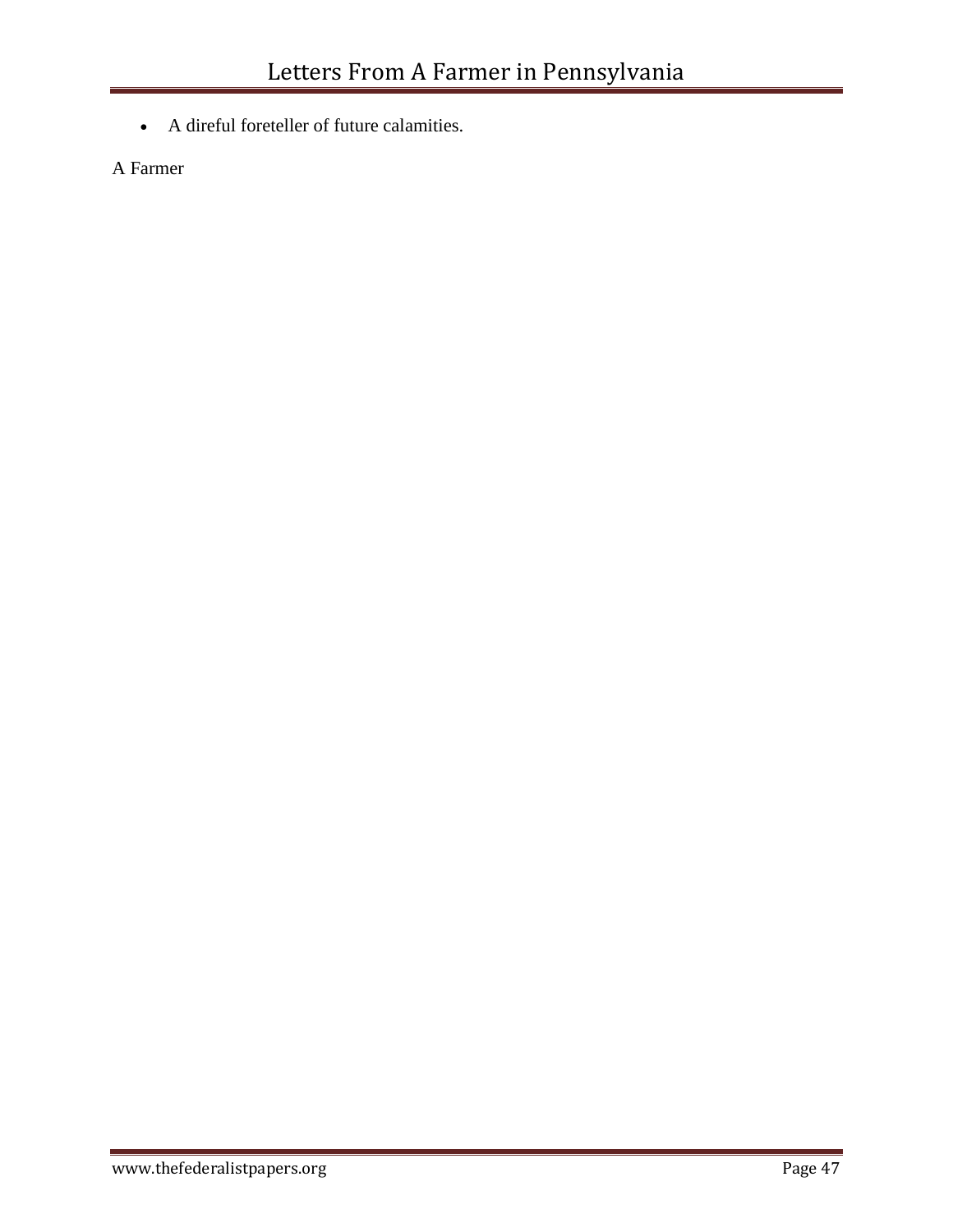# <span id="page-48-0"></span>**LETTER TWELVE**

### My Dear Countrymen,

Some states have lost their liberty by particular accidents: But this calamity is generally owing to the decay of virtue. A people is travelling fast to destruction, when individuals consider their interests as distinct from those of the public. Such notions are fatal to their country, and to themselves. Yet how many are there, so weak and sordid as to think they perform all the offices of life, if they earnestly endeavor to increase their own wealth, power, and credit, without the least regard for the society, under the protection of which they live; who, if they can make an immediate profit to themselves, by lending their assistance to those, whose projects plainly tend to the injury of their country, rejoice in their dexterity, and believe themselves entitled to the character of able politicians. Miserable men! Of whom it is hard to say, whether they ought to be most the objects of pity or contempt: But whose opinions are certainly as detestable, as their practices are destructive.

Though I always reflect, with a high pleasure, on the integrity and understanding of my countrymen, which, joined with a pure and humble devotion to the great and gracious author of every blessing they enjoy, will, I hope, ensure to them, and their posterity, all temporal and eternal happiness; yet when I consider, that in every age and country there have been bad men, my heart, at this threatening period, is so full of apprehension, as not to permit me to believe, but that there may be some on this continent, against whom you ought to be upon your guard—Men, who either hold, or expect to hold certain advantages, by setting examples of servility to their countrymen. Men, who trained to the employment, or self-taught by a natural versatility of genius, serve as decoys for drawing the innocent and unwary into snares. It is not to be doubted but that such men will diligently bestir themselves on this and every like occasion, to spread the infection of their meanness as far as they can. On the plans they have adopted, this is their course. This is the method to recommend themselves to their patrons.

From them we shall learn, how pleasant and profitable a thing it is, to be for our SUBMISSIVE behavior well-spoken of at St. James's, or St. Stephen's; at Guildhall, or the Royal Exchange. Specious fallacies will be dressed up with all the arts of delusion, to persuade one colony to distinguish herself from another, by unbecoming condescensions, which will serve the ambitious purposes of great men at home, and therefore will be thought by them to entitle their assistants in obtaining them to considerable rewards.

Our fears will be excited. Our homes will be awakened. It will be insinuated to us, with a plausible affectation of wisdom and concern, how prudent it is to please the powerful—how dangerous to provoke them—and then comes in the perpetual incantation that freezes up every generous purpose of the soul in cold, inactive expectation—"that if there is any request to be made, compliance will obtain a favorable attention."

Our vigilance and our union are success and safety. Our negligence and our division are distress and death. They are worse—They are shame and slavery. Let us equally shun the benumbing stillness of overweening sloth, and the feverish activity of that ill-informed zeal, which busies itself in maintaining little, mean and narrow opinions. Let us, with a truly wise generosity and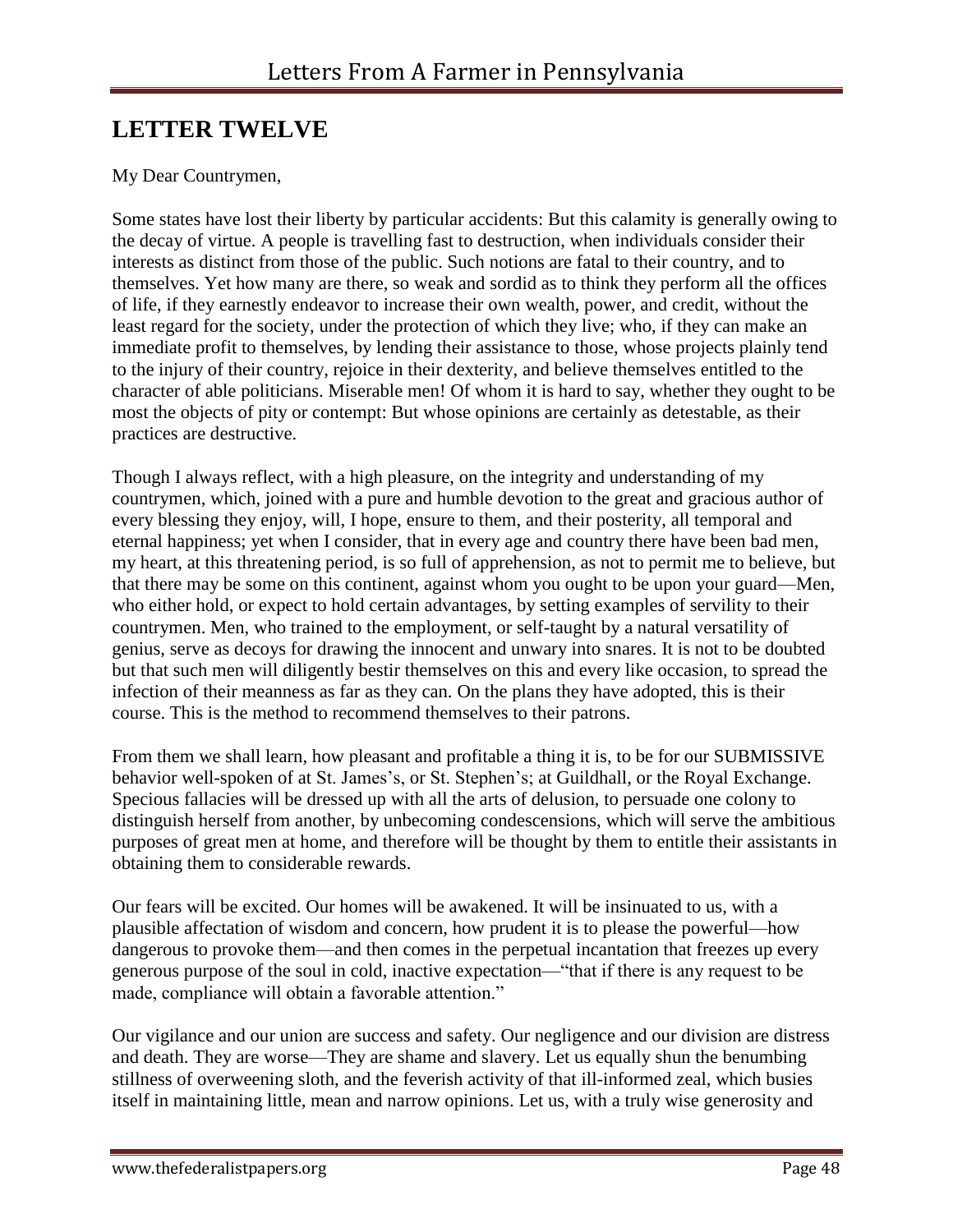charity, banish and discourage all illiberal distinctions, which may arise from differences in situation, forms of government, or modes of religion. Let us consider ourselves as MEN— FREEMEN—CHRISTIAN FREEMEN—separated from the rest of the world, and firmly bound together by the same rights, interests and dangers. Let these keep our attention inflexibly fixed on the GREAT OBJECTS, which we must CONTINUALLY REGARD, in order to preserve those rights, to promote those interests, and to avert those dangers.

Let these truths be indelibly impressed on our minds—that we cannot be HAPPY, without being FREE—that we cannot be free, without being secure in our property—that we cannot be secure in our property, if, without our consent, others may, as by right, take it away—that taxes imposed on us by parliament, do thus take it away—that duties laid for the sole purpose of raising money, are taxes—that attempts to lay such duties should be instantly and firmly opposed—that this opposition can never be effectual, unless it is the united effort of these provinces—that therefore BENEVOLENCE of temper towards each other, and UNANIMITY of counsels, are essential to the welfare of the whole—and lastly, that for this reason, every man among us, who in any manner would encourage either dissension, dissidence, or indifference, between these colonies, is an enemy to himself, and to his country.

The belief of these truths, I verily think, my countrymen, is indispensably necessary to your happiness. I beseech you, therefore, "teach them diligently unto your children, and talk of them when you sit in your houses, and when you walk by the way, and when you lie down, and when you rise up."

What have these colonies to ask, while they continue free? Or what have they to dread, but insidious attempts to subvert their freedom? Their prosperity does not depend on ministerial favors doled out to particular provinces. They form one political body, of which each colony is a member. Their happiness is founded on their constitution; and is to be promoted, by preserving that constitution in unabated vigor, throughout every part. A spot, a speck of decay, however small the limb on which it appears, and however remote it may seem from the vitals, should be alarming. We have all the rights requisite for our prosperity. The legal authority of Great Britain may indeed lay hard restrictions upon us; but, like the spear of Telephus, it will cure as well as wound. Her unkindness will instruct and compel us, after some time, to discover, in our industry and frugality, surprising remedies—if our rights continue unviolated: For as long as the products of our labor, and the rewards of our care, can properly be called our own, so long it will be worth our while to be industrious and frugal. But if when we plow—sow—reap—gather—and thresh we find, that we plow—sow—reap—gather—and thresh for others, whose PLEASURE is to be the SOLE LIMITATION how much they shall take, and how much they shall leave, WHY should we repeat the unprofitable toil? Horses and oxen are content with that portion of the fruits of their work, which their owners assign them, in order to keep them strong enough to raise successive crops; but even these beasts will not submit to draw for their masters, until they are subdued by whips and goads.

Let us take care of our rights, and we therein take care of our prosperity. "SLAVERY IS EVER PRECEDED BY SLEEP." Individuals may be dependent on ministers, if they please. STATES SHOULD SCORN IT—and if you are not wanting to yourselves, you will have a proper regard paid you by those, to whom if you are not respectable, you will be contemptible. But—if we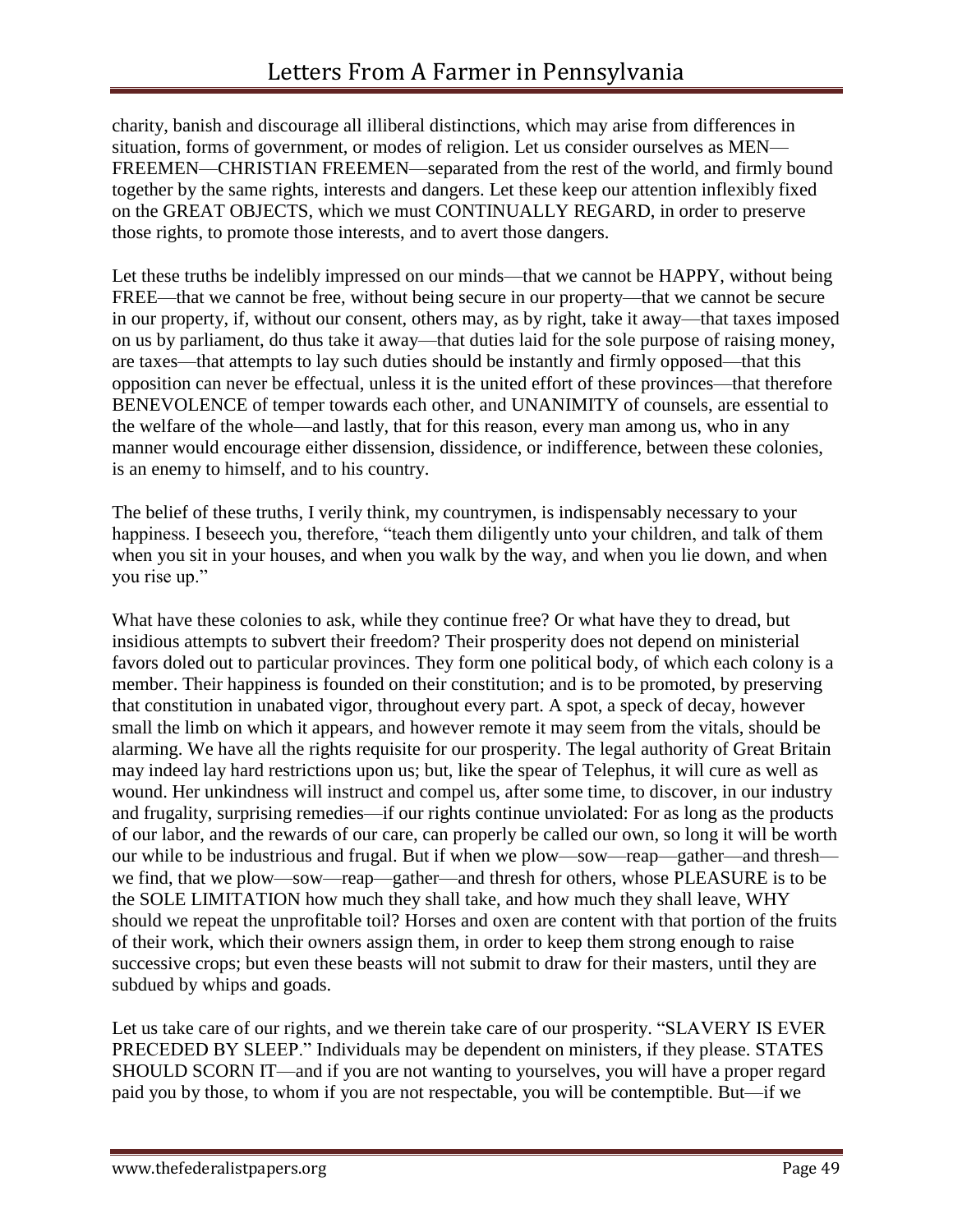have already forgot the reasons that urged us with unexampled unanimity, to exert ourselves two years ago—if our zeal for the public good is worn out before the homespun cloths, which it caused us to have made—if our resolutions are so faint, as by our present conduct to condemn our own late successful example—if we are not affected by any reverence for the memory of our ancestors, who transmitted to us that freedom in which they had been blessed—if we are not animated by any regard for posterity, to whom, by the most sacred obligations, we are bound to deliver down the invaluable inheritance—THEN, indeed, any minister—or any tool of a minister—or any creature of a tool of a minister—or any lower instrument of administration, if lower there be, is a personage whom it may be dangerous to offend.

I shall be extremely sorry, if any man mistakes my meaning in anything I have said. Officers employed by the crown, are, while according to the laws they conduct themselves, entitled to legal obedience, and sincere respect. These it is a duty to render them; and these no good or prudent person will withhold. But when these officers, through rashness or design, desire to enlarge their authority beyond its due limits, and expect improper concessions to be made to them, from regard for the employments they bear, their attempts should be considered as equal injuries to the crown and people, and should be courageously and constantly opposed. To suffer our ideas to be confounded by names on such occasions would certainly be an inexcusable weakness, and probably an irremediable error.

We have reason to believe, that several of his Majesty's present ministers are good men, and friends to our country; and it seems not unlikely, that by a particular concurrence of events, we have been treated a little more severely than they wished we should be. They might not think it prudent to stem a torrent. But what is the difference to us, whether arbitrary acts take their rise from ministers, or are permitted by them? Ought any point to be allowed to a good minister that should be denied to a bad one? The mortality of ministers is a very frail mortality.  $A \longrightarrow may$ succeed a Shelburne—A —— may succeed a Conway.

We find a new kind of minister lately spoken of at home—"THE MINISTER OF THE HOUSE OF COMMONS." The term seems to have peculiar propriety when referred to these colonies, with a different meaning annexed to it, from that in which it is taken there. By the word "minister" we may understand not only a servant of the crown, but a man of influence among the commons, who regard themselves as having a share in the sovereignty over us. The "minister of the house" may, in a point respecting the colonies, be so strong, that the minister of the crown in the house, if he is a distinct person, may not choose, even where his sentiments are favorable to us, to come to a pitched battle upon our account. For tho' I have the highest opinion of the deference of the house for the King's minister, yet he may be so good natured, as not to put it to the test, except it be for the mere and immediate profit of his master or himself.

But whatever kind of minister he is, that attempts to innovate a single iota in the privileges of these colonies, him I hope you will undauntedly oppose; and that you will never suffer yourselves to be either cheated or frightened into any unworthy obsequiousness. On such emergencies you may surely, without presumption, believe, that ALMIGHTY GOD himself will look down upon your righteous contest with gracious approbation. You will be a "band of brothers," cemented by the dearest ties—and strengthened with inconceivable supplies of force and constancy, by that sympathetic ardor, which animates good men, confederated in a good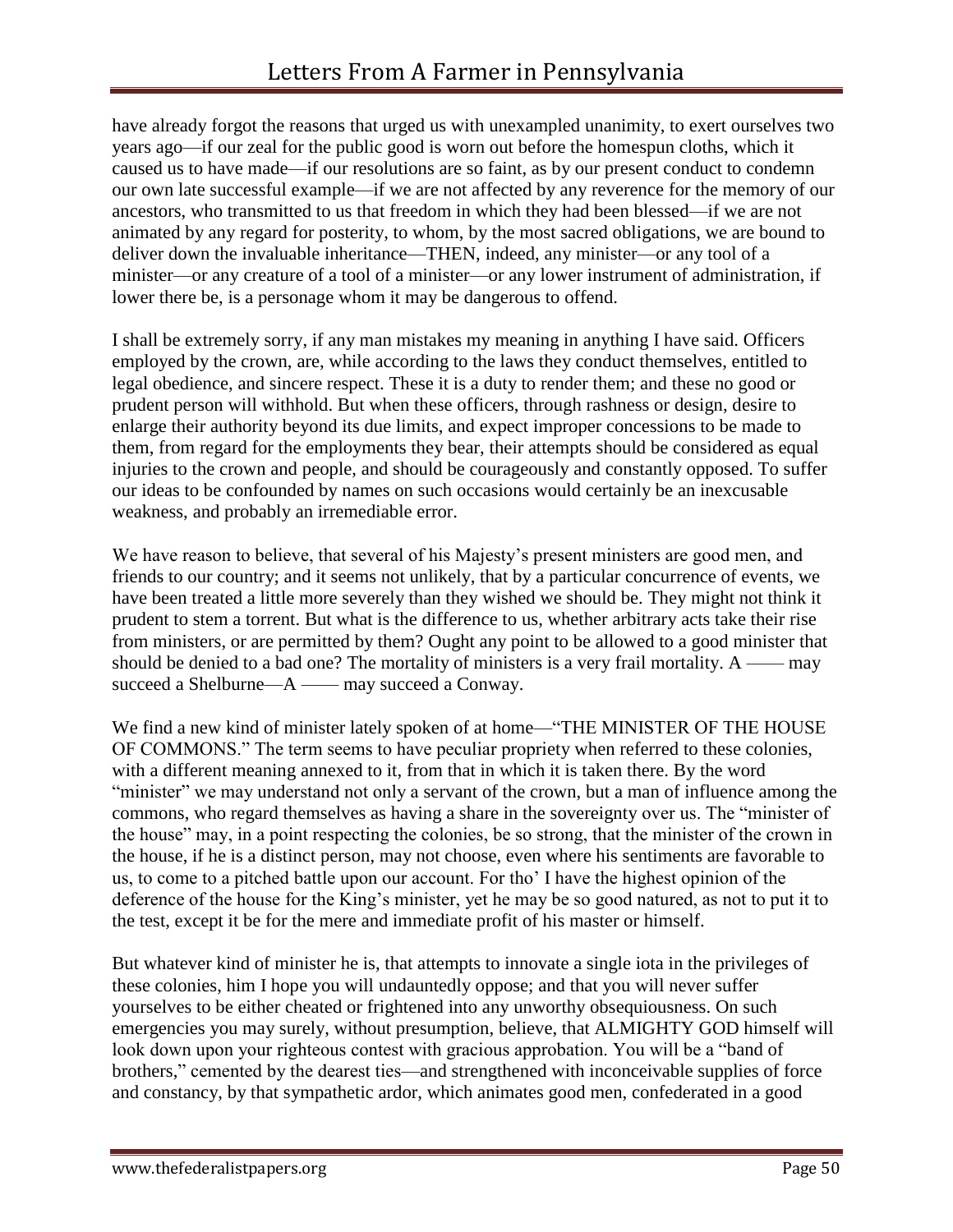cause. Your honor and welfare will be, as they now are, most intimately concerned; and besides—you are assigned by divine providence, in the appointed order of things, the protectors of unborn ages, whose fate depends upon your virtue. Whether they shall arise the generous and indisputable heirs of the noblest patrimonies, or the dastardly and hereditary drudges of imperious task-masters, YOU MUST DETERMINE.

To discharge this double duty to yourselves, and to your posterity, you have nothing to do, but to call forth into use the good sense and spirit of which you are possessed. You have nothing to do, but to conduct your affairs peaceably—prudently—firmly—jointly. By these means you will support the character of freemen, without losing that of faithful subjects—a good character in any government—one of the best under a British government. You will prove, that Americans have that true magnanimity of soul, that can resent injuries, without falling into rage; and that tho' your devotion to Great Britain is the most affectionate, yet you can make PROPER DISTINCTIONS, and know what you owe to yourselves, as well as to her—You will, at the same time that you advance your interests, advance your reputation—You will convince the world of the justice of your demands, and the purity of your intentions. While all mankind must, with unceasing applauses, confess, that YOU indeed DESERVE liberty, who so well understand it, so passionately love it, so temperately enjoy it, and so wisely, bravely, and virtuously assert, maintain, and defend it.

"Certe ego libertatem, quae mihi a parente meo tradita est, experiar: Verum id frustra an ob rem faciam, in vestra manu situm est, quirites."

For my part, I am resolved to contend for the liberty delivered down to me by my ancestors, but whether I shall do it effectually or not, depends on you, my countrymen. "How littlesoever one is able to write, yet when the liberties of one's country are threatened, it is still more difficult to be silent."

### A Farmer

Is there not the strongest probability, that if the universal sense of these colonies is immediately expressed by RESOLVES of the assemblies, in support of their rights, by INSTRUCTIONS to their agents on the subject, and by PETITIONS to the crown and parliament for redress, these measures will have the same success now, that they had in the time of the STAMP ACT.